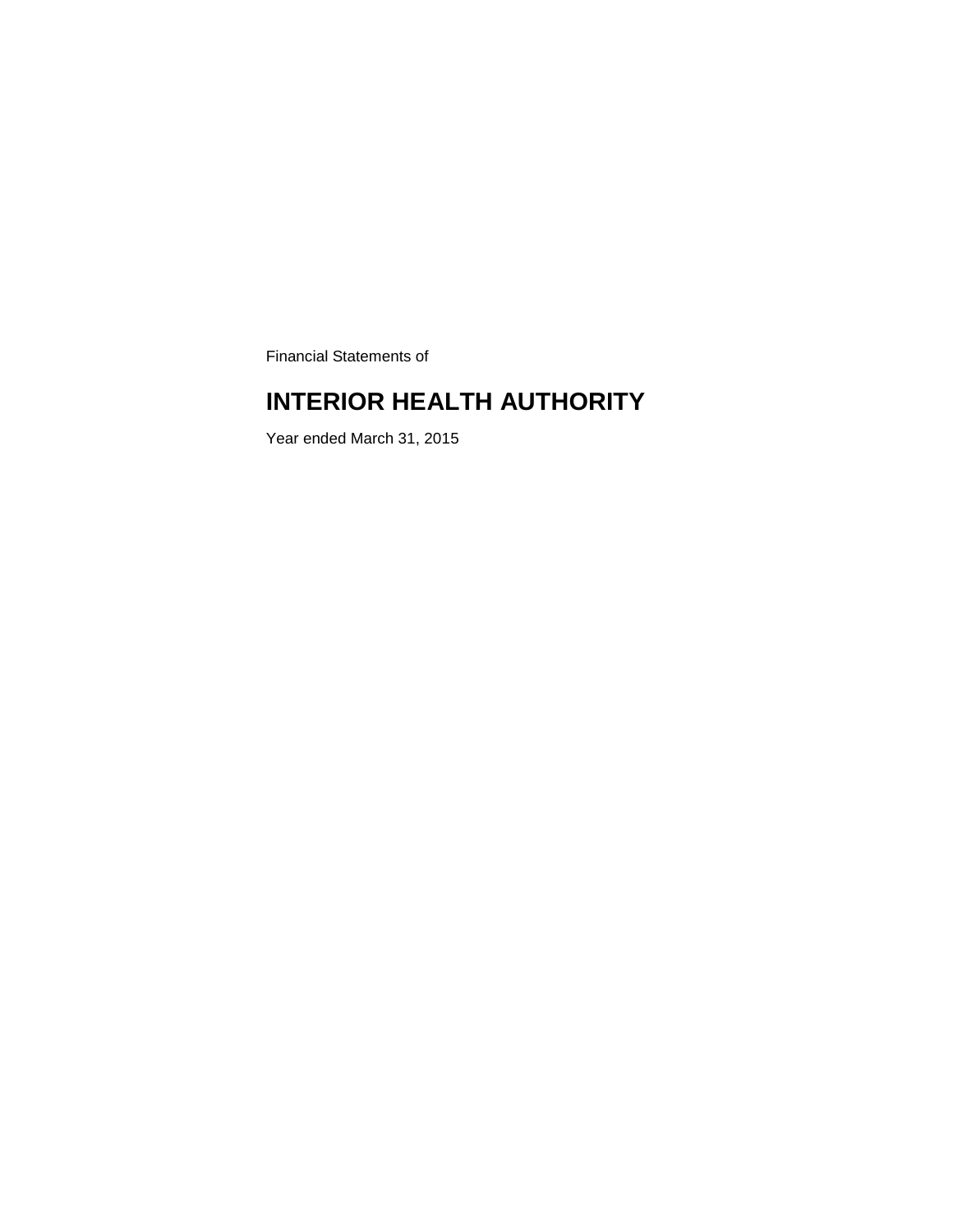

### **Statement of Management Responsibility**

The financial statements of Interior Health Authority (the "Authority") for the year ended March 31, 2015 have been prepared by management in accordance with Canadian public sector accounting standards ("PSAS") issued by the Public Sector Accounting Board ("PSAB"), as required by Section 23.1 of the Budget Transparency and Accountability Act of the Province of British Columbia and in regard to the accounting for restricted contributions which is based on the Restricted Contributions The integrity and objectivity of these statements are management's Regulation 198/2011. responsibility. Management is also responsible for all the statements and schedules, and for ensuring that this information is consistent, where appropriate, with the information contained in the financial statements.

Management is also responsible for implementing and maintaining a system of internal controls to provide reasonable assurance that reliable financial information is produced.

The Board of Directors is responsible for ensuring that management fulfills its responsibilities for financial reporting and internal control and exercises this responsibility through the Audit and Finance Committee of the Board. The Audit and Finance Committee meets with management and the internal auditor no fewer than four times a year and the external auditors a minimum of two times a year.

The Authority's internal auditor independently evaluates the effectiveness of internal controls on an ongoing basis and reports its findings to management and the Audit and Finance Committee.

The external auditors, KPMG LLP, conduct an independent examination, in accordance with Canadian generally accepted auditing standards, and express their opinion on the financial statements. Their examination considers internal control relevant to management's preparation and fair presentation of the financial statements in order to design audit procedures that are appropriate in the circumstances for the purpose of expressing an opinion on the financial statements, but not for the purposes of expressing an opinion on the effectiveness of the Authority's internal control. The external auditors have full and free access to the Audit and Finance Committee of the Board and meet with it on a regular basis.

On behalf of Interior Health Authority

Dr. Robert Halpenny, **Chief Executive Officer** 

May 27, 2015

Donna Lommer, VP Residential Services & Chief Financial Officer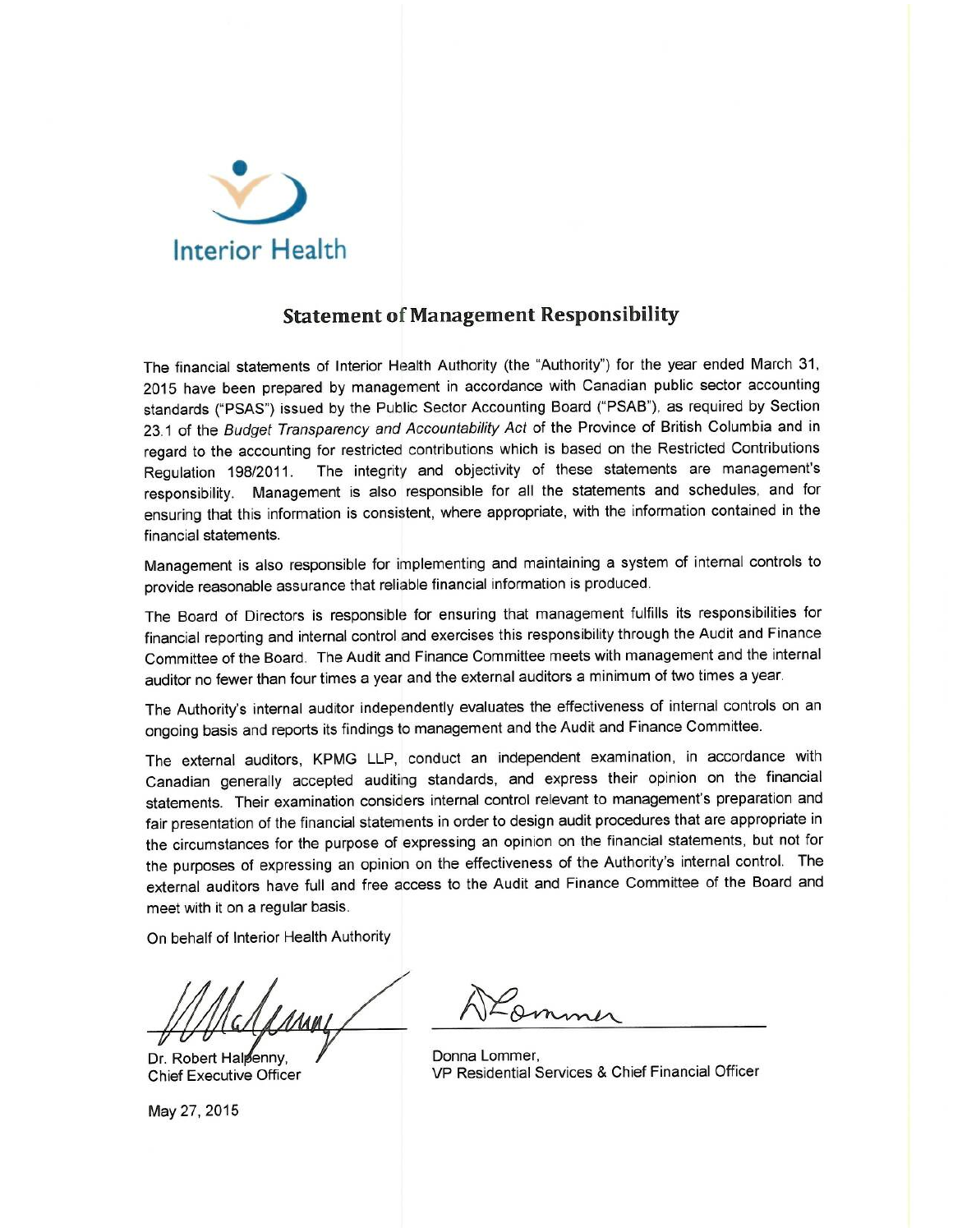

 **KPMG LLP** Telephone (250) 979-7150 **200-3200 Richter Street** Fax (250) 763-0044<br>
Kelowna BC **Face Communist Communist Communist Communist Communist Communist Communist Communist Communist Communist Communist Communist Communist Communist Communist Communist** V1W 5K9

www.kpmg.ca

# **INDEPENDENT AUDITORS' REPORT**

To the Board of Directors of Interior Health Authority and To the Minister of Health, Province of British Columbia

We have audited the accompanying financial statements of Interior Health Authority which comprise the statement of financial position as at March 31, 2015, the statements of operations and accumulated surplus, changes in net debt and cash flows for the year then ended, and notes, comprising a summary of significant accounting policies and other explanatory information.

### *Management's Responsibility for the Financial Statements*

Management is responsible for the preparation of these financial statements in accordance with the financial reporting provisions of Section 23.1 of the Budget Transparency and Accountability Act of the Province of British Columbia, and for such internal control as management determines is necessary to enable the preparation of financial statements that are free from material misstatement, whether due to fraud or error.

### *Auditors' Responsibility*

Our responsibility is to express an opinion on these financial statements based on our audit. We conducted our audit in accordance with Canadian generally accepted auditing standards. Those standards require that we comply with ethical requirements and plan and perform the audit to obtain reasonable assurance about whether the financial statements are free from material misstatement.

An audit involves performing procedures to obtain audit evidence about the amounts and disclosures in the financial statements. The procedures selected depend on our judgment, including the assessment of the risks of material misstatement of the financial statements, whether due to fraud or error. In making those risk assessments, we consider internal control relevant to the entity's preparation of the financial statements in order to design audit procedures that are appropriate in the circumstances, but not for the purpose of expressing an opinion on the effectiveness of the entity's internal control. An audit also includes evaluating the appropriateness of accounting policies used and the reasonableness of accounting estimates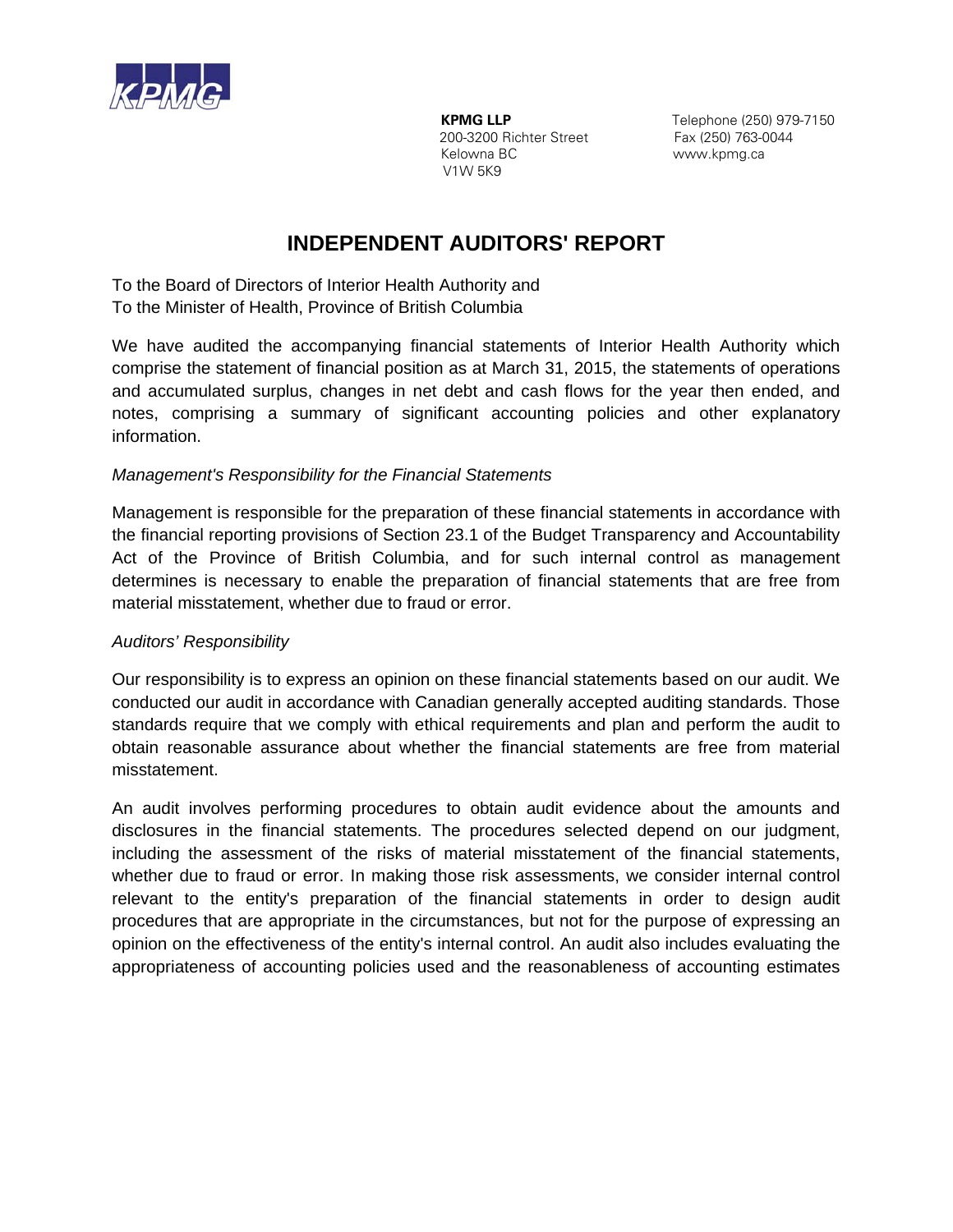

made by management, as well as evaluating the overall presentation of the financial statements.

We believe that the audit evidence we have obtained is sufficient and appropriate to provide a basis for our audit opinion.

#### *Opinion*

In our opinion, the financial statements of Interior Health Authority as at March 31, 2015, and for the year then ended are prepared, in all material respects, in accordance with the financial reporting provisions of Section 23.1 of the Budget Transparency and Accountability Act of the Province of British Columbia.

#### *Emphasis of Matter*

Without modifying our opinion, we draw attention to Note 1(a) to the financial statements, which describes the basis of accounting and significant differences between such basis of accounting and Canadian public sector accounting standards.

KIMG 48

Chartered Accountants

May 27, 2015 Kelowna, Canada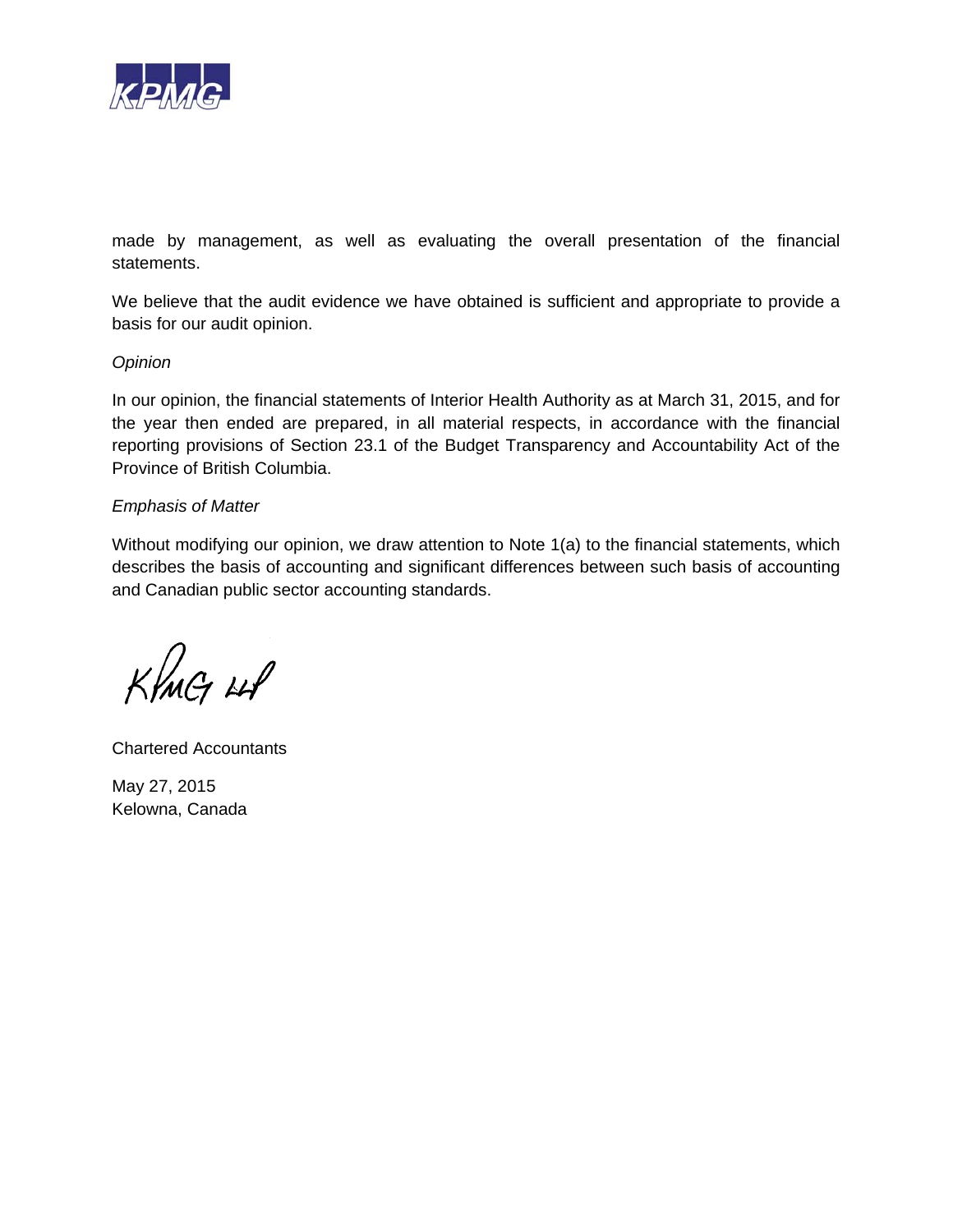**Statement of Financial Position** 

(Tabular amounts expressed in thousands of dollars)

As at March 31, 2015

|                                                                     | 2015          |    | 2014          |
|---------------------------------------------------------------------|---------------|----|---------------|
|                                                                     |               |    |               |
| <b>Financial assets</b>                                             |               |    |               |
| Cash and cash equivalents (note 2)                                  | \$<br>165,115 | S  | 143,784       |
| Accounts receivable (note 3)                                        | 70,499        |    | 49.315        |
| Assets available for sale (note 4, 11)                              |               |    | 2,781         |
| Long-term disability and health and welfare benefits (note 8(b)(i)) | 42,315        |    | 46,701        |
|                                                                     | 277,929       |    | 242,581       |
| Liabilities                                                         |               |    |               |
| Accounts payable and accrued liabilities (note 5)                   | 189,439       |    | 172,412       |
| Deferred operating contributions (note 6)                           | 7.062         |    | 7.439         |
| Debt (note 7)                                                       | 223.899       |    | 208,693       |
| Retirement allowance (note 8(a))                                    | 109,350       |    | 106,037       |
| Replacement reserves (note 9)                                       | 873           |    | 807           |
| Deferred capital contributions (note 10)                            | 945.617       |    | 882.367       |
|                                                                     | 1,476,240     |    | 1,377,755     |
| Net debt                                                            | (1, 198, 311) |    | (1, 135, 174) |
| Non-financial assets                                                |               |    |               |
| Tangible capital assets (note 11)                                   | 1,236,029     |    | 1,170,060     |
| Inventories held for use (note 12)                                  | 5.872         |    | 6,185         |
| Prepaid expenses                                                    | 5.502         |    | 5,779         |
| Restricted assets (note 13)                                         | 235           |    | 235           |
|                                                                     | 1,247,638     |    | 1,182,259     |
| <b>Accumulated surplus</b>                                          | \$<br>49,327  | \$ | 47,085        |

Commitments and contingencies (note 14)

See accompanying notes to financial statements.

Approved on behalf of the Board:

7. 16 blger Ton

**Erwin Malzer** 

Director

 $\sqrt{}$ Director  $2$ ee

Dennis Rounsville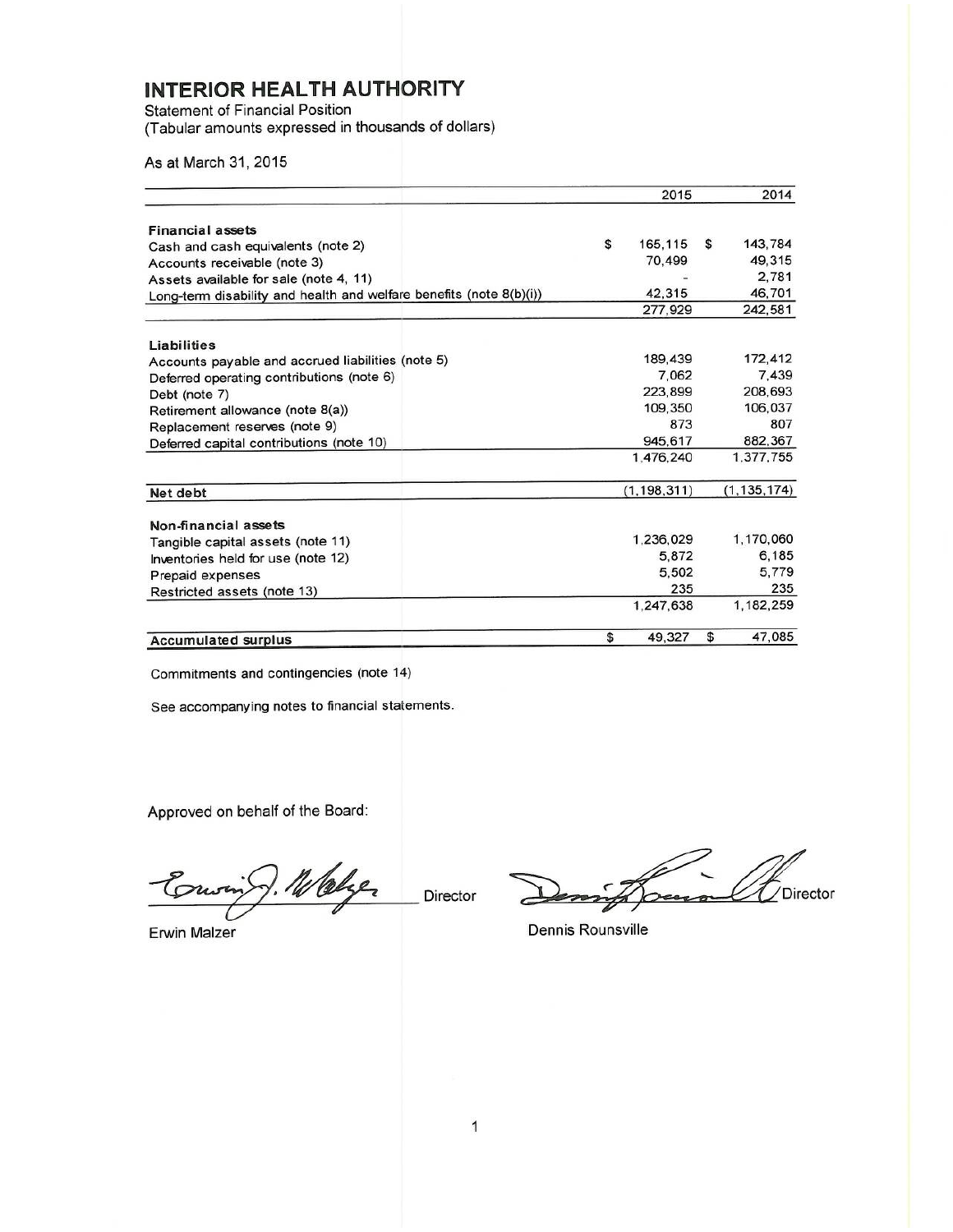Statement of Operations and Accumulated Surplus (Tabular amounts expressed in thousands of dollars)

Year ended March 31, 2015

|                                                | 2015 Budget        | 2015         | 2014      |
|------------------------------------------------|--------------------|--------------|-----------|
|                                                | (Notes $1(n)$ ,    |              |           |
|                                                | 19)                |              |           |
| Revenues:                                      |                    |              |           |
| Ministry of Health contributions               | \$<br>1,554,112 \$ | 1,528,478 \$ | 1,518,578 |
| <b>Medical Services Plan</b>                   | 131,766            | 143,358      | 137,732   |
| Patients, clients and residents (note 15(a))   | 92,478             | 96,457       | 91,164    |
| Amortization of deferred capital contributions | 78,489             | 75,284       | 78,798    |
| Recoveries from other health authorities       |                    |              |           |
| and BC government reporting entities           | 33,877             | 38,989       | 36,259    |
| Other contributions (note 15(b))               | 33,995             | 38,493       | 35,445    |
| Other (note 15(c))                             | 26,816             | 24,262       | 24,524    |
| Investment income                              | 1,819              | 1,837        | 2,245     |
|                                                | 1,953,352          | 1,947,158    | 1,924,745 |
| Expenses (note 15(d)):                         |                    |              |           |
| Acute                                          | 1,072,786          | 1,079,080    | 1,043,298 |
| Residential care                               | 369,735            | 367,783      | 366,916   |
| Community care                                 | 196,624            | 196,492      | 190,970   |
| Corporate                                      | 136,957            | 132,738      | 125,703   |
| Mental health and substance use                | 118.773            | 113.061      | 109,616   |
| Population health and wellness                 | 58,477             | 55,762       | 54,440    |
|                                                | 1,953,352          | 1,944,916    | 1,890,943 |
| Annual surplus                                 |                    | 2,242        | 33,802    |
| Accumulated surplus, beginning of year         | 47,085             | 47,085       | 13,283    |
| Accumulated surplus, end of year               | \$<br>47,085 \$    | 49,327 \$    | 47.085    |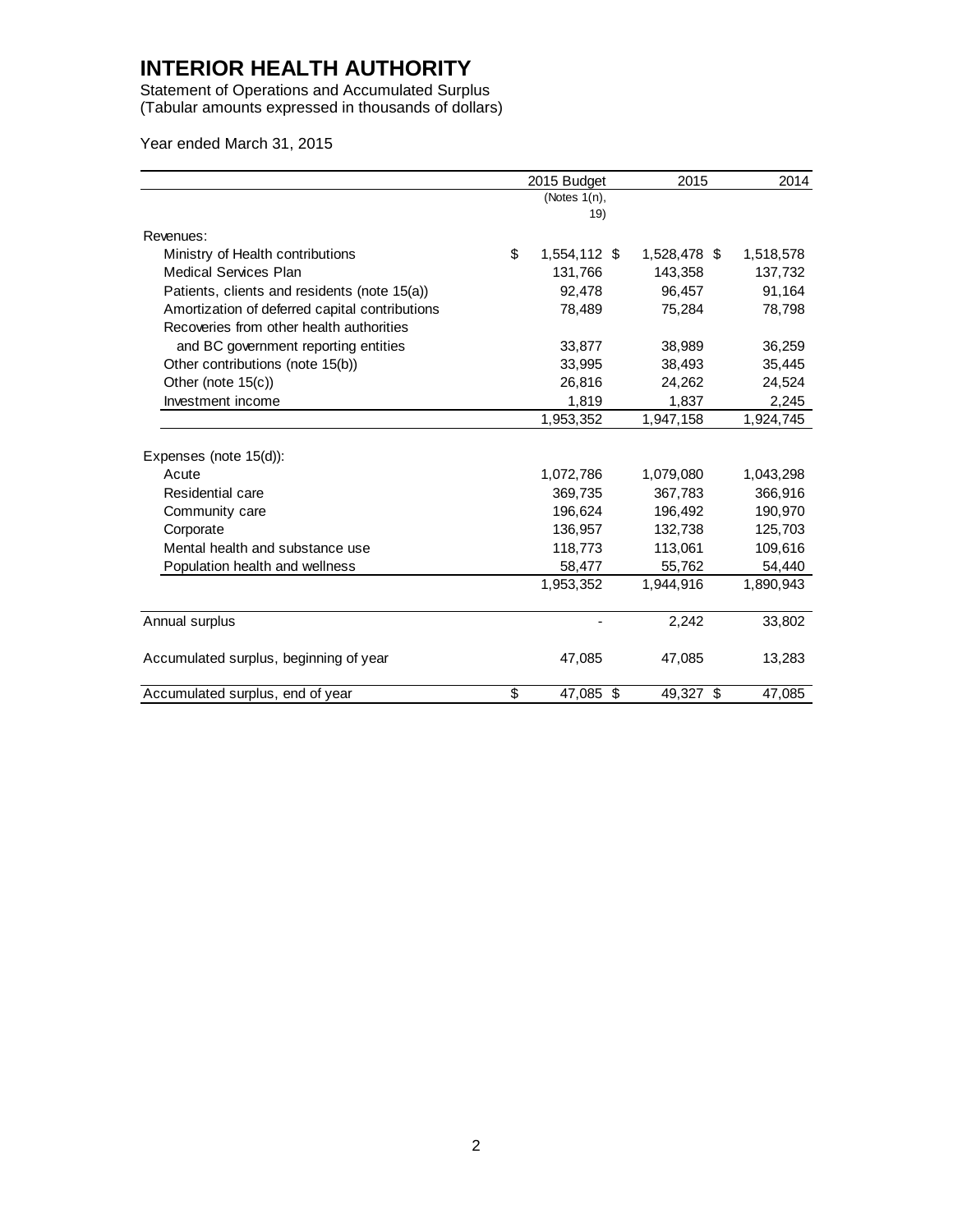Statement of Changes in Net Debt (Tabular amounts expressed in thousands of dollars)

Year ended March 31, 2015

|                                                   | 2015 Budget                | 2015               | 2014          |
|---------------------------------------------------|----------------------------|--------------------|---------------|
|                                                   | (Note $1(n)$ )             |                    |               |
| Annual surplus                                    | \$<br>\$<br>$\blacksquare$ | $2,242$ \$         | 33,802        |
| Acquisition of tangible capital assets            | (168, 914)                 | (149, 387)         | (117, 924)    |
| Proceeds from disposal of tangible capital assets |                            | 21                 | 1,757         |
| Amortization of tangible capital assets           | 88,699                     | 84,683             | 87,262        |
| Loss on disposal of tangible capital assets       |                            | 415                | 70            |
| Transfer of tangible capital assets               |                            |                    | 2,781         |
| Capitalized interest                              |                            | (1,701)            | (3, 335)      |
|                                                   | (80,215)                   | (63,727)           | 4,413         |
| Acquisition of inventories held for use           |                            | (79, 105)          | (81, 260)     |
| Acquisition of prepaid expenses                   |                            | (16, 017)          | (15,087)      |
| Consumption of inventories held for use           |                            | 79,418             | 81,557        |
| Use of prepaid expenses                           |                            | 16,294             | 15,320        |
|                                                   |                            | 590                | 530           |
| (Increase) decrease in net debt                   | (80, 215)                  | (63, 137)          | 4,943         |
| Net debt, beginning of year                       | (1, 135, 174)              | (1, 135, 174)      | (1, 140, 117) |
| Net debt, end of year                             | \$<br>$(1,215,389)$ \$     | $(1, 198, 311)$ \$ | (1, 135, 174) |

See accompanying notes to financial statements.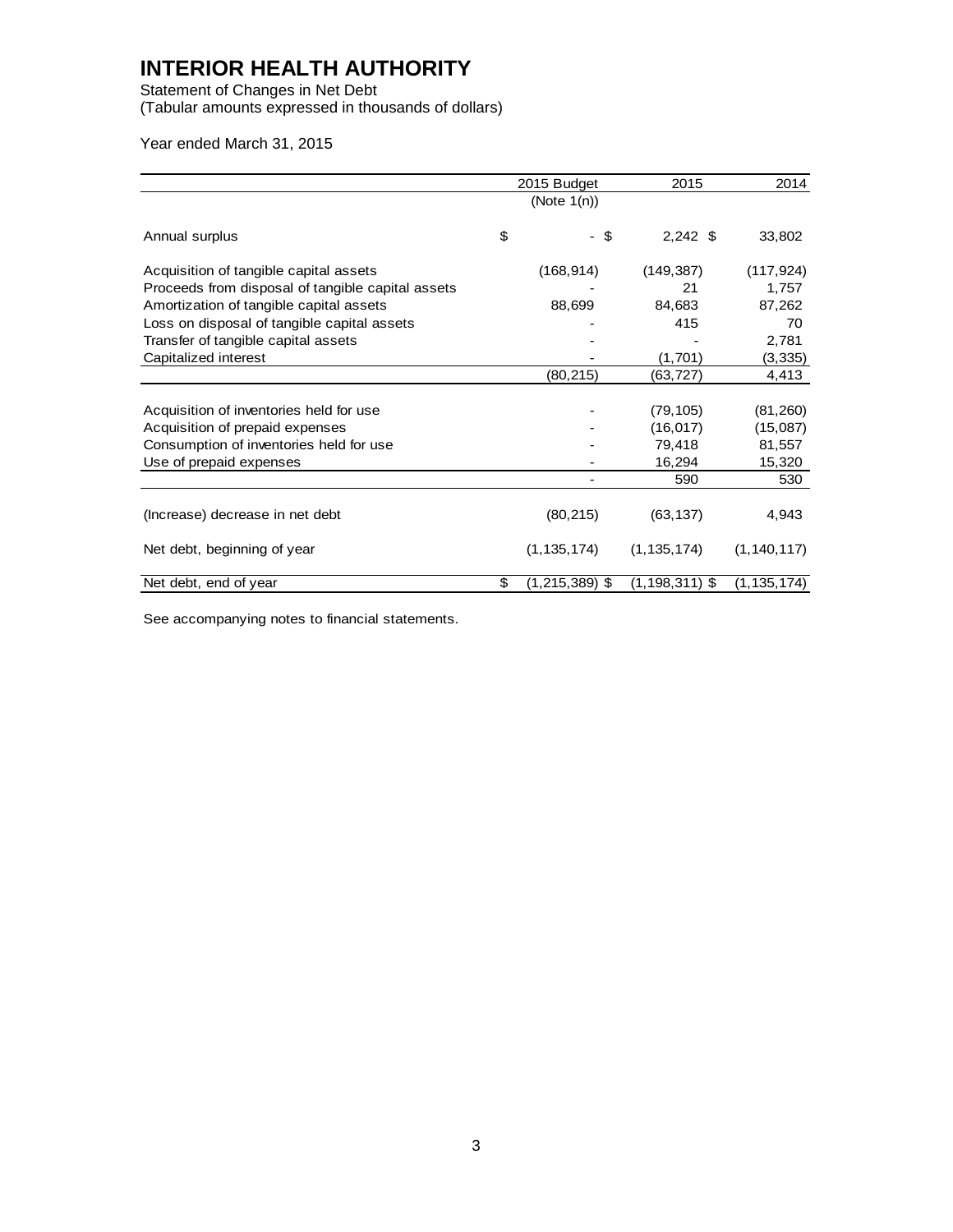Statement of Cash Flows

(Tabular amounts expressed in thousands of dollars)

Year ended March 31, 2015

| Cash flows from (used in) operating activities:<br>\$<br>Annual surplus<br>$2,242$ \$<br>33,802<br>Items not involving cash:<br>Amortization of deferred capital contributions<br>(75, 284)<br>(78, 798)<br>Amortization of tangible capital assets<br>84,683<br>87,262<br>Loss on disposal of tangible capital assets<br>415<br>70<br>(Gain)/Loss on sale of assets available for sale<br>(200)<br>Retirement allowance expense<br>11,433<br>10,873<br>Long-term disability and health and welfare benefits expense<br>26,991<br>(353)<br>Interest income<br>(2, 245)<br>(1,837)<br>12,760<br>11,634<br>Interest expense<br>62,245<br>61,203<br>Net change in non-cash operating items (note 16(a))<br>13,669<br>(4,262)<br>Interest received<br>1,837<br>2,245<br>(12, 376)<br>(11, 634)<br>Interest paid<br>Net change in cash from operating activities<br>46,402<br>66,525<br>Capital activities:<br>Proceeds from disposal of tangible capital assets<br>21<br>1,757<br>Proceeds from disposal of assets available for sale<br>2,981<br>Acquisition of tangible capital assets (note 16(b))<br>(132, 141)<br>(83, 669)<br>Net change in cash from capital activities<br>(129, 139)<br>(81, 912)<br>Investing activities:<br>Proceeds from disposals and redemption of portfolio investments<br>142,354<br>Net change in cash from investing activities<br>142,354<br>Financing activities:<br>Retirement allowance benefits paid<br>(8, 120)<br>(6, 692)<br>Long-term disability and health and welfare benefits contributions<br>(67, 151)<br>(22, 605)<br>Repayment of debt<br>(3,741)<br>(2, 713)<br>Capital contributions<br>138,534<br>69,358<br>Net change in cash from financing activities<br>104,068<br>(7, 198)<br>Increase in cash and cash equivalents<br>21,331<br>119,769<br>Cash and cash equivalents, beginning of year<br>143,784<br>24,015<br>\$<br>Cash and cash equivalents, end of year<br>165,115 \$<br>143,784 |  | 2015 | 2014 |
|---------------------------------------------------------------------------------------------------------------------------------------------------------------------------------------------------------------------------------------------------------------------------------------------------------------------------------------------------------------------------------------------------------------------------------------------------------------------------------------------------------------------------------------------------------------------------------------------------------------------------------------------------------------------------------------------------------------------------------------------------------------------------------------------------------------------------------------------------------------------------------------------------------------------------------------------------------------------------------------------------------------------------------------------------------------------------------------------------------------------------------------------------------------------------------------------------------------------------------------------------------------------------------------------------------------------------------------------------------------------------------------------------------------------------------------------------------------------------------------------------------------------------------------------------------------------------------------------------------------------------------------------------------------------------------------------------------------------------------------------------------------------------------------------------------------------------------------------------------------------------------------------------------------------------------------------|--|------|------|
|                                                                                                                                                                                                                                                                                                                                                                                                                                                                                                                                                                                                                                                                                                                                                                                                                                                                                                                                                                                                                                                                                                                                                                                                                                                                                                                                                                                                                                                                                                                                                                                                                                                                                                                                                                                                                                                                                                                                             |  |      |      |
|                                                                                                                                                                                                                                                                                                                                                                                                                                                                                                                                                                                                                                                                                                                                                                                                                                                                                                                                                                                                                                                                                                                                                                                                                                                                                                                                                                                                                                                                                                                                                                                                                                                                                                                                                                                                                                                                                                                                             |  |      |      |
|                                                                                                                                                                                                                                                                                                                                                                                                                                                                                                                                                                                                                                                                                                                                                                                                                                                                                                                                                                                                                                                                                                                                                                                                                                                                                                                                                                                                                                                                                                                                                                                                                                                                                                                                                                                                                                                                                                                                             |  |      |      |
|                                                                                                                                                                                                                                                                                                                                                                                                                                                                                                                                                                                                                                                                                                                                                                                                                                                                                                                                                                                                                                                                                                                                                                                                                                                                                                                                                                                                                                                                                                                                                                                                                                                                                                                                                                                                                                                                                                                                             |  |      |      |
|                                                                                                                                                                                                                                                                                                                                                                                                                                                                                                                                                                                                                                                                                                                                                                                                                                                                                                                                                                                                                                                                                                                                                                                                                                                                                                                                                                                                                                                                                                                                                                                                                                                                                                                                                                                                                                                                                                                                             |  |      |      |
|                                                                                                                                                                                                                                                                                                                                                                                                                                                                                                                                                                                                                                                                                                                                                                                                                                                                                                                                                                                                                                                                                                                                                                                                                                                                                                                                                                                                                                                                                                                                                                                                                                                                                                                                                                                                                                                                                                                                             |  |      |      |
|                                                                                                                                                                                                                                                                                                                                                                                                                                                                                                                                                                                                                                                                                                                                                                                                                                                                                                                                                                                                                                                                                                                                                                                                                                                                                                                                                                                                                                                                                                                                                                                                                                                                                                                                                                                                                                                                                                                                             |  |      |      |
|                                                                                                                                                                                                                                                                                                                                                                                                                                                                                                                                                                                                                                                                                                                                                                                                                                                                                                                                                                                                                                                                                                                                                                                                                                                                                                                                                                                                                                                                                                                                                                                                                                                                                                                                                                                                                                                                                                                                             |  |      |      |
|                                                                                                                                                                                                                                                                                                                                                                                                                                                                                                                                                                                                                                                                                                                                                                                                                                                                                                                                                                                                                                                                                                                                                                                                                                                                                                                                                                                                                                                                                                                                                                                                                                                                                                                                                                                                                                                                                                                                             |  |      |      |
|                                                                                                                                                                                                                                                                                                                                                                                                                                                                                                                                                                                                                                                                                                                                                                                                                                                                                                                                                                                                                                                                                                                                                                                                                                                                                                                                                                                                                                                                                                                                                                                                                                                                                                                                                                                                                                                                                                                                             |  |      |      |
|                                                                                                                                                                                                                                                                                                                                                                                                                                                                                                                                                                                                                                                                                                                                                                                                                                                                                                                                                                                                                                                                                                                                                                                                                                                                                                                                                                                                                                                                                                                                                                                                                                                                                                                                                                                                                                                                                                                                             |  |      |      |
|                                                                                                                                                                                                                                                                                                                                                                                                                                                                                                                                                                                                                                                                                                                                                                                                                                                                                                                                                                                                                                                                                                                                                                                                                                                                                                                                                                                                                                                                                                                                                                                                                                                                                                                                                                                                                                                                                                                                             |  |      |      |
|                                                                                                                                                                                                                                                                                                                                                                                                                                                                                                                                                                                                                                                                                                                                                                                                                                                                                                                                                                                                                                                                                                                                                                                                                                                                                                                                                                                                                                                                                                                                                                                                                                                                                                                                                                                                                                                                                                                                             |  |      |      |
|                                                                                                                                                                                                                                                                                                                                                                                                                                                                                                                                                                                                                                                                                                                                                                                                                                                                                                                                                                                                                                                                                                                                                                                                                                                                                                                                                                                                                                                                                                                                                                                                                                                                                                                                                                                                                                                                                                                                             |  |      |      |
|                                                                                                                                                                                                                                                                                                                                                                                                                                                                                                                                                                                                                                                                                                                                                                                                                                                                                                                                                                                                                                                                                                                                                                                                                                                                                                                                                                                                                                                                                                                                                                                                                                                                                                                                                                                                                                                                                                                                             |  |      |      |
|                                                                                                                                                                                                                                                                                                                                                                                                                                                                                                                                                                                                                                                                                                                                                                                                                                                                                                                                                                                                                                                                                                                                                                                                                                                                                                                                                                                                                                                                                                                                                                                                                                                                                                                                                                                                                                                                                                                                             |  |      |      |
|                                                                                                                                                                                                                                                                                                                                                                                                                                                                                                                                                                                                                                                                                                                                                                                                                                                                                                                                                                                                                                                                                                                                                                                                                                                                                                                                                                                                                                                                                                                                                                                                                                                                                                                                                                                                                                                                                                                                             |  |      |      |
|                                                                                                                                                                                                                                                                                                                                                                                                                                                                                                                                                                                                                                                                                                                                                                                                                                                                                                                                                                                                                                                                                                                                                                                                                                                                                                                                                                                                                                                                                                                                                                                                                                                                                                                                                                                                                                                                                                                                             |  |      |      |
|                                                                                                                                                                                                                                                                                                                                                                                                                                                                                                                                                                                                                                                                                                                                                                                                                                                                                                                                                                                                                                                                                                                                                                                                                                                                                                                                                                                                                                                                                                                                                                                                                                                                                                                                                                                                                                                                                                                                             |  |      |      |
|                                                                                                                                                                                                                                                                                                                                                                                                                                                                                                                                                                                                                                                                                                                                                                                                                                                                                                                                                                                                                                                                                                                                                                                                                                                                                                                                                                                                                                                                                                                                                                                                                                                                                                                                                                                                                                                                                                                                             |  |      |      |
|                                                                                                                                                                                                                                                                                                                                                                                                                                                                                                                                                                                                                                                                                                                                                                                                                                                                                                                                                                                                                                                                                                                                                                                                                                                                                                                                                                                                                                                                                                                                                                                                                                                                                                                                                                                                                                                                                                                                             |  |      |      |
|                                                                                                                                                                                                                                                                                                                                                                                                                                                                                                                                                                                                                                                                                                                                                                                                                                                                                                                                                                                                                                                                                                                                                                                                                                                                                                                                                                                                                                                                                                                                                                                                                                                                                                                                                                                                                                                                                                                                             |  |      |      |
|                                                                                                                                                                                                                                                                                                                                                                                                                                                                                                                                                                                                                                                                                                                                                                                                                                                                                                                                                                                                                                                                                                                                                                                                                                                                                                                                                                                                                                                                                                                                                                                                                                                                                                                                                                                                                                                                                                                                             |  |      |      |
|                                                                                                                                                                                                                                                                                                                                                                                                                                                                                                                                                                                                                                                                                                                                                                                                                                                                                                                                                                                                                                                                                                                                                                                                                                                                                                                                                                                                                                                                                                                                                                                                                                                                                                                                                                                                                                                                                                                                             |  |      |      |
|                                                                                                                                                                                                                                                                                                                                                                                                                                                                                                                                                                                                                                                                                                                                                                                                                                                                                                                                                                                                                                                                                                                                                                                                                                                                                                                                                                                                                                                                                                                                                                                                                                                                                                                                                                                                                                                                                                                                             |  |      |      |
|                                                                                                                                                                                                                                                                                                                                                                                                                                                                                                                                                                                                                                                                                                                                                                                                                                                                                                                                                                                                                                                                                                                                                                                                                                                                                                                                                                                                                                                                                                                                                                                                                                                                                                                                                                                                                                                                                                                                             |  |      |      |
|                                                                                                                                                                                                                                                                                                                                                                                                                                                                                                                                                                                                                                                                                                                                                                                                                                                                                                                                                                                                                                                                                                                                                                                                                                                                                                                                                                                                                                                                                                                                                                                                                                                                                                                                                                                                                                                                                                                                             |  |      |      |
|                                                                                                                                                                                                                                                                                                                                                                                                                                                                                                                                                                                                                                                                                                                                                                                                                                                                                                                                                                                                                                                                                                                                                                                                                                                                                                                                                                                                                                                                                                                                                                                                                                                                                                                                                                                                                                                                                                                                             |  |      |      |
|                                                                                                                                                                                                                                                                                                                                                                                                                                                                                                                                                                                                                                                                                                                                                                                                                                                                                                                                                                                                                                                                                                                                                                                                                                                                                                                                                                                                                                                                                                                                                                                                                                                                                                                                                                                                                                                                                                                                             |  |      |      |
|                                                                                                                                                                                                                                                                                                                                                                                                                                                                                                                                                                                                                                                                                                                                                                                                                                                                                                                                                                                                                                                                                                                                                                                                                                                                                                                                                                                                                                                                                                                                                                                                                                                                                                                                                                                                                                                                                                                                             |  |      |      |
|                                                                                                                                                                                                                                                                                                                                                                                                                                                                                                                                                                                                                                                                                                                                                                                                                                                                                                                                                                                                                                                                                                                                                                                                                                                                                                                                                                                                                                                                                                                                                                                                                                                                                                                                                                                                                                                                                                                                             |  |      |      |
|                                                                                                                                                                                                                                                                                                                                                                                                                                                                                                                                                                                                                                                                                                                                                                                                                                                                                                                                                                                                                                                                                                                                                                                                                                                                                                                                                                                                                                                                                                                                                                                                                                                                                                                                                                                                                                                                                                                                             |  |      |      |
|                                                                                                                                                                                                                                                                                                                                                                                                                                                                                                                                                                                                                                                                                                                                                                                                                                                                                                                                                                                                                                                                                                                                                                                                                                                                                                                                                                                                                                                                                                                                                                                                                                                                                                                                                                                                                                                                                                                                             |  |      |      |
|                                                                                                                                                                                                                                                                                                                                                                                                                                                                                                                                                                                                                                                                                                                                                                                                                                                                                                                                                                                                                                                                                                                                                                                                                                                                                                                                                                                                                                                                                                                                                                                                                                                                                                                                                                                                                                                                                                                                             |  |      |      |
|                                                                                                                                                                                                                                                                                                                                                                                                                                                                                                                                                                                                                                                                                                                                                                                                                                                                                                                                                                                                                                                                                                                                                                                                                                                                                                                                                                                                                                                                                                                                                                                                                                                                                                                                                                                                                                                                                                                                             |  |      |      |
|                                                                                                                                                                                                                                                                                                                                                                                                                                                                                                                                                                                                                                                                                                                                                                                                                                                                                                                                                                                                                                                                                                                                                                                                                                                                                                                                                                                                                                                                                                                                                                                                                                                                                                                                                                                                                                                                                                                                             |  |      |      |
|                                                                                                                                                                                                                                                                                                                                                                                                                                                                                                                                                                                                                                                                                                                                                                                                                                                                                                                                                                                                                                                                                                                                                                                                                                                                                                                                                                                                                                                                                                                                                                                                                                                                                                                                                                                                                                                                                                                                             |  |      |      |

Supplementary cash flow information (note 16)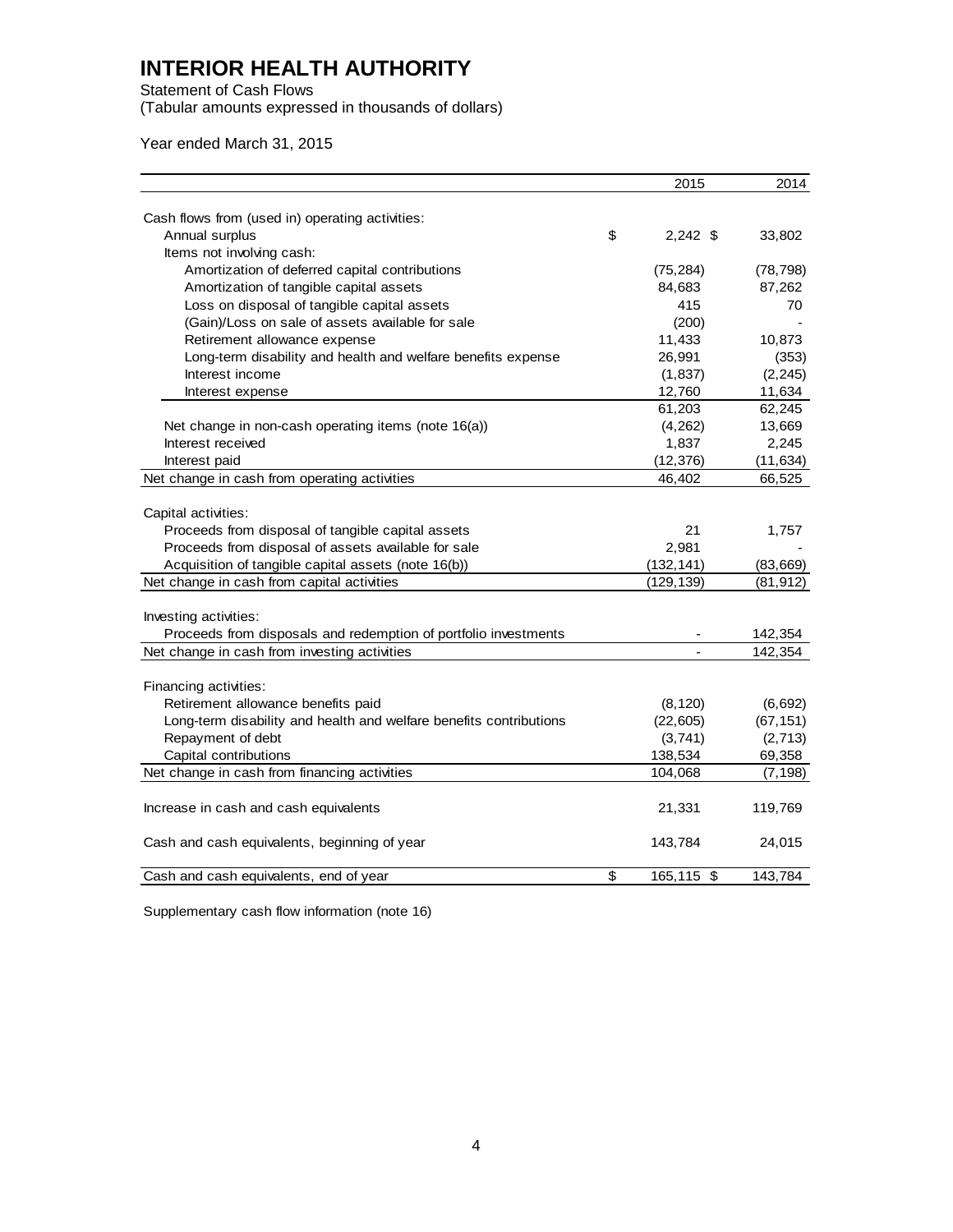Notes to Financial Statements (Tabular amounts expressed in thousands of dollars)

Year ended March 31, 2015

Interior Health Authority (the "Authority") was created under the *Health Authorities Act of British Columbia* on December 12, 2001 with a Board of Directors appointed by the Ministry of Health (the "Ministry") and is one of six Health Authorities in British Columbia ("BC"). The Authority is dependent on the Ministry to provide sufficient funds to continue operations, replace essential equipment, and complete its capital projects. The Authority is a registered charity under the *Income Tax Act,* and as such, is exempt from income and capital taxes.

The role of the Authority is to promote and provide for the physical, mental and social well being of people who live in the Interior region and those referred from outside the region.

#### **1. Significant accounting policies:**

(a) Basis of accounting:

The financial statements have been prepared in accordance with Section 23.1 of the *Budget Transparency and Accountability Act* of the Province of BC supplemented by Regulations 257/2010 and 198/2011 issued by the Province of BC Treasury Board, referred to as the financial reporting framework (the "framework").

The *Budget Transparency and Accountability Act* requires that the financial statements be prepared in accordance with the set of standards and guidelines that comprise generally accepted accounting principles for senior governments in Canada, or if the Treasury Board makes a regulation, the set of standards and guidelines that comprise generally accepted accounting principles for senior governments in Canada as modified by the alternate standard or guideline or part thereof adopted in the regulation.

Regulation 257/2010 requires all tax-payer supported organizations in the Schools, Universities, Colleges and Hospitals sectors to adopt Canadian public sector accounting standards ("PSAS") issued by the Canadian Public Sector Accounting Board ("PSAB") without any PS 4200 series.

Regulation 198/2011 requires that restricted contributions received or receivable are to be reported as revenue depending on the nature of the restrictions on the use of the funds by the contributors as follows:

- (i) Contributions for the purpose of acquiring or developing a depreciable tangible capital asset or contributions in the form of a depreciable tangible capital asset, in each case for use in providing services, are recorded and, referred to as deferred capital contributions and recognized in revenue at the same rate that amortization of the related tangible capital asset is recorded. The reduction of the deferred capital contributions and the recognition of the revenue are accounted for in the fiscal periods during which the tangible capital asset is used to provide services. If the depreciable tangible capital asset funded by a deferred contribution is written down, a proportionate share of the deferred capital contribution is recognized as revenue during the same period.
- (ii) Contributions externally restricted for specific purposes other than those for the acquisition or development of a depreciable tangible capital asset are recorded as deferred operating contributions and recognized in revenue in the year in which the stipulation or restriction on the contributions has been met by the Authority.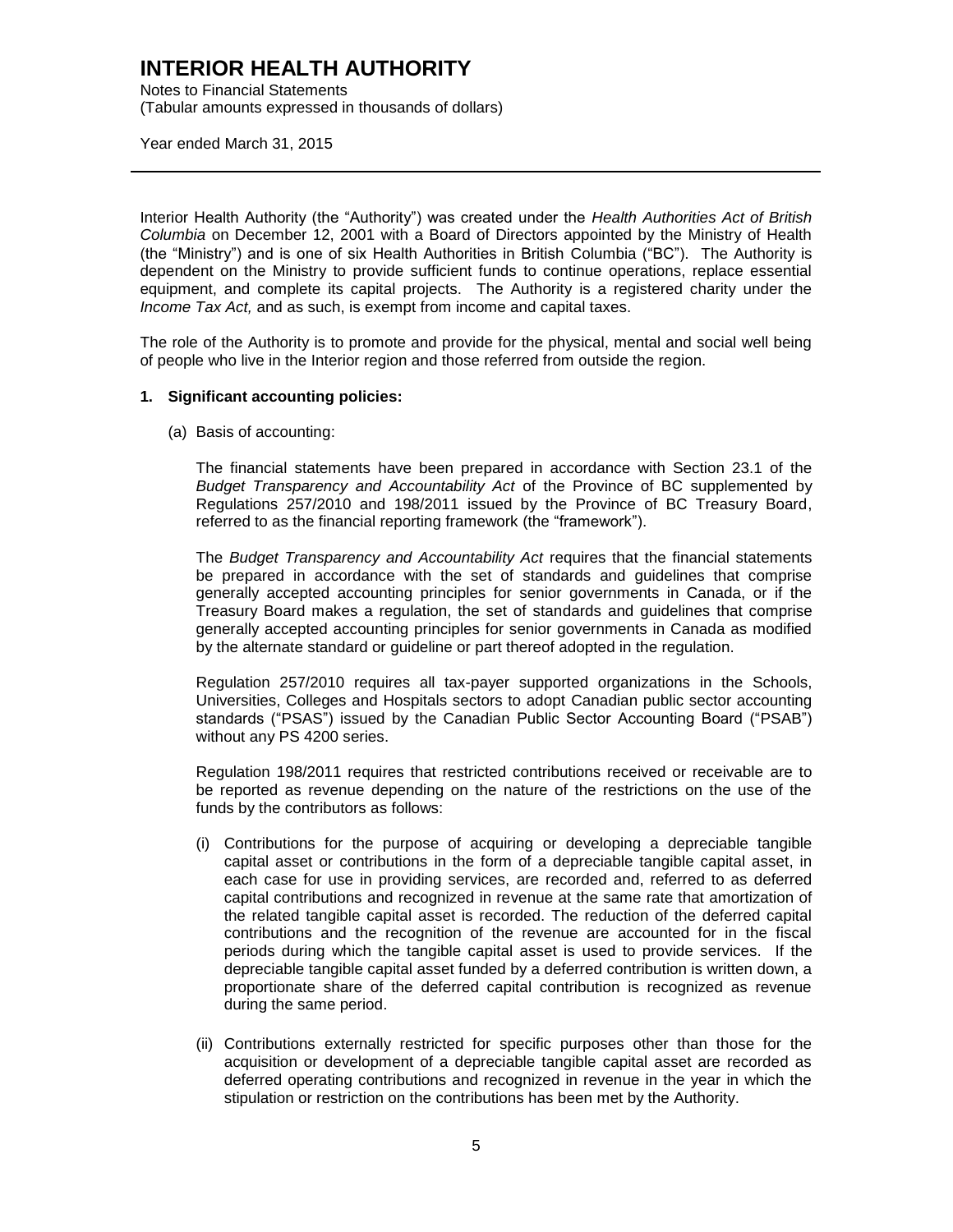Notes to Financial Statements (Tabular amounts expressed in thousands of dollars)

Year ended March 31, 2015

#### **1. Significant accounting policies (continued):**

(a) Basis of accounting (continued):

For BC tax-payer supported organizations, these contributions include government transfers and externally restricted contributions.

The accounting policy requirements under Regulation 198/2011 are significantly different from the requirements of PSAS which requires that:

- government transfers, which do not contain a stipulation that creates a liability, be recognized as revenue by the recipient when approved by the transferor and the eligibility criteria have been met in accordance with PS 3410, *Government Transfers*; and
- externally restricted contributions be recognized as revenue in the period in which the resources are used for the purpose or purposes specified in accordance with PS 3100, *Restricted Assets and Revenues*; and
- deferred contributions meet liability criteria in accordance with PS 3200, *Liabilities*.

As a result, revenue recognized in the statement of operations and certain related deferred capital contributions would be recorded differently under PSAS.

(b) Basis of presentation:

The Authority has collaborative relationships with certain foundations and auxiliaries, which support the activities of the Authority and/or provide services under contracts. As the Authority does not control these organizations, the financial statements do not include the assets, liabilities and results of operations of these entities (see note 17(b)).

(c) Cash and cash equivalents:

Cash and cash equivalents include cash on hand, demand deposits and short-term highly liquid investments that are readily convertible to known amounts of cash and that are subject to an insignificant risk of change in value. These investments generally have a maturity of three months or less at acquisition and are held for the purpose of meeting short-term cash commitments rather than for investing.

(d) Accounts receivable:

Accounts receivable are recorded at amortized cost less an amount for valuation allowance. Valuation allowances are made to reflect accounts receivable at the lower of amortized cost and the net recoverable value when risk of loss exists. Changes in valuation allowance are recognized in the statement of operations. Interest is accrued on loans receivable to the extent it is deemed collectable.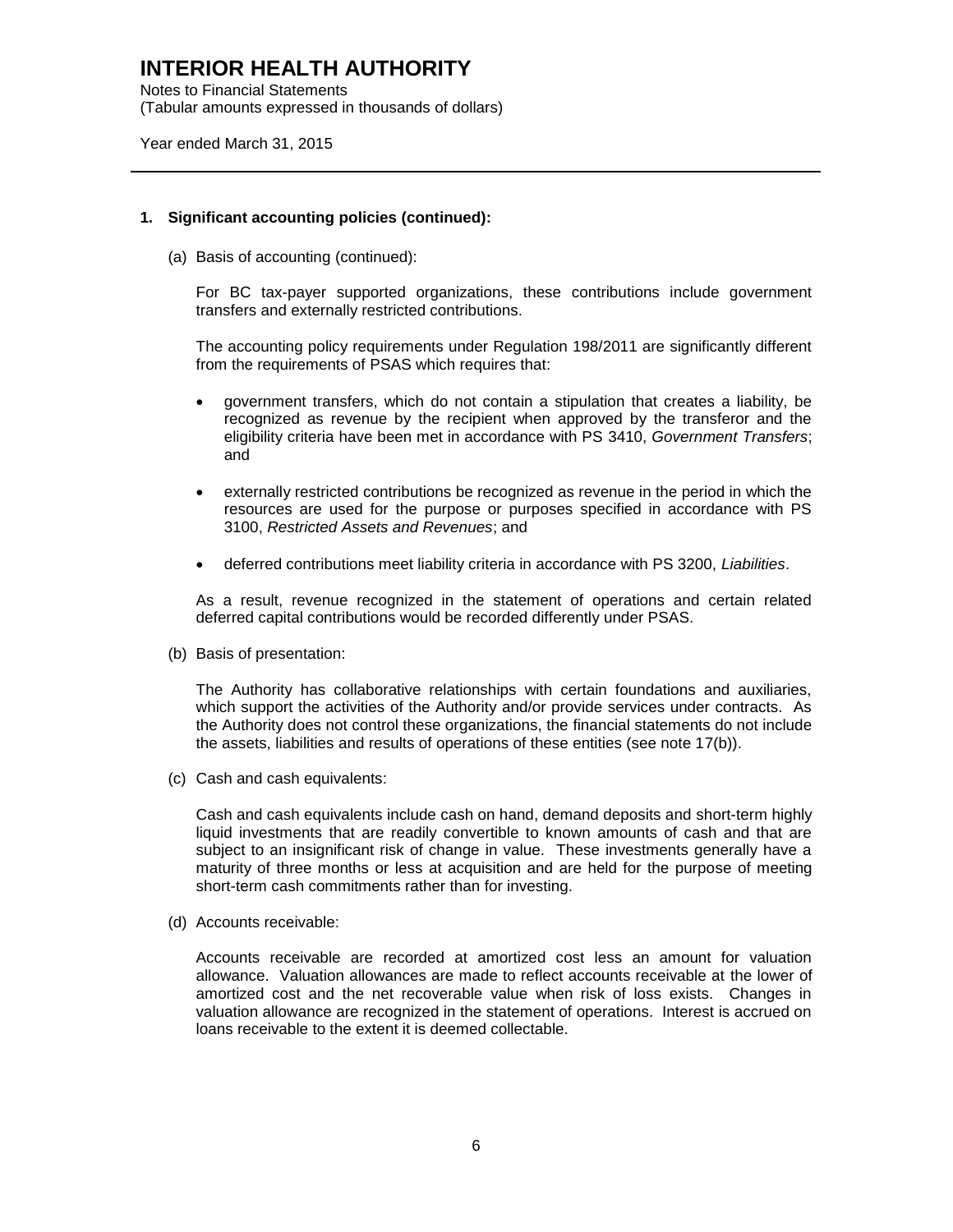Notes to Financial Statements (Tabular amounts expressed in thousands of dollars)

Year ended March 31, 2015

#### **1. Significant accounting policies (continued):**

(e) Asset retirement obligations:

The Authority recognizes an asset retirement obligation in the period in which it incurs a legal or constructive obligation associated with the retirement of a tangible capital asset, including leasehold improvements resulting from the acquisition, construction, development, and/or normal use of the asset.

The obligation is measured at the best estimate of the future cash flows required to settle the liability, discounted at estimated credit-adjusted risk-free discount rates. The estimated amount of the asset retirement cost is capitalized as part of the carrying value of the related tangible capital asset and is amortized over the life of the asset.

The liability is accreted to reflect the passage of time. At each reporting date, the Authority reviews its asset retirement obligations to reflect current best estimates. Asset retirement obligations are adjusted for changes in factors such as the amount or timing of the expected underlying cash flows, or discount rates, with the offsetting amount recorded to the carrying amount of the related asset.

- (f) Employee benefits:
	- (i) Defined benefit obligations, including multiple employer benefit plans:

Liabilities, net of plan assets, are recorded for employee retirement allowance benefits and multiple employer defined long-term disability and health and welfare benefits plans as employees render services to earn the benefits.

The actuarial determination of the accrued benefit obligations uses the projected benefit method prorated on service which incorporates management's best estimate of future salary levels, other cost escalation, retirement ages of employees and other actuarial factors. Plan assets are measured at fair value.

The cumulative unrecognized actuarial gains and losses for retirement allowance benefits are amortized over the expected average remaining service period of active employees covered under the plan. The expected average remaining service period of the active covered employees entitled to retirement allowance benefit is 10 years (2014 – 10 years). Actuarial gains and losses from event-driven benefits such as long-term disability and health and welfare benefits that do not vest or accumulate are recognized immediately.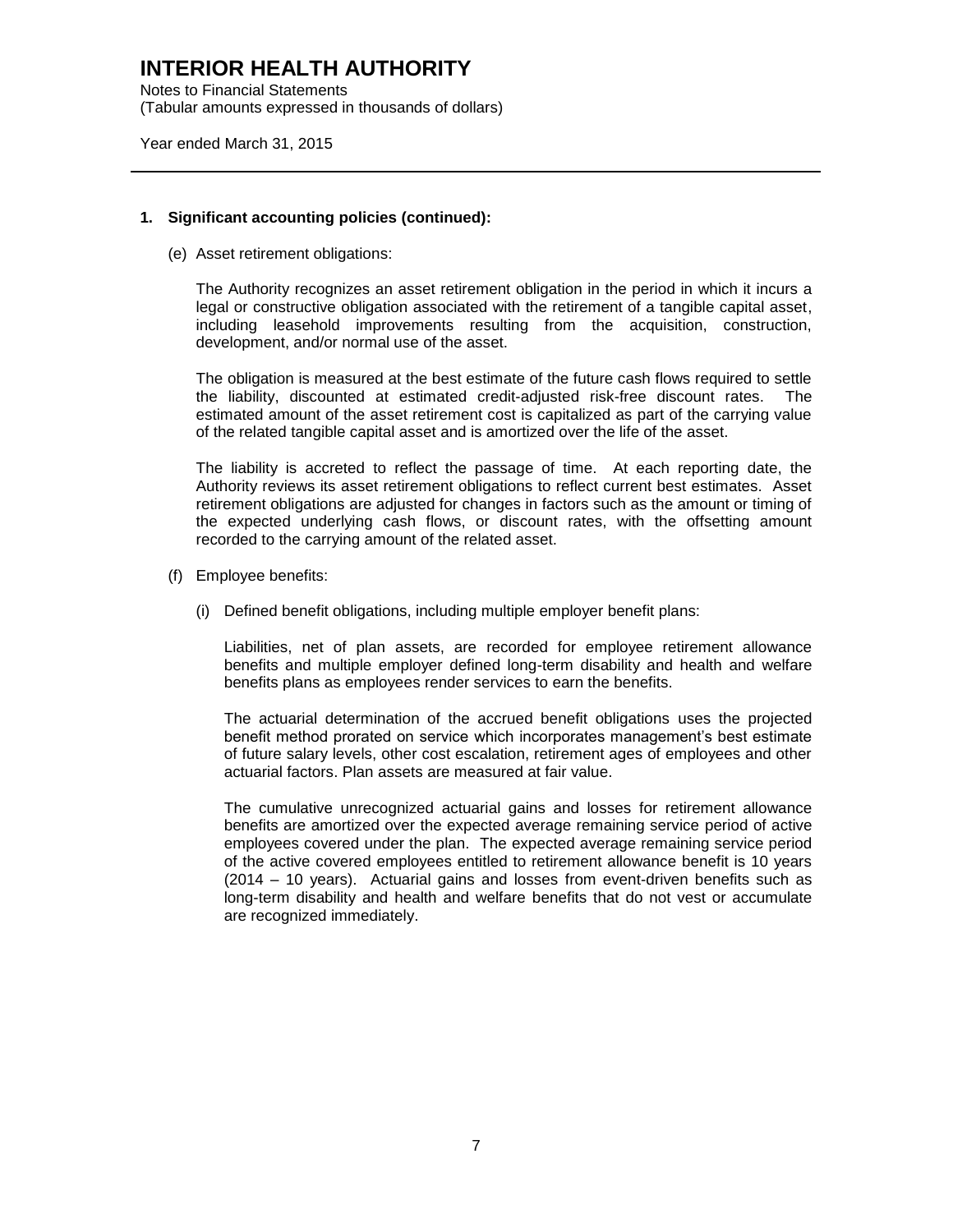Notes to Financial Statements (Tabular amounts expressed in thousands of dollars)

Year ended March 31, 2015

#### **1. Significant accounting policies (continued):**

- (f) Employee benefits (continued):
	- (i) Defined benefit obligations, including multiple employer benefit plans (continued):

The discount rate used to measure obligation is based on the Province of BC's cost of borrowing if there are no plan assets. The expected rate of return on plan assets is the discount rate used if there are plan assets. The cost of a plan amendment or the crediting of past service is accounted for entirely in the year that the plan change is implemented.

(ii) Defined contribution plans and multi-employer benefit plans:

Defined contribution plan accounting is applied to multi-employer defined benefit plans and, accordingly, contributions are expensed when due and payable.

(iii) Accumulating, non-vesting benefit plans:

Benefits that accrue to employees, which do not vest, such as sick leave banks for certain employee groups, are accrued as the employees render services to earn the benefits, based on estimates of the expected future settlements.

(iv) Non-accumulating, non-vesting benefit plans:

For benefits that do not vest or accumulate, a liability is recognized when an event that obligates the Authority to pay benefits occurs.

- (g) Non-financial assets:
	- (i) Tangible capital assets:

Tangible capital assets are recorded at cost, which includes amounts that are directly attributable to acquisition, construction, development, or betterment of the asset and overhead directly attributable to construction and development. Interest is capitalized over the development period whenever external debt is issued to finance the construction and development of tangible capital assets.

The cost, less residual value, of the tangible capital assets, excluding land, is amortized on a straight line basis over their estimated useful lives as follows:

| Land improvements      | $5 - 25$ years  |
|------------------------|-----------------|
| <b>Buildings</b>       | $10 - 50$ years |
| Equipment              | $3 - 20$ years  |
| Information systems    | 3 - 10 years    |
| Leasehold improvements | $2 - 15$ years  |
| <b>Vehicles</b>        | 4 years         |
|                        |                 |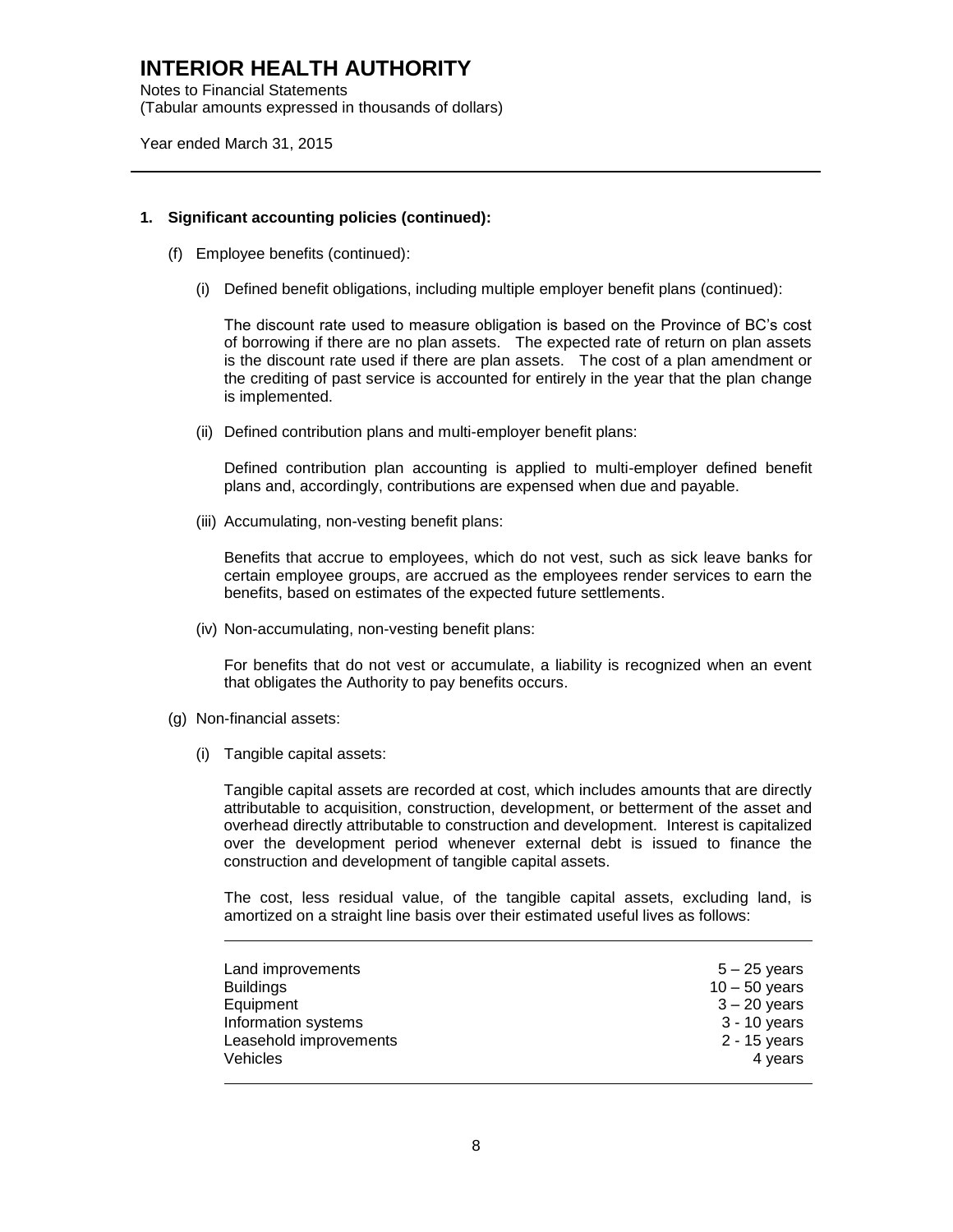Notes to Financial Statements (Tabular amounts expressed in thousands of dollars)

Year ended March 31, 2015

#### **1. Significant accounting policies (continued):**

- (g) Non-financial assets (continued):
	- (i) Tangible capital assets (continued):

Assets under construction or development are not amortized until the asset is available for productive use.

Tangible capital assets are written down when conditions indicate that they no longer contribute to the Authority's ability to provide services, or when the value of future economic benefits associated with the tangible capital assets is less than their net book value. The write-downs of tangible capital assets are recorded in the statement of operations. Write downs are not subsequently reversed.

Contributed tangible capital assets are recorded at their fair value on the date of contribution. Such fair value becomes the cost of the contributed asset. When fair value of a contributed asset cannot be reliably determined, the asset is recorded at nominal value.

(ii) Inventories held for use:

Inventories held for use are recorded at the lower of weighted average cost and replacement cost.

(iii) Prepaid expenses:

Prepaid expenses are recorded at cost and amortized over the period where the service benefits are received.

(h) Revenue recognition:

Under the *Hospital Insurance Act* and *Regulation* thereto, the Authority is funded primarily by the Province of BC in accordance with budget management plans and performance agreements established and approved by the Ministry.

Revenues are recognized on an accrual basis in the period in which the transactions or events occurred that gave rise to the revenues, the amounts are considered to be collectible and can be reasonably estimated.

Revenue related to fees or services received in advance of the fee being earned or the service being performed are deferred and recognized when the fees are earned or services performed.

Unrestricted contributions are recognized as revenue when receivable if the amounts can be estimated and collection is reasonably assured.

Externally restricted contributions are recognized as revenue depending on the nature of the restrictions on the use of the funds by the contributors as described in note 1(a).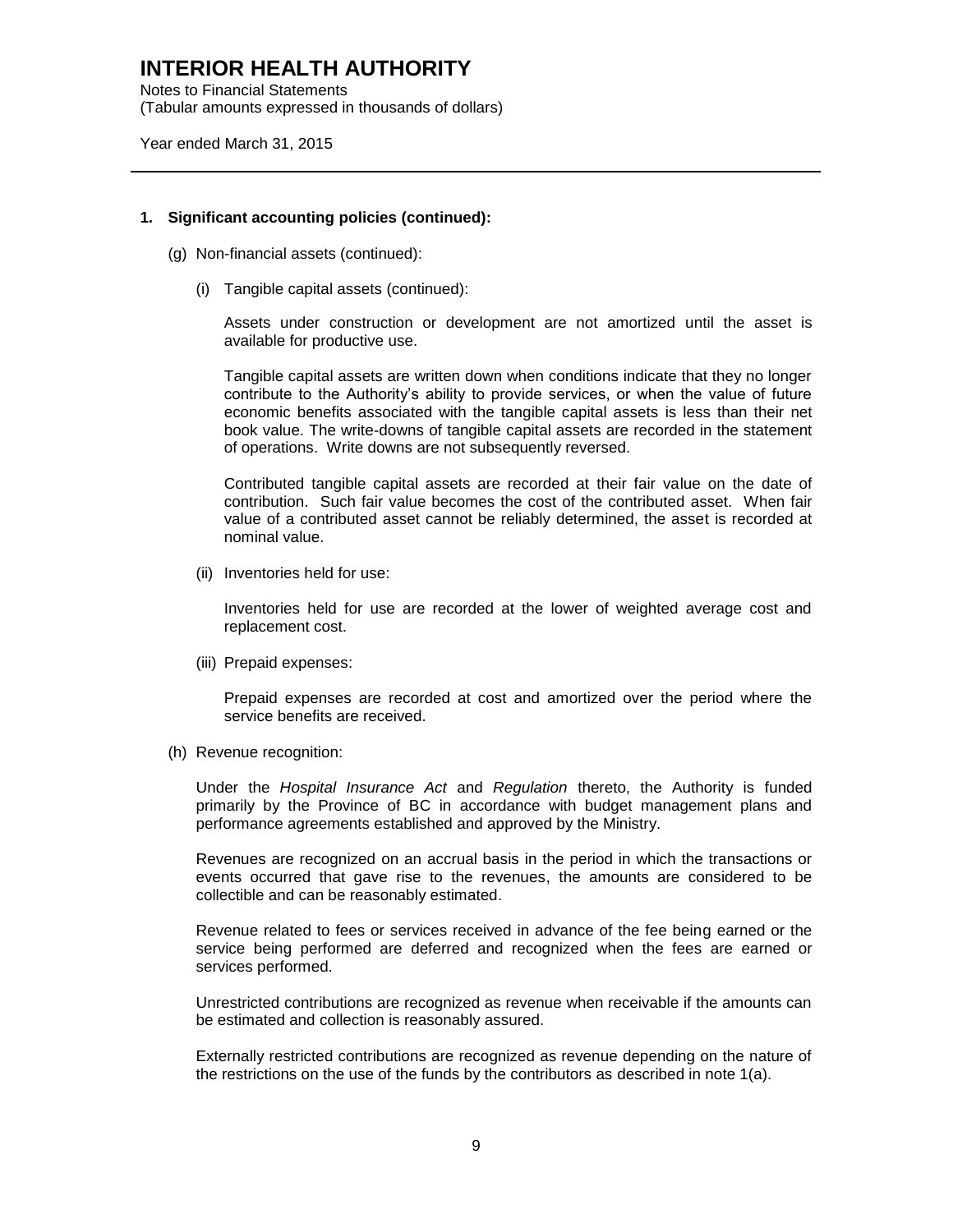Notes to Financial Statements (Tabular amounts expressed in thousands of dollars)

Year ended March 31, 2015

#### **1. Significant accounting policies (continued):**

(h) Revenue recognition (continued):

Volunteers contribute a significant amount of their time each year to assist the Authority in carrying out its programs and services. Because of the difficulty of determining their fair value, contributed services are not recognized in these financial statements.

Contributions of assets, supplies and services that would otherwise have been purchased are recorded at fair value at the date of contribution, provided a fair value can be reasonably determined.

Contributions for the acquisition of land, or the contributions of land, are recorded as revenue in the period of acquisition or transfer of title.

(i) Measurement uncertainty:

The preparation of financial statements requires management to make estimates and assumptions that affect the reported amounts of assets and liabilities and the disclosure of contingent liabilities at the date of the financial statements and the reported amounts of revenue and expenses during the reporting period.

Significant areas requiring the use of estimates include the valuation of accounts receivable, the estimated useful lives of tangible capital assets, amounts to settle asset retirement obligations, contingent liabilities, and the future costs to settle employee benefit obligations.

Estimates are based on the best information available at the time of preparation of the financial statements and are reviewed annually to reflect new information as it becomes available. Actual results could differ from the estimates.

(j) Restricted assets:

Restricted assets are comprised of endowment contributions which are externally restricted in their use. Endowment contributions are recorded as revenue in the period of acquisition. Use of these funds is limited to the terms of reference.

(k) Foreign currency translation:

The Authority's functional currency is the Canadian dollar. Foreign currency transactions are translated at the exchange rates prevailing at the date of the transactions. Monetary assets and liabilities denominated in foreign currencies are translated into Canadian dollars at the exchange rate prevailing at the financial statement date. Any gain or loss resulting from a change in rates between the transaction date and the settlement date or statement of financial position date is recognized in the statement of operations.

(l) Financial instruments:

Financial instrument classification is determined upon inception and financial instruments are not reclassified into another measurement category for the duration of the period they are held.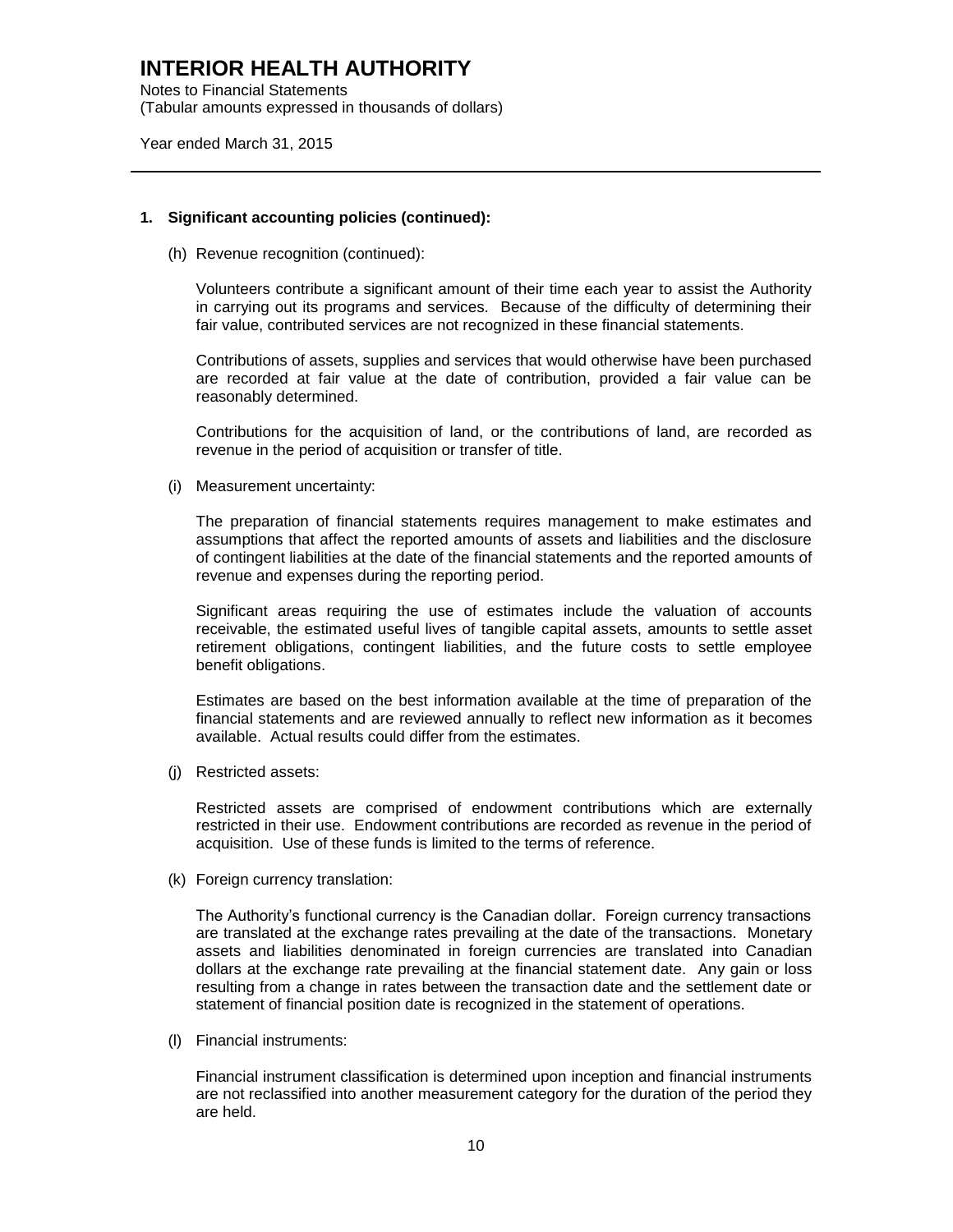Notes to Financial Statements (Tabular amounts expressed in thousands of dollars)

Year ended March 31, 2015

#### **1. Significant accounting policies (continued):**

(l) Financial instruments (continued):

Financial assets and financial liabilities, other than derivatives, equity instruments quoted in an active market and financial instruments designated at fair value, are measured at cost or amortized cost upon their inception and subsequent to initial recognition. Cash and cash equivalents are measured at cost. Accounts receivable are recorded at cost less any amount for valuation allowance. Portfolio investments, other than equity investments quoted in an active market, are reported at amortized costs less any writedowns associated with a loss in value that is other than a temporary decline. All debt and other financial liabilities are recorded using cost or amortized cost.

Interest and dividends attributable to financial instruments are reported in the statement of operations.

All financial assets recorded at amortized cost are tested annually for impairment. When financial assets are impaired, impairment losses are recorded in the statement of operations. A write-down of a portfolio investment to reflect a loss in value is not reversed for a subsequent increase in value.

For financial instruments measured using amortized cost, the effective interest rate method is used to determine interest revenue or expense.

Transaction costs for financial instruments measured using cost or amortized cost are added to the carrying value of the financial instrument. Transaction costs for financial instruments measured at fair value are expensed when incurred.

A financial liability or its part is derecognized when it is extinguished.

Management evaluates contractual obligations for the existence of embedded derivatives and elects to either designate the entire contract for fair value measurement or separately measure the value of the derivative component when characteristics of the derivative are not closely related to the economic characteristics and risks of the contract itself. Contracts to buy or sell non-financial items for the Authority's normal purchase, sale or usage requirements are not recognized as financial assets or financial liabilities.

(m) Capitalization of public-private partnership projects:

Public-private partnership ("P3") projects are delivered by private sector partners selected to design, build, finance, and maintain the assets. The cost of the assets under construction are estimated at fair value, based on construction progress billings verified by an independent certifier, and also includes other costs incurred directly by the Authority.

The asset cost includes development and financing fees estimated at fair value, which require the extraction of cost information from the financial model embedded in the project agreement. Interest during construction is also included in the asset cost and is calculated on the P3 asset value, less contributions received and amounts repaid, during the construction term. The interest rate used is the project internal rate of return.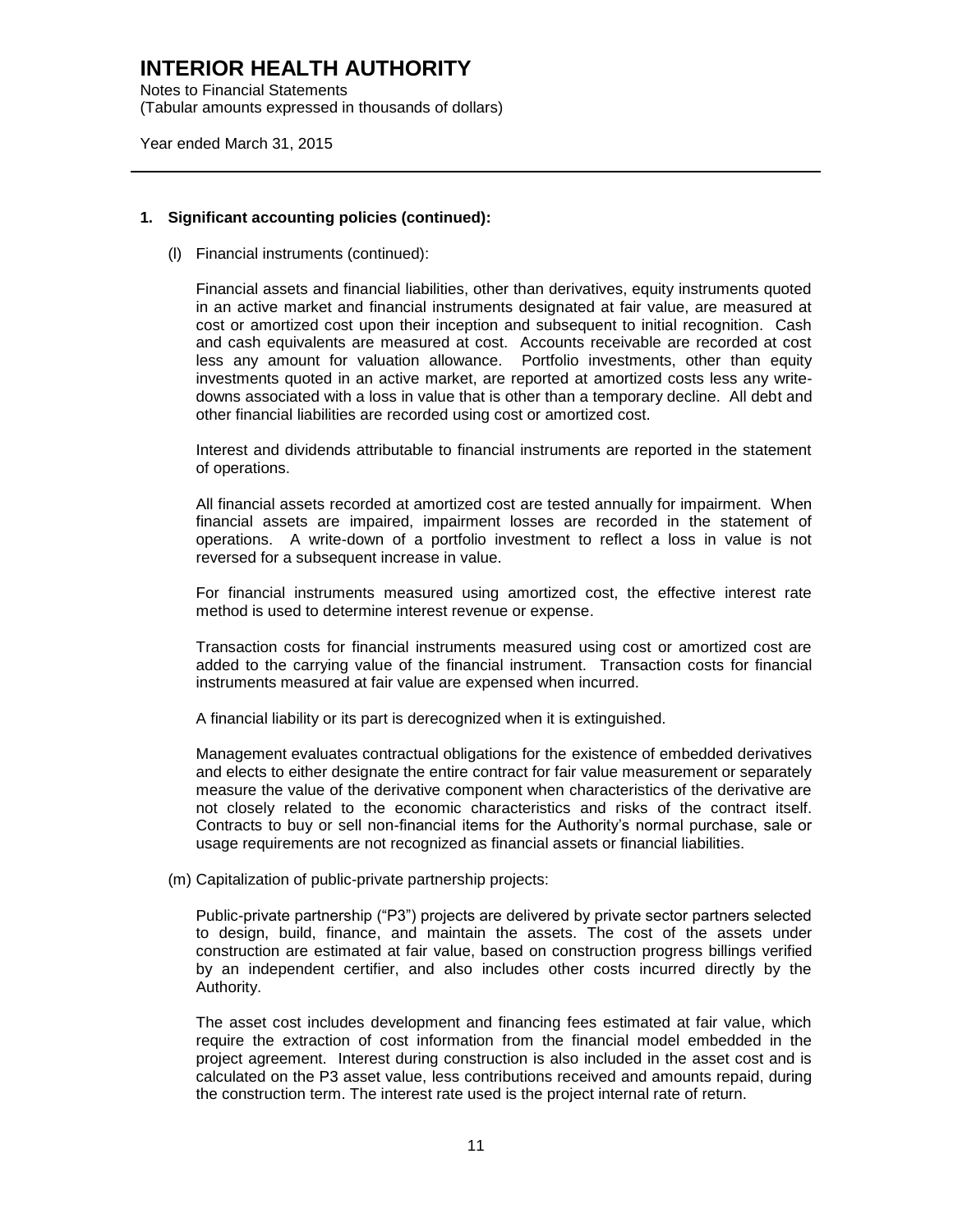Notes to Financial Statements (Tabular amounts expressed in thousands of dollars)

Year ended March 31, 2015

#### **1. Significant accounting policies (continued):**

(m) Capitalization of public-private partnership projects (continued):

When available for operations, the project assets are amortized over their estimated useful lives.

Correspondingly, an obligation for the cost of capital and financing received to date, net of the contributions received is recorded as a liability and included in debt.

Upon substantial completion, the private sector partner receives monthly payments to cover the partner's operating costs, financing costs and a return of their capital over the term of their project agreement.

(n) Budget figures:

Budget figures have been provided for comparative purposes and have been derived from the Authority's Fiscal 2014/2015 Budget approved by the Board of Directors on May 28, 2014 and published in the Authority's Service Plan. The budget is reflected in the statement of operations and accumulated operating surplus and the statement of changes in net debt. Note 19 reconciles the approved budget to the budget information reported in these financial statements.

- (o) Future accounting standards:
	- (i) In March 2015, PSAB issued PS 2200, *Related Party Disclosures*. PS 2200 defines a related party and establishes disclosures required for related party transactions. Disclosure of information about related party transactions and the relationship underlying them is required when the transactions have occurred at a value different from that which would have been arrived at if the parties were unrelated, and the transactions have, or could have, a material financial effect on the financial statements. PS 2200 applies to fiscal years beginning on or after April 1, 2017. Management is in the process of assessing the impact of adoption of PS 2200 on the financial statements of the Authority.
	- (ii) In March 2015, PSAB issued PS 3420, *Inter-entity Transactions*. PS 3420 establishes standards of how to account for and report transactions between public sector entities that comprise a government reporting entity from both a provider and a recipient perspective. The main features of the standard are as follows:

 Under a policy of cost allocation, revenues and expenses are recognized on a gross basis;

 Transactions are measured at the carrying amount, except in specific circumstances;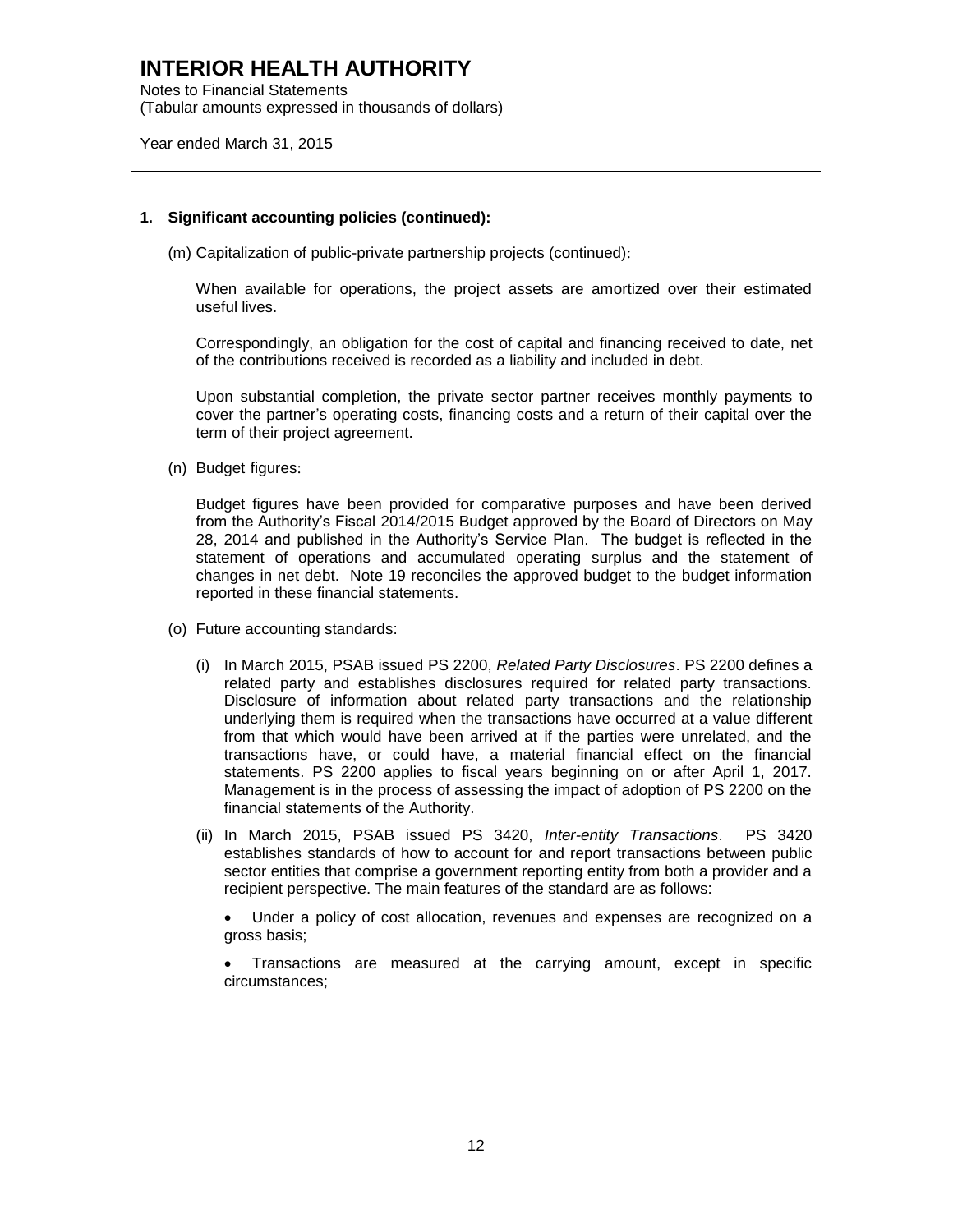Notes to Financial Statements (Tabular amounts expressed in thousands of dollars)

Year ended March 31, 2015

#### **1. Significant accounting policies (continued):**

(o) Future accounting standards (continued):

 A recipient may choose to recognize unallocated costs for the provision of goods and services and measure them at the carrying amount, fair value or other amount dictated by policy, accountability structure or budget practice; and

 The transfer of an asset or liability for nominal or no consideration is measured by the provider at the carrying amount and by the recipient at the carrying amount or fair value.

Requirements of this standard are considered in conjunction with requirements of PS 2200. PS 3420 applies to fiscal years beginning on or after April 1, 2017. Management is in the process of assessing the impact of adoption of PS 3420 on the financial statements of the Authority.

#### **2. Cash and cash equivalents:**

|                                                                                                                                                                                            |   | 2015                                   |   | 2014                                    |
|--------------------------------------------------------------------------------------------------------------------------------------------------------------------------------------------|---|----------------------------------------|---|-----------------------------------------|
| Cash and cash equivalents                                                                                                                                                                  | S | 165.115                                | S | 143.784                                 |
| Amounts restricted for capital purposes<br>Amounts restricted for future operating purposes<br>Amounts restricted for replacement reserves<br>Amounts restricted for patient comfort funds |   | (31, 349)<br>(7.062)<br>(873)<br>(228) |   | (15, 717)<br>(7, 439)<br>(807)<br>(310) |
| Unrestricted cash and cash equivalents and portfolio investments                                                                                                                           | S | 125.603                                | S | 119.511                                 |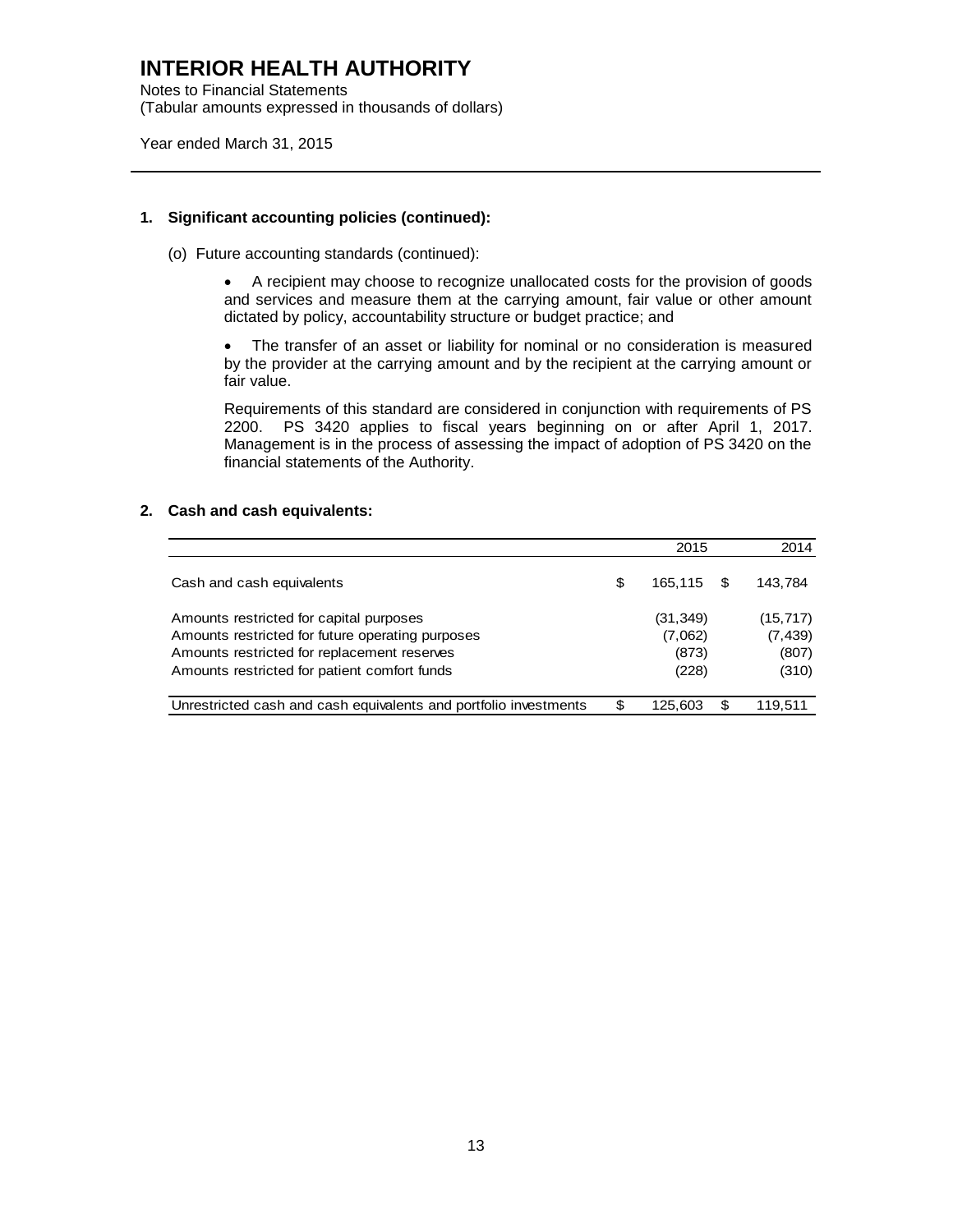Notes to Financial Statements (Tabular amounts expressed in thousands of dollars)

Year ended March 31, 2015

#### **3. Accounts receivable:**

|                                                               | 2015                | 2014     |
|---------------------------------------------------------------|---------------------|----------|
|                                                               |                     |          |
| Medical Services Plan                                         | \$<br>22,360<br>\$. | 13,623   |
| Other health authorities and BC government reporting entities | 15,920              | 12,552   |
| Patients, clients and residents                               | 12,721              | 9,396    |
| <b>Regional Hospital Districts</b>                            | 7,432               | 3,978    |
| Ministry of Health                                            | 4,005               | 5,025    |
| Federal government                                            | 3,261               | 2,745    |
| Foundations and auxiliaries                                   | 2,768               | 1,970    |
| WorkSafeBC                                                    | 2,021               | 1,793    |
| Other                                                         | 6,632               | 3,677    |
|                                                               | 77,120              | 54,759   |
| Allowance for doubtful accounts                               | (6,621)             | (5, 444) |
|                                                               | \$<br>\$<br>70,499  | 49,315   |
|                                                               |                     |          |

#### **4. Assets available for sale:**

Certain owned properties have been identified for disposition with the goal of optimizing both the value and use of assets to support the strategic goals of the Authority. These properties have also been identified as target properties for the government's Asset Realization Strategy.

#### **5. Accounts payable and accrued liabilities:**

|                                                                                                         | 2015                             | 2014                             |
|---------------------------------------------------------------------------------------------------------|----------------------------------|----------------------------------|
| Salaries and benefits payable<br>Accrued vacation pay<br>Trade accounts payable and accrued liabilities | \$<br>86.316<br>58,103<br>45.020 | \$<br>80,683<br>55,582<br>36.147 |
|                                                                                                         | 189.439                          | 172.412                          |

#### **6. Deferred operating contributions:**

Deferred operating contributions represent externally restricted operating funding received for specific purposes.

|                                                                                                                                           | 2015                            |   | 2014                       |
|-------------------------------------------------------------------------------------------------------------------------------------------|---------------------------------|---|----------------------------|
| Deferred operating contributions, beginning of year<br>Contributions received during the year<br>Amount recognized as revenue in the year | \$<br>7.439<br>2.545<br>(2,922) | S | 7.316<br>3,520<br>(3, 397) |
|                                                                                                                                           | 7.062                           |   | 7.439                      |
|                                                                                                                                           |                                 |   |                            |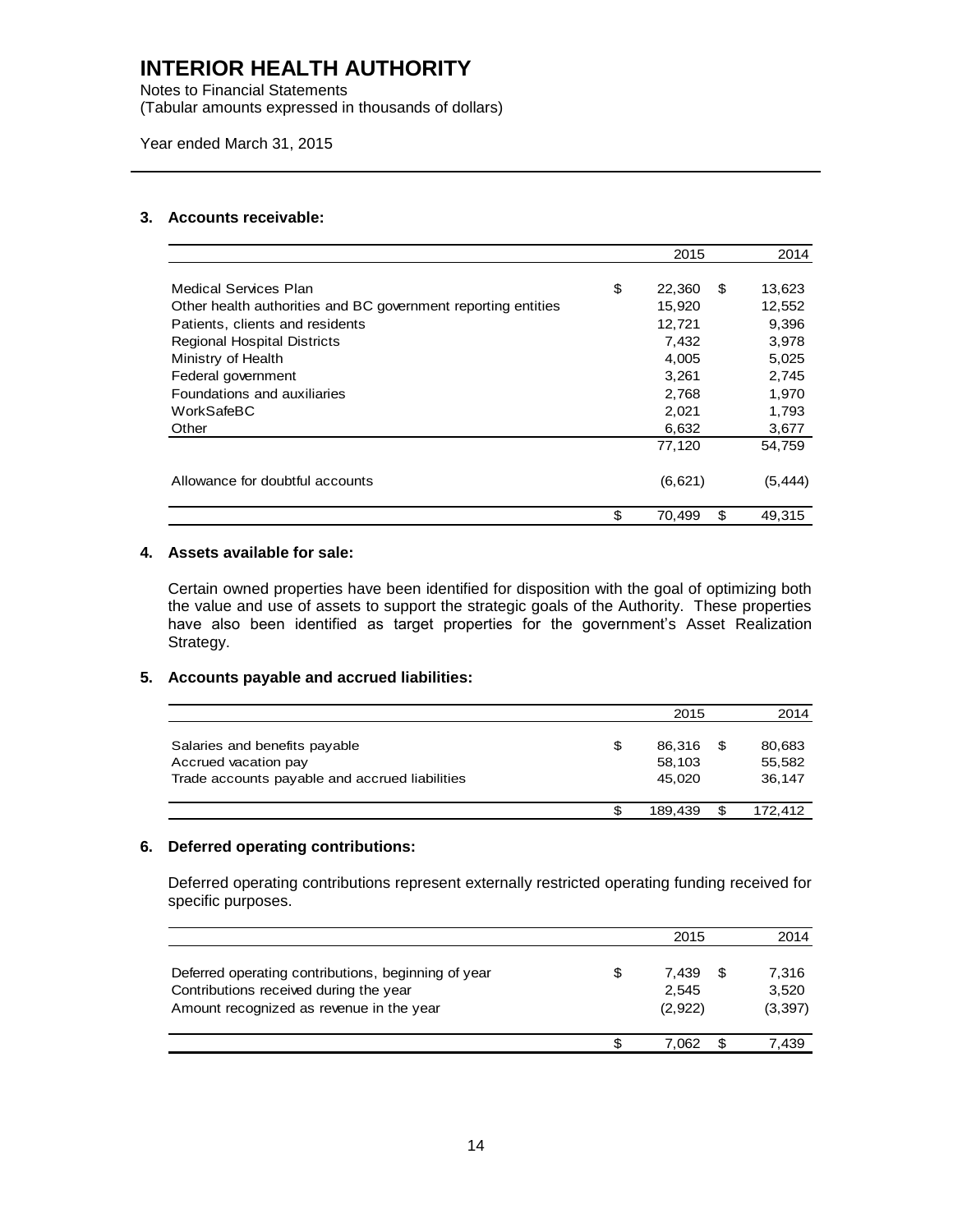Notes to Financial Statements (Tabular amounts expressed in thousands of dollars)

Year ended March 31, 2015

#### **7. Debt:**

|                                                                                                                                                                                      | 2015    |    | 2014    |
|--------------------------------------------------------------------------------------------------------------------------------------------------------------------------------------|---------|----|---------|
| Public-private partnerships:                                                                                                                                                         |         |    |         |
| Kelowna and Vernon Hospitals Project, 30 year contract<br>to August 2042 with Infusion Health KVH General Partnership,<br>payable in monthly payments including annual interest      |         |    |         |
| of 7.62%, in accordance with the project agreement terms<br>\$                                                                                                                       | 143,299 | S  | 146,278 |
| Interior Heart & Surgical Centre Project, 30 year contract<br>to December 2044 with Plenary Health, payable in monthly<br>payments including annual interest of 5.93%, in accordance |         |    |         |
| with the project agreement terms                                                                                                                                                     | 77,750  |    | 59,461  |
|                                                                                                                                                                                      | 221,049 |    | 205,739 |
| Mortgages:                                                                                                                                                                           |         |    |         |
| Canada Mortgage and Housing Corporation (CMHC),                                                                                                                                      |         |    |         |
| secured by first charges on properties:                                                                                                                                              |         |    |         |
| Columbia View Lodge, payable in monthly payments of \$8,552,                                                                                                                         |         |    |         |
| including annual interest of 10.5%, renewable December 1, 2027                                                                                                                       | 937     |    | 971     |
| Kimberley Special Care Home, payable in monthly payments of \$2,628,                                                                                                                 |         |    |         |
| including annual interest of 8%, renewable September 1, 2026                                                                                                                         | 238     |    | 251     |
| Noric House, payable in monthly payments of \$14,457,                                                                                                                                |         |    |         |
| including annual interest of 10%, renewable December 1, 2028                                                                                                                         | 1,675   |    | 1,732   |
|                                                                                                                                                                                      | 2,850   |    | 2,954   |
| \$                                                                                                                                                                                   | 223,899 | \$ | 208,693 |

Required principal repayments on mortgages for the years ending March 31 are as follows:

| 2016       | \$<br>114   |
|------------|-------------|
| 2017       | 125         |
| 2018       | 137         |
| 2019       | 151         |
| 2020       | 166         |
| Thereafter | 2,157       |
|            |             |
|            | \$<br>2,850 |

Required principal repayments on P3 debt for the years ending March 31 are disclosed with public-private partnership commitments in note 14(d).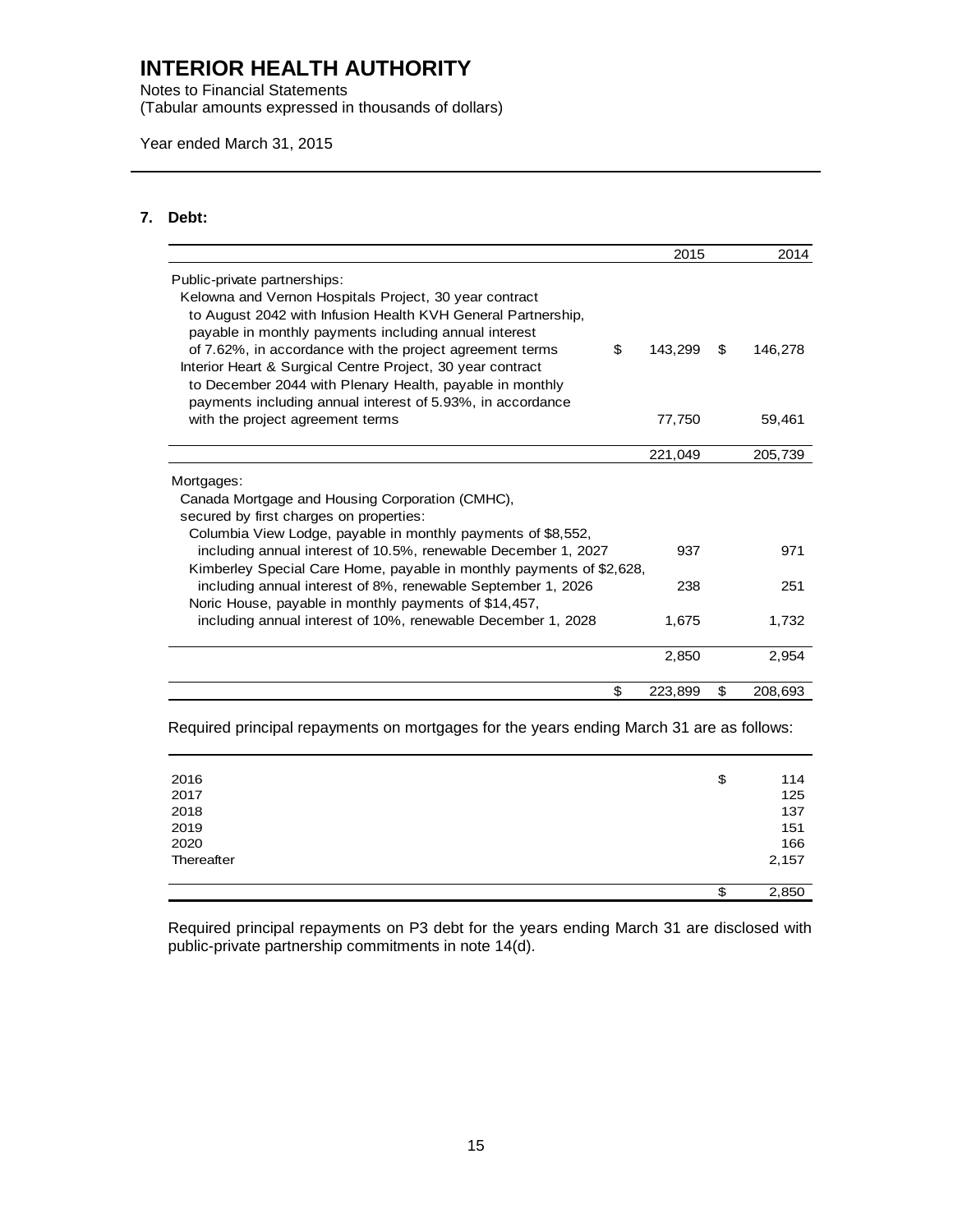Notes to Financial Statements (Tabular amounts expressed in thousands of dollars)

Year ended March 31, 2015

#### **8. Employee benefits:**

(a) Retirement allowance:

Certain employees with ten or twenty years of service and having reached a certain age are entitled to receive special payments upon retirement or as specified by collective or employee agreements. These payments are based upon accumulated sick leave credits and entitlements for each year of service.

The Authority's liabilities are based on an actuarial valuation as at the early measurement date of December 31, 2014 and extrapolated to March 31, 2015 from which the service cost and interest cost components of expense for the fiscal year ended March 31, 2015 are derived. The next required valuation will be as of December 31, 2015.

Information about retirement allowance benefits is as follows:

|                             | 2015          | 2014          |
|-----------------------------|---------------|---------------|
|                             |               |               |
| Accrued benefit obligation: |               |               |
| Severance benefits          | \$<br>56.099  | \$<br>56,810  |
| Sick leave benefits         | 44,585        | 44,678        |
|                             | 100,684       | 101,488       |
|                             |               |               |
| Unamortized actuarial gain  | 8,666         | 4,549         |
|                             |               |               |
| Accrued benefit liability   | \$<br>109,350 | \$<br>106,037 |

The accrued benefit liability for retirement allowance reported on the statement of financial position is as follows:

|                                             | 2015          | 2014          |
|---------------------------------------------|---------------|---------------|
| Accued benefit liability, beginning of year | \$<br>106,037 | \$<br>101,856 |
| Net benefit expense:                        |               |               |
| Current service cost                        | 7.530         | 7,166         |
| Interest expense                            | 4,426         | 4,299         |
| Amortization of actuarial (gain) loss       | (523)         | (592)         |
| Net benefit expense                         | 11,433        | 10,873        |
| Benefits paid                               | (8, 120)      | (6,692)       |
| Accrued benefit liability, end of year      | \$<br>109.350 | \$<br>106.037 |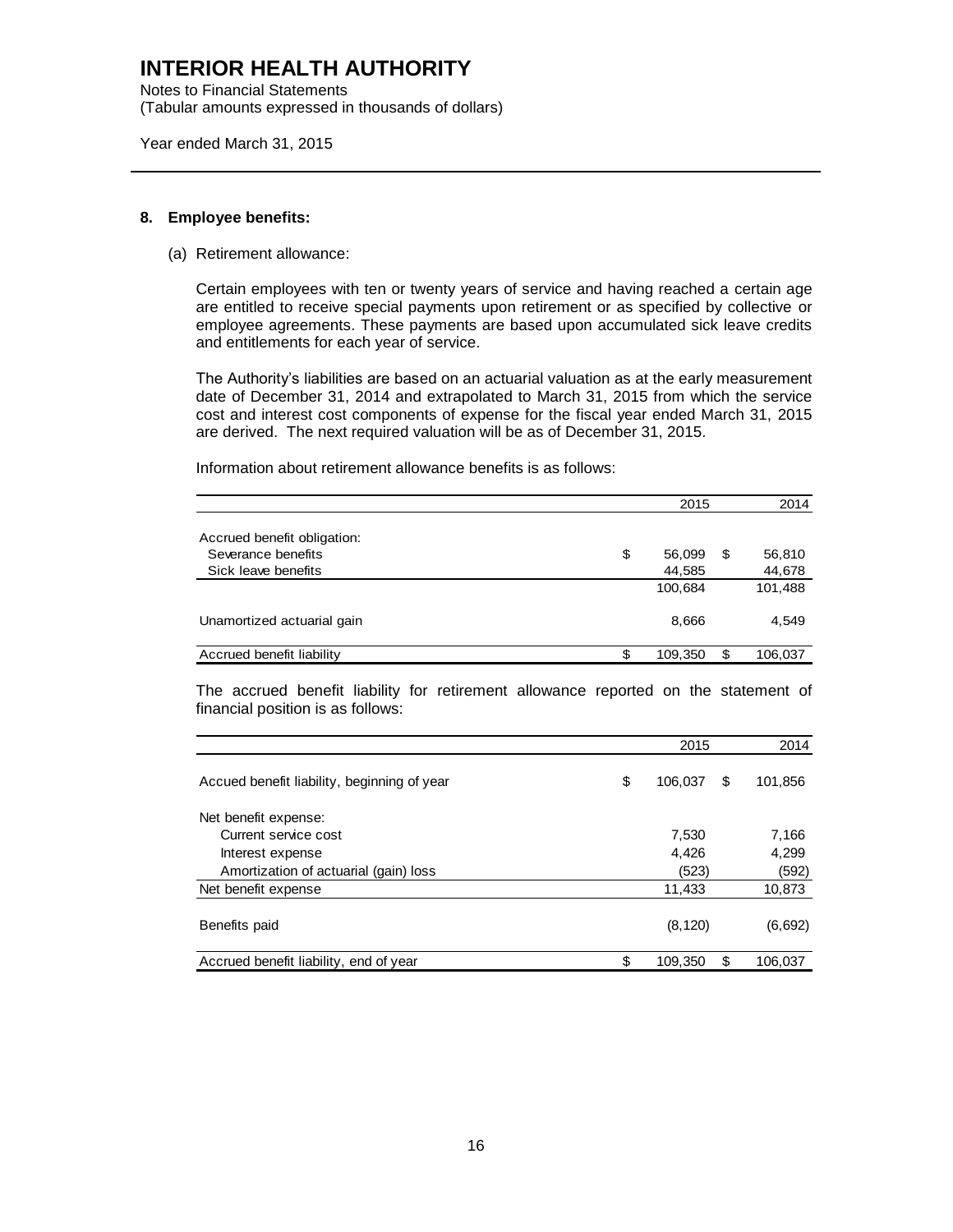Notes to Financial Statements (Tabular amounts expressed in thousands of dollars)

Year ended March 31, 2015

#### **8. Employee benefits (continued):**

(a) Retirement allowance (continued):

The significant actuarial assumptions adopted in measuring the Authority's accrued retirement benefit obligation are as follows:

|                                            | 2015  | 2014     |
|--------------------------------------------|-------|----------|
|                                            |       |          |
| Accrued benefit obligation as at March 31: |       |          |
| Discount rate                              | 3.98% | 4.26%    |
| Rate of compensation increase              | 2.50% | $2.50\%$ |
| Benefit costs for years ended March 31:    |       |          |
| Discount rate                              | 4.26% | 4.41%    |
| Rate of compensation increase              | 2.50% | 2.50%    |
| Expected future inflationary increases     | 2.00% | 2.00%    |

(b) Healthcare Benefit Trust benefits:

The Healthcare Benefit Trust (the "Trust") administers long-term disability, group life insurance, accidental death and dismemberment, extended health and dental claims for certain employee groups of the Authority and other provincially-funded organizations.

The Authority and all other participating employers are jointly responsible for the liabilities of the Trust should any participating employers be unable to meet their obligation to contribute to the Trust.

(i) Long-term disability benefits:

The Trust is a multiple employer plan, with the Authorities assets and liabilities being segregated with regards to long-term disability benefits after September 30, 1997 and health and welfare benefits after December 31, 2014. Accordingly, the Authority's net trust (assets) liabilities are reflected in these financial statements.

The Authority's (assets) liabilities as of March 31, 2015 are based on the actuarial valuation at December 31, 2014, extrapolated to March 31, 2015. The Authority's (assets) liabilities as of March 31, 2014 are based on the actuarial valuation at December 31, 2013. The next expected valuation is as of December 31, 2015.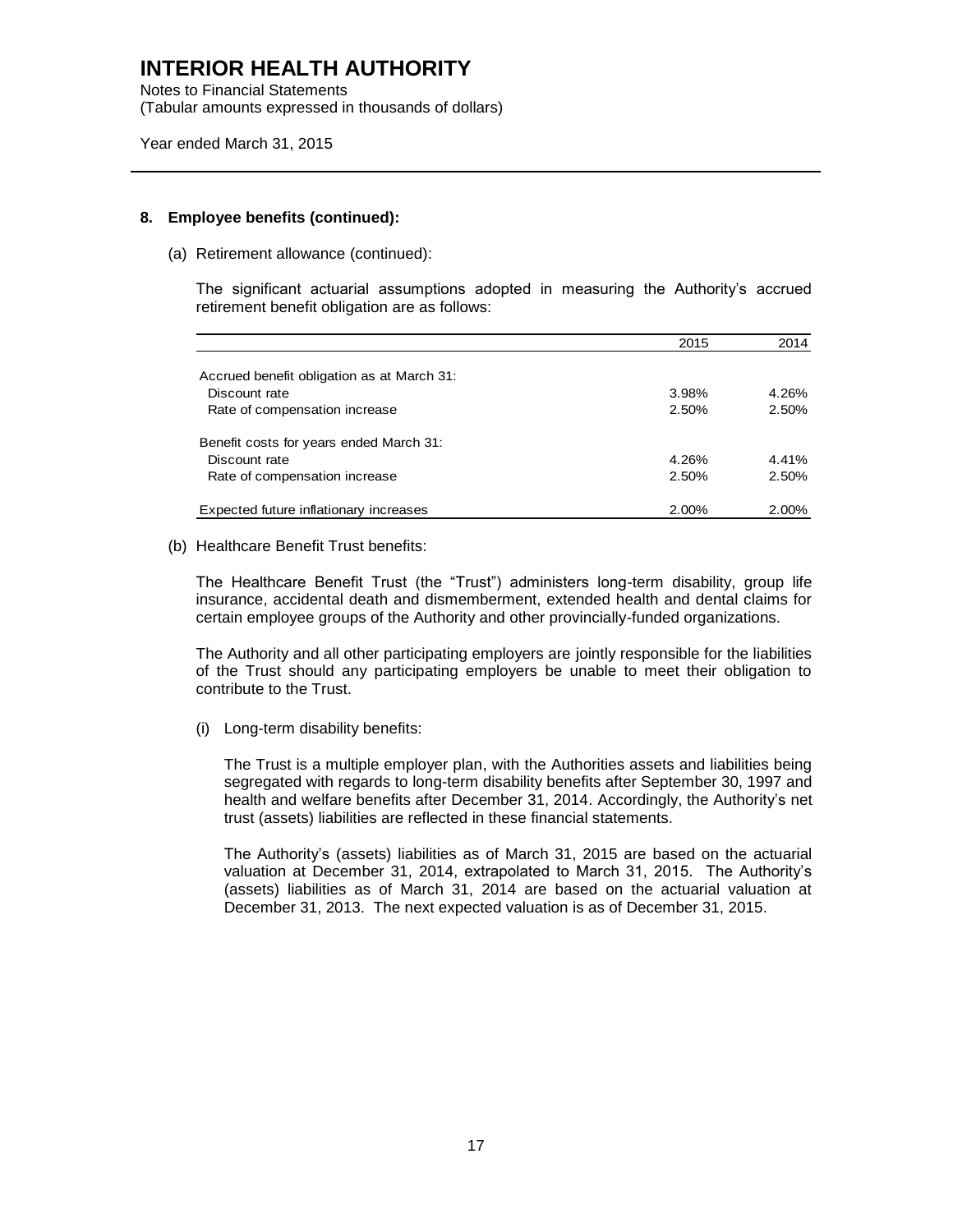Notes to Financial Statements (Tabular amounts expressed in thousands of dollars)

Year ended March 31, 2015

#### **8. Employee benefits (continued):**

- (b) Healthcare Benefit Trust benefits (continued):
	- (i) Long-term disability benefits (continued):

The long-term disability and health and welfare benefits (asset) obligation reported on the statement of financial position is as follows:

|                                                                      | 2015            | 2014            |
|----------------------------------------------------------------------|-----------------|-----------------|
| Fair value of plan assets                                            | \$<br>237,322   | \$<br>222,436   |
|                                                                      |                 |                 |
| Accrued benefit obligation                                           | 195,007         | 175,735         |
| Net funded asset                                                     | \$<br>(42, 315) | \$<br>(46, 701) |
|                                                                      |                 |                 |
|                                                                      | 2015            | 2014            |
| Long-term disability benefits (asset) obligation, beginning of year: | \$<br>(46, 701) | \$<br>20,803    |
| Net benefit expense:                                                 |                 |                 |
| Long-term disability expense                                         | 31,830          | 31,812          |
| Health and welfare benefit expense                                   | 8,174           |                 |
| Interest expense                                                     | 10,033          | 10,229          |
| Actuarial loss (gain)                                                | (10, 152)       | (30, 869)       |
| Employee payments                                                    | (641)           | (1, 592)        |
| Expected return on assets                                            | (12, 253)       | (9,933)         |
| Net benefit expense                                                  | 26,991          | (353)           |
| Contributions to the plan                                            | (3,611)         | (61, 251)       |
| Transfer of health and welfare benefits net surplus                  | (16, 212)       | (5,900)         |
| Effect of change in plan valuation date                              | (2,782)         |                 |
| Long-term disability and health and welfare benefits                 |                 |                 |
| asset, end of year                                                   | \$<br>(42, 315) | \$<br>(46, 701) |
| Benefits paid to claimants                                           | \$<br>(34, 469) | \$<br>(31, 924) |
| Plan assets consist of:                                              |                 |                 |
|                                                                      | 2015            | 2014            |
| Debt securities                                                      | 43.00%          | 44.00%          |
| Foreign equities                                                     | 34.00%          | 40.00%          |
| Equity securities and other                                          | 23.00%          | 16.00%          |
| Total                                                                | 100.00%         | 100.00%         |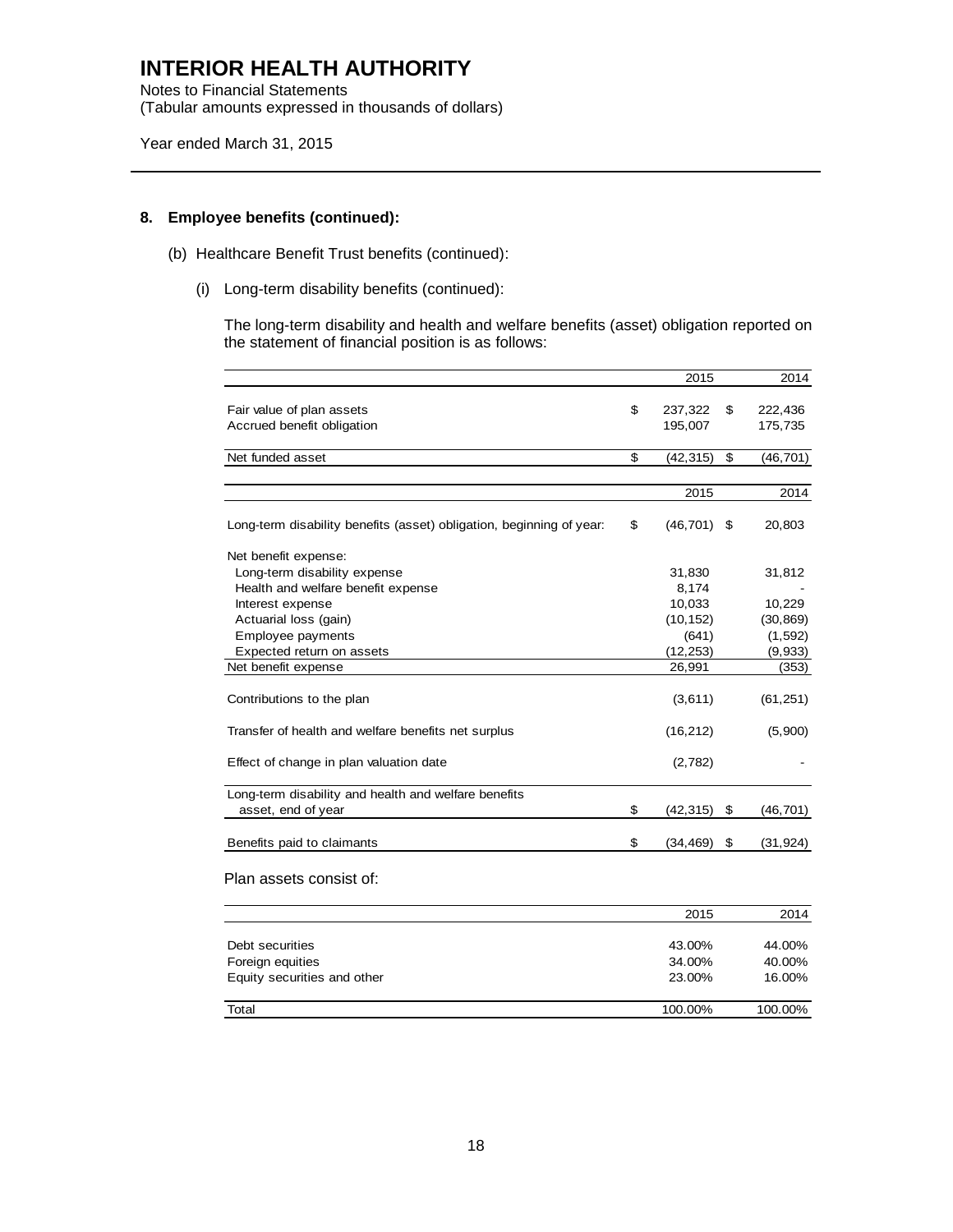Notes to Financial Statements (Tabular amounts expressed in thousands of dollars)

Year ended March 31, 2015

#### **8. Employee benefits (continued):**

- (b) Healthcare Benefit Trust benefits (continued):
	- (i) Long-term disability benefits (continued):

The significant actuarial assumptions adopted in measuring the Authority's long-term disability benefits (asset) liabilities are as follows:

|                                                    | 2015     | 2014     |
|----------------------------------------------------|----------|----------|
|                                                    |          |          |
| Accrued benefit (asset) obligation as at March 31: |          |          |
| Discount rate                                      | 5.30%    | 5.80%    |
| Rate of benefit increase                           | 2.50%    | 2.50%    |
| Benefit costs for years ended March 31:            |          |          |
| Discount rate                                      | 5.80%    | 5.60%    |
| Rate of compensation increase                      | 2.50%    | 2.50%    |
| Expected future inflationary increases             | $2.00\%$ | $2.00\%$ |
| Expected long-term rate of return on plan assets   | 5.80%    | 5.60%    |

Actual long-term rate of return on plan assets was 10.8% for the year ended December 31, 2014 (December 31, 2013 – 14.3%).

(ii) Other Trust benefits:

The health and welfare benefits administered by the Trust on behalf of the Authority were part of a multi-employer pool within the Trust prior to December 31, 2014. Contributions to this pool by the Authority for the nine month period ended December 31, 2014 of \$26.2 million (twelve months ended March 31, 2014 - \$36.9 million) were expensed during the year. From January 1, 2015 the Authority no longer participates in the pool. The benefits are now provided through the long-term disability and health and welfare benefit plans.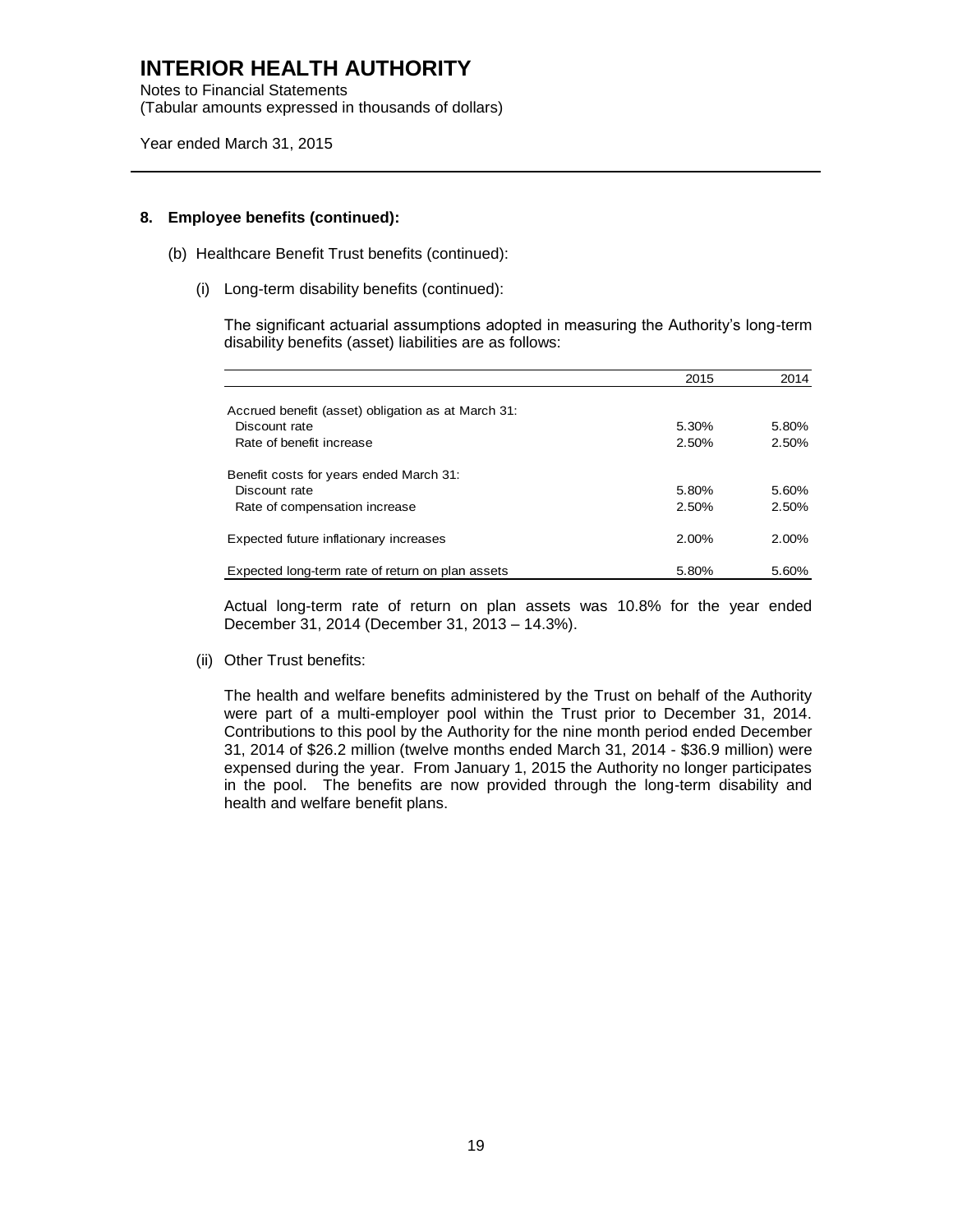Notes to Financial Statements (Tabular amounts expressed in thousands of dollars)

Year ended March 31, 2015

#### **8. Employee benefits (continued):**

(c) Employee pension benefits:

The Authority and its employees contribute to the Municipal Pension Plan and the Public Service Pension Plan, multi-employer defined benefit pension plans governed by the *BC Public Sector Pension Plans Act*.

Employer contributions to the Municipal Pension Plan of \$74.2 million (2014 - \$68.5 million) were expensed during the year. Every three years an actuarial valuation is performed to assess the financial position of the plan and the adequacy of plan funding. The most recent actuarial valuation for the plan at December 31, 2012 indicated an unfunded liability of approximately \$1,370.0 million. The actuary does not attribute portions of the unfunded liability to individual employers. The plan covers approximately 182,000 active members, of which approximately 15,820 are employees of the Authority (2014 – 15,600). The next expected actuarial valuation will be as of December 31, 2015.

Employer contributions to the Public Service Pension Plan of \$1.3 million (2014 - \$1.5 million) were expensed during the year. Every three years an actuarial valuation is performed to assess the financial position of the plan and the adequacy of plan funding. The most recent actuarial valuation for the plan at March 31, 2011 indicated an unfunded liability of approximately \$226.0 million. The actuary does not attribute portions of the unfunded liability to individual employers. The plan covers approximately 56,000 active members, of which approximately 220 are employees of the Authority (2014 – 250). The next expected actuarial valuation will be as of March 31, 2015.

#### **9. Replacement reserves:**

Under the terms of mortgage agreements with Canada Mortgage and Housing Corporation ("CMHC") and BC Housing Management Commission ("BC Housing"), the Authority is required to set aside certain amounts each year as a replacement reserve. Use of the reserve funds requires approval of CMHC or BC Housing, respectively. The Authority complies with these provisions.

The replacement reserves by facility are as follows:

|                                                                   | 2015                    |    | 2014              |
|-------------------------------------------------------------------|-------------------------|----|-------------------|
| Kimberley Special Care Home<br>Noric House<br>Columbia View Lodge | \$<br>405<br>340<br>128 | £. | 390<br>311<br>106 |
|                                                                   | \$<br>873               |    | 807               |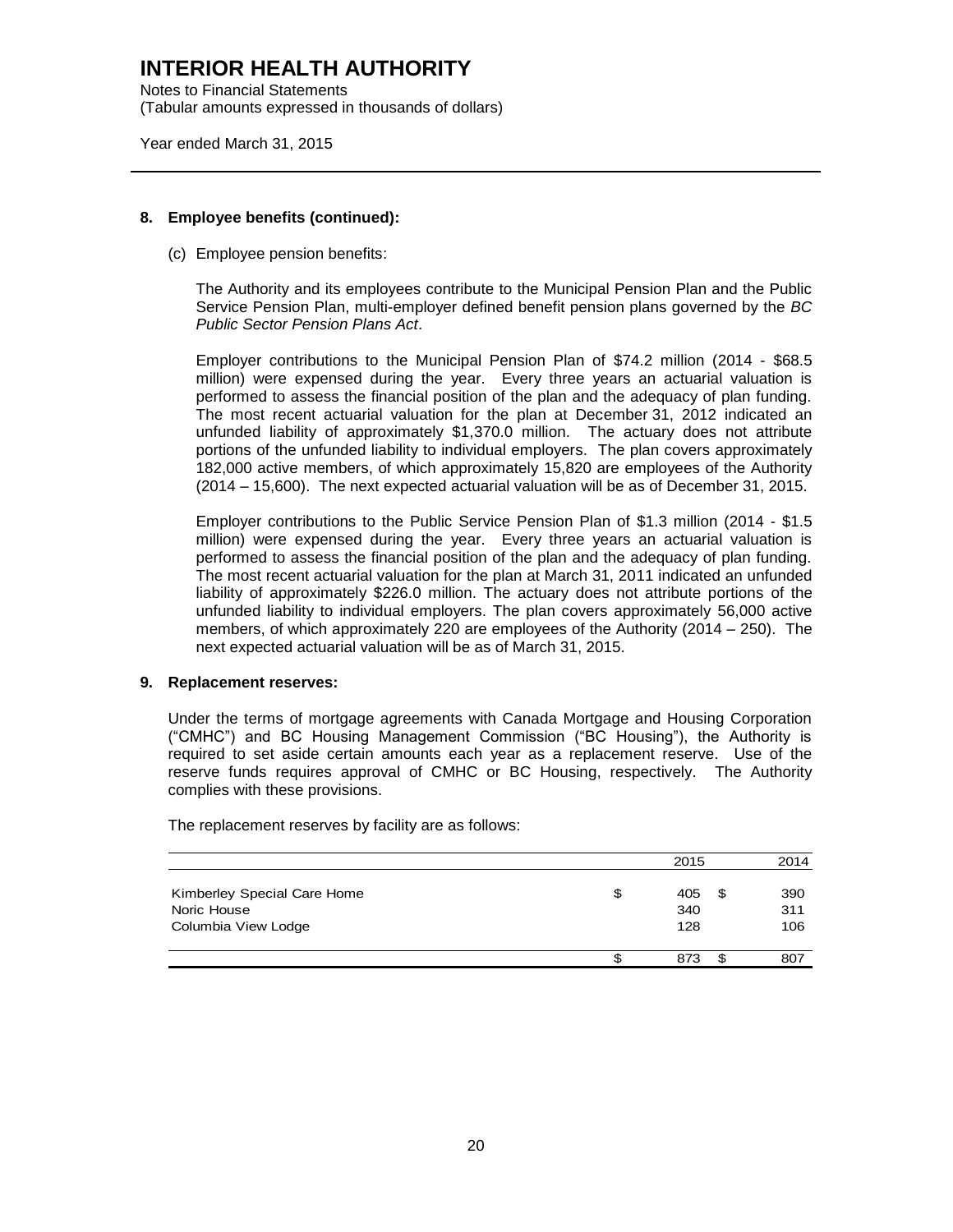Notes to Financial Statements (Tabular amounts expressed in thousands of dollars)

Year ended March 31, 2015

#### **10. Deferred capital contributions:**

Deferred capital contributions represent externally restricted contributions and other funding received for the purchase of tangible capital assets.

|                                                         | 2015          | 2014          |
|---------------------------------------------------------|---------------|---------------|
| Deferred capital contributions, beginning of year       | \$<br>882,367 | \$<br>891,807 |
| Capital contributions received:                         |               |               |
| Ministry of Health                                      | 88,268        | 23,690        |
| Regional hospital districts                             | 38,565        | 34,229        |
| Foundations and auxiliaries                             | 9.417         | 8,750         |
| Health authorities and BC government reporting entities | 591           | 366           |
| Other                                                   | 1,693         | 2,323         |
|                                                         | 138.534       | 69,358        |
| Amortization for the year                               | (75, 284)     | (78, 798)     |
| Deferred capital contributions, end of year             | \$<br>945,617 | \$<br>882.367 |

Deferred capital contributions are comprised of the following:

|                                                                                 |     | 2015              |     | 2014              |
|---------------------------------------------------------------------------------|-----|-------------------|-----|-------------------|
| Contributions used to purchase tangible capital assets<br>Unspent contributions | \$  | 914.268<br>31.349 | \$  | 866,650<br>15.717 |
|                                                                                 | \$. | 945.617           | \$. | 882.367           |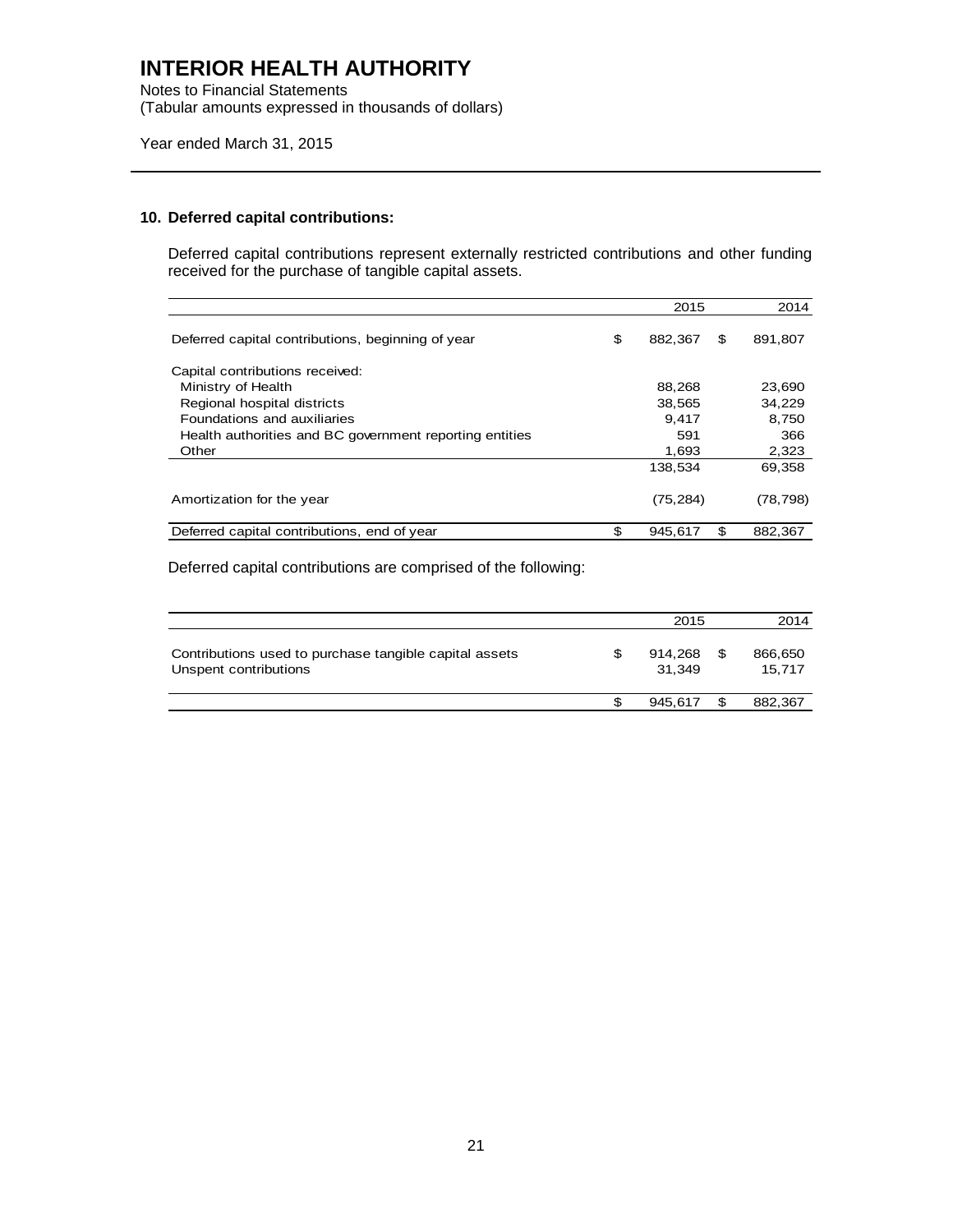Notes to Financial Statements (Tabular amounts expressed in thousands of dollars)

Year ended March 31, 2015

### **11. Tangible capital assets:**

| Cost                      | 2014      | Additions     | <b>Disposals</b> |    | <b>Transfers</b> | 2015            |
|---------------------------|-----------|---------------|------------------|----|------------------|-----------------|
|                           |           |               |                  |    |                  |                 |
| \$<br>Land                | 42,207    | \$            | \$<br>(44)       | \$ | 287              | \$<br>42,450    |
| Land improvements         | 24,375    | 71            | (12)             |    | 1,426            | 25,860          |
| <b>Buildings</b>          | 1,413,312 | 534           | (1,664)          |    | 140,418          | 1,552,600       |
| Equipment                 | 562,119   | 19,367        | (7, 945)         |    | 9,961            | 583,502         |
| Information systems       | 67,996    | 244           | (1,073)          |    | 3,195            | 70,362          |
| Leasehold improvements    | 17,357    | 76            | (92)             |    | 147              | 17,488          |
| Vehicles                  | 9,640     | 692           | (1, 194)         |    | 21               | 9,159           |
| Construction in progress  | 105,620   | 112,193       |                  |    | (142, 704)       | 75,109          |
| Equipment and information |           |               |                  |    |                  |                 |
| systems in progress       | 9,890     | 17,911        |                  |    | (12, 751)        | 15,050          |
|                           |           |               |                  |    |                  |                 |
| \$<br>Total               | 2,252,516 | \$<br>151,088 | \$<br>(12, 024)  | \$ | ä,               | \$<br>2,391,580 |
|                           |           |               |                  |    |                  |                 |
| Accumulated amortization  | 2014      | Amortization  | <b>Disposals</b> |    | <b>Transfers</b> | 2015            |
|                           |           |               |                  |    |                  |                 |
| \$<br>Land improvements   | 13,132    | \$<br>1,148   | \$<br>(12)       | \$ |                  | \$<br>14,268    |
| <b>Buildings</b>          | 564,439   | 44,957        | (1,664)          |    |                  | 607,732         |
| Equipment                 | 433,109   | 29,668        | (7, 582)         |    | (11)             | 455,184         |
| Information systems       | 54,484    | 6,933         | (1,073)          |    |                  | 60,344          |
| Leasehold improvements    | 10,003    | 1,114         | (63)             |    | (11)             | 11,043          |
| Vehicles                  | 7,289     | 863           | (1, 194)         |    | 22               | 6,980           |
|                           |           |               |                  |    |                  |                 |
| \$<br>Total               | 1,082,456 | \$<br>84,683  | \$<br>(11, 588)  | \$ |                  | \$<br>1,155,551 |
|                           |           |               |                  |    |                  |                 |
| Cost                      | 2013      | Additions     | <b>Disposals</b> |    | <b>Transfers</b> | 2014            |
|                           |           |               |                  |    |                  |                 |
| \$<br>Land                | 42,820    | \$            | \$<br>(1,054)    | S  | 441              | \$<br>42,207    |
| Land improvements         | 23,277    |               |                  |    | 1,098            | 24,375          |
| <b>Buildings</b>          | 1,386,712 | 420           | (3, 197)         |    | 29,377           | 1,413,312       |
| Equipment                 | 545,885   | 16,080        | (14, 189)        |    | 14,343           | 562,119         |
| Information systems       | 65,130    | 314           | (4, 428)         |    | 6,980            | 67,996          |
| Leasehold improvements    | 17,027    | 330           |                  |    |                  | 17,357          |
| Vehicles                  | 9,241     | 1,385         | (986)            |    |                  | 9,640           |
| Construction in progress  | 59,306    | 83,303        |                  |    | (36,989)         | 105,620         |
| Equipment and information |           |               |                  |    |                  |                 |
| systems in progress       | 8,494     | 19,427        |                  |    | (18,031)         | 9,890           |
|                           |           |               |                  |    |                  |                 |
| Total<br>\$               | 2,157,892 | \$<br>121,259 | \$<br>(23, 854)  | \$ | (2,781)          | \$<br>2,252,516 |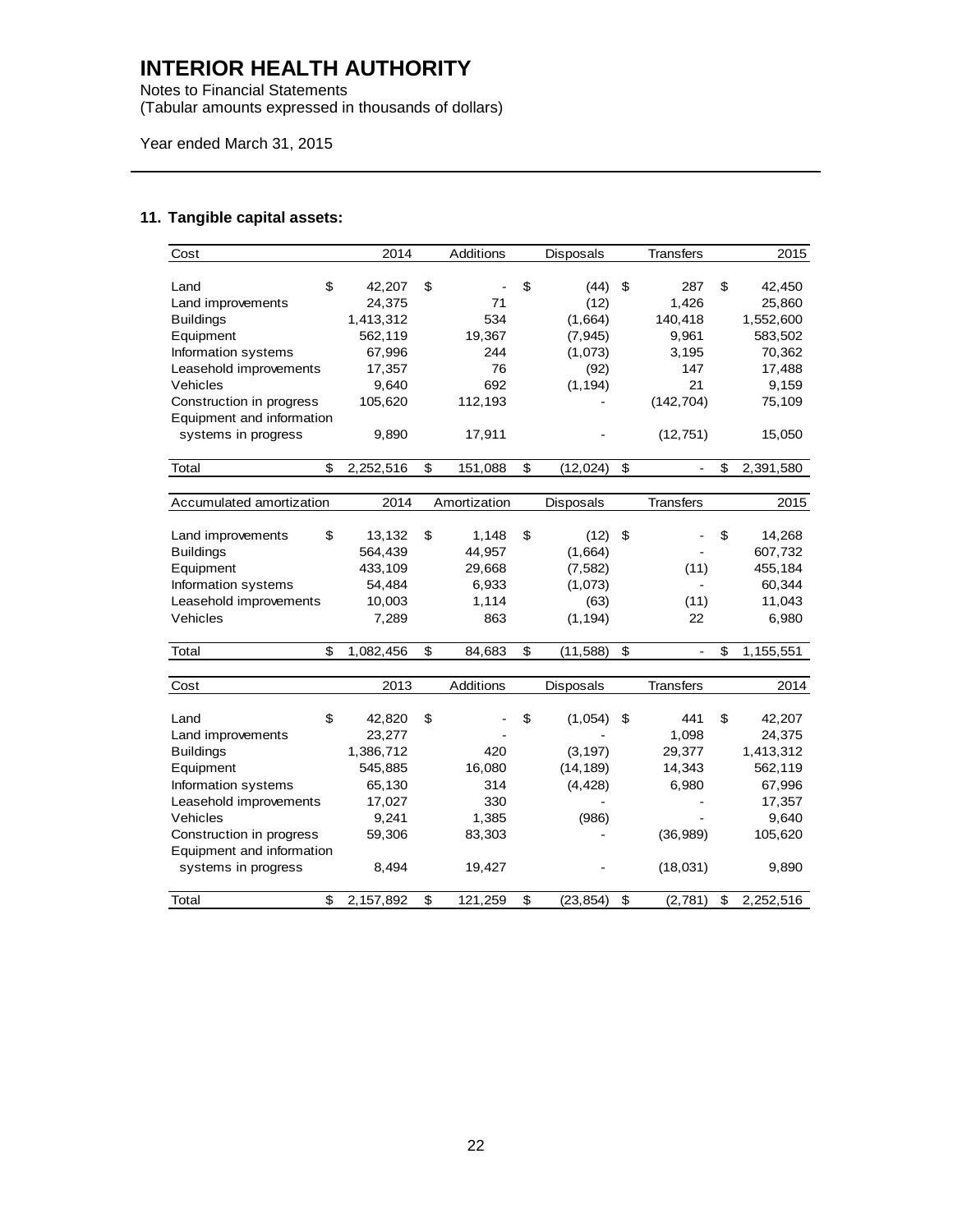Notes to Financial Statements (Tabular amounts expressed in thousands of dollars)

Year ended March 31, 2015

#### **11. Tangible capital assets (continued):**

During the year, \$1.7 million (2014 - \$3.3 million) of interest has been capitalized to construction in progress.

Tangible capital assets are funded as follows:

|                                                             | 2015                               |     | 2014                         |
|-------------------------------------------------------------|------------------------------------|-----|------------------------------|
| Deferred capital contributions<br>Debt<br>Internally funded | \$<br>914,268<br>223,899<br>97.862 | \$  | 866,650<br>208,693<br>94.717 |
| Tangible capital assets                                     | 1,236,029                          | \$. | 1,170,060                    |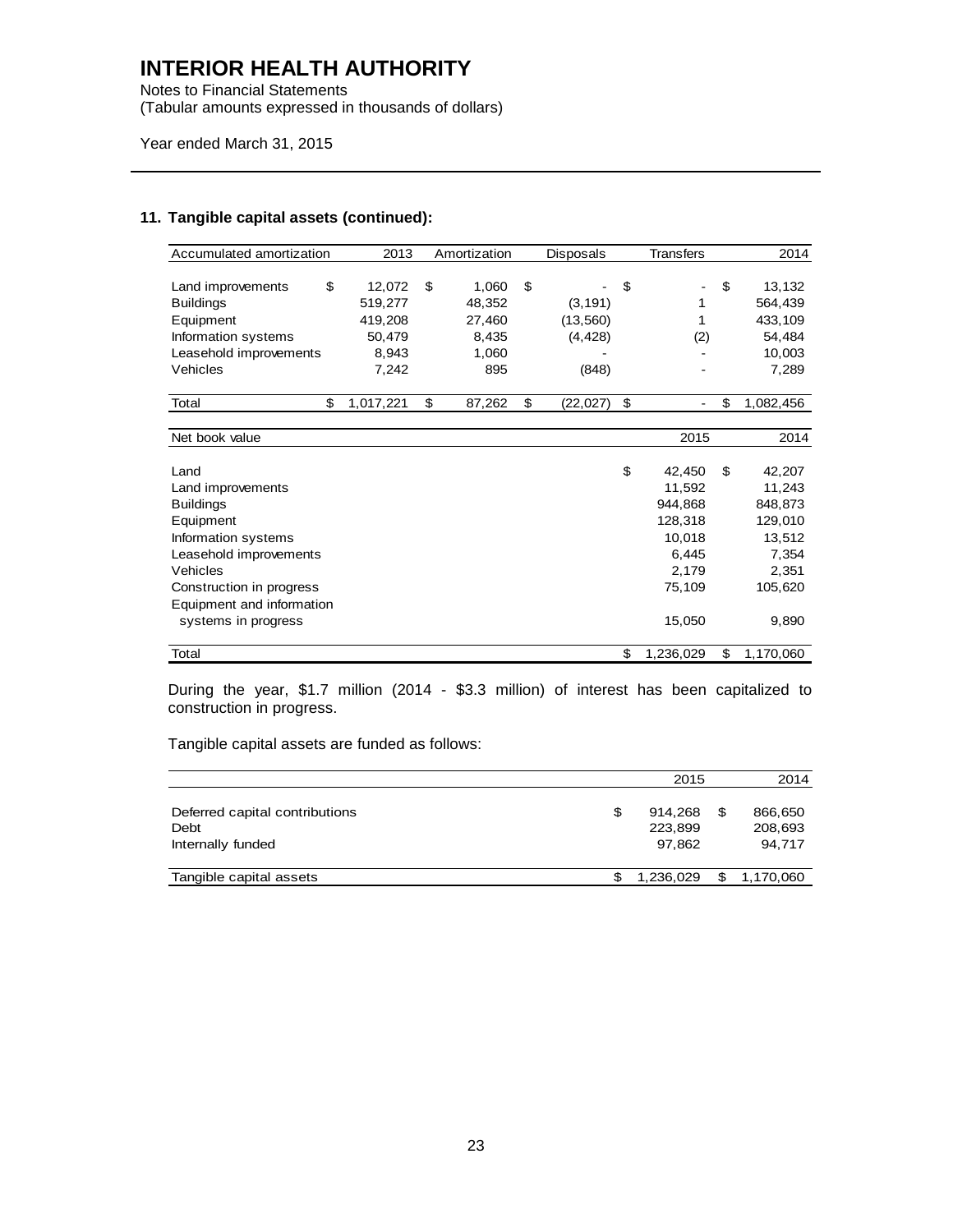Notes to Financial Statements (Tabular amounts expressed in thousands of dollars)

Year ended March 31, 2015

#### **12. Inventories held for use:**

|                                     | 2015                      | 2014           |
|-------------------------------------|---------------------------|----------------|
| Medical supplies<br>Pharmaceuticals | \$<br>$3,616$ \$<br>2.256 | 3,738<br>2,447 |
|                                     | 5,872                     | \$<br>6,185    |

#### **13. Restricted assets:**

|                                                                         |     | 2015     | 2014 |
|-------------------------------------------------------------------------|-----|----------|------|
| Endowments, beginning of year<br>Contributions received during the year | \$. | 235<br>- | 235  |
| Endowments, end of year                                                 |     | 235      | 235  |

#### **14. Commitments and contingencies:**

(a) Construction, equipment and information systems projects in progress:

As at March 31, 2015, the Authority had outstanding commitments for construction, equipment and information systems projects in progress of \$71.7 million (2014 – \$90.5 million).

(b) Long-term residential care contracts:

The Authority has entered into contracts with 37 service providers to provide residential care services. The aggregate annual commitments for these contracts for the years ending March 31 are as follows:

| 2016       | \$<br>171,877 |
|------------|---------------|
| 2017       | 40,508        |
| 2018       | 40,508        |
| 2019       | 40,508        |
| 2020       | 40,508        |
| Thereafter | 316,962       |
|            |               |
|            | \$<br>650,871 |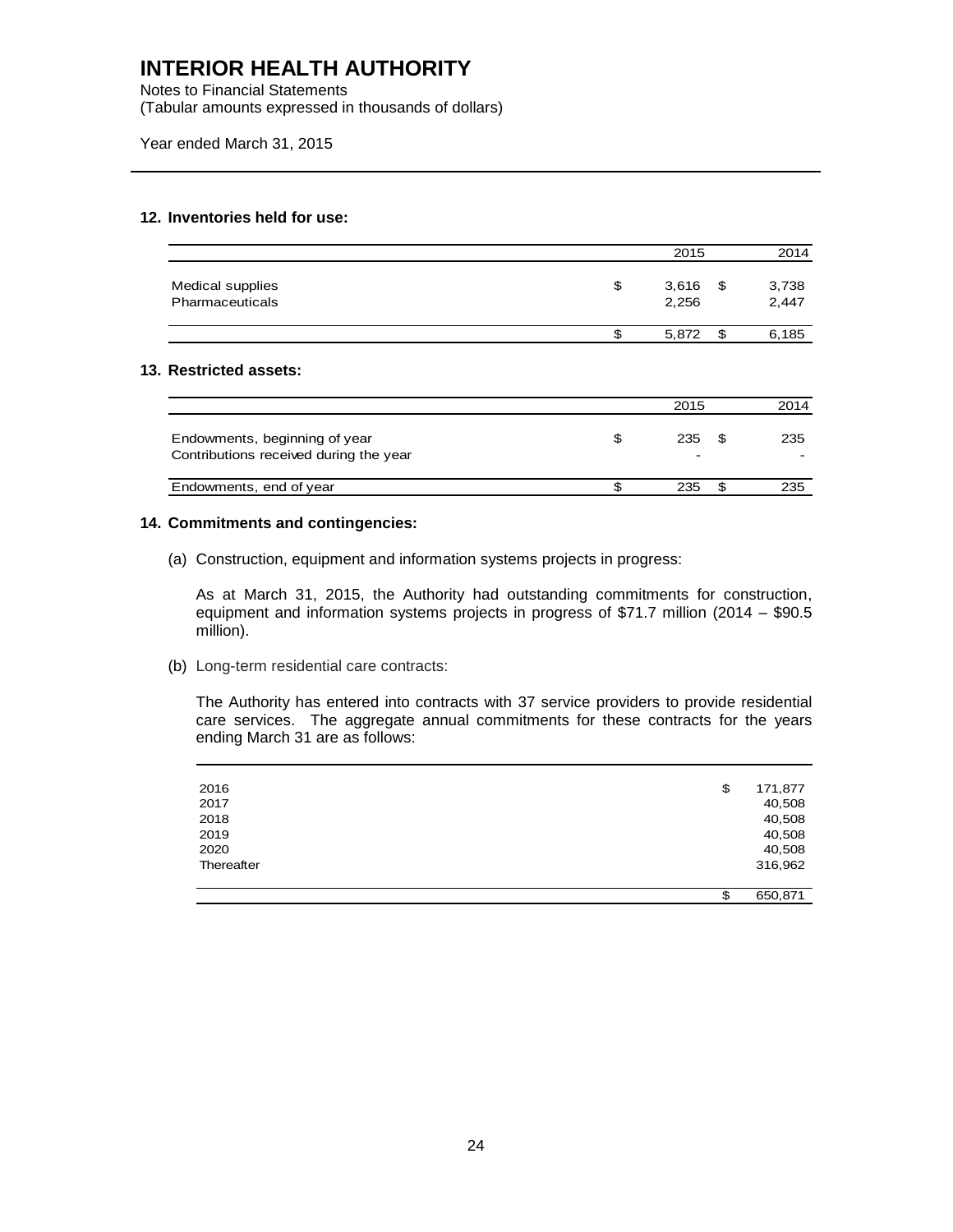Notes to Financial Statements (Tabular amounts expressed in thousands of dollars)

#### **14. Commitments and contingencies (continued):**

(c) Operating leases:

The aggregate minimum future annual rentals under operating leases for the years ending March 31 are as follows:

|            | \$<br>82,822 |
|------------|--------------|
| Thereafter | 42,414       |
| 2020       | 4,179        |
| 2019       | 4,586        |
| 2018       | 9,722        |
| 2017       | 11,268       |
| 2016       | \$<br>10,653 |
|            |              |

#### (d) Public-private partnerships commitments:

The Authority has entered into multiple-year P3 contracts to design, build, finance, and maintain the Kelowna and Vernon Hospitals' project and the Interior Heart and Surgical Centre project. The information presented below shows the anticipated cash outflow for future obligations under these contracts for the capital cost and financing of the asset, the facility maintenance ("FM") and the lifecycle costs. As construction progresses the asset values are recorded as capital assets and the corresponding liabilities are recorded as debt and disclosed in note 7. Facilities maintenance and life cycle payments to the private partner are contingent on specified performance criteria and include an estimation of inflation where applicable.

|            | Capital and<br>financing | FM and<br>lifecycle | Total<br>payments |
|------------|--------------------------|---------------------|-------------------|
|            |                          |                     |                   |
| 2016       | \$<br>30,308             | \$<br>13,265        | \$<br>43,573      |
| 2017       | 19,790                   | 13,743              | 33,533            |
| 2018       | 19,659                   | 14,300              | 33,959            |
| 2019       | 19,389                   | 15,131              | 34,520            |
| 2020       | 18,788                   | 16,464              | 35,252            |
| Thereafter | 395,592                  | 589,116             | 984,708           |
|            |                          |                     |                   |
|            | \$<br>503,526            | \$<br>662,019       | \$<br>1,165,545   |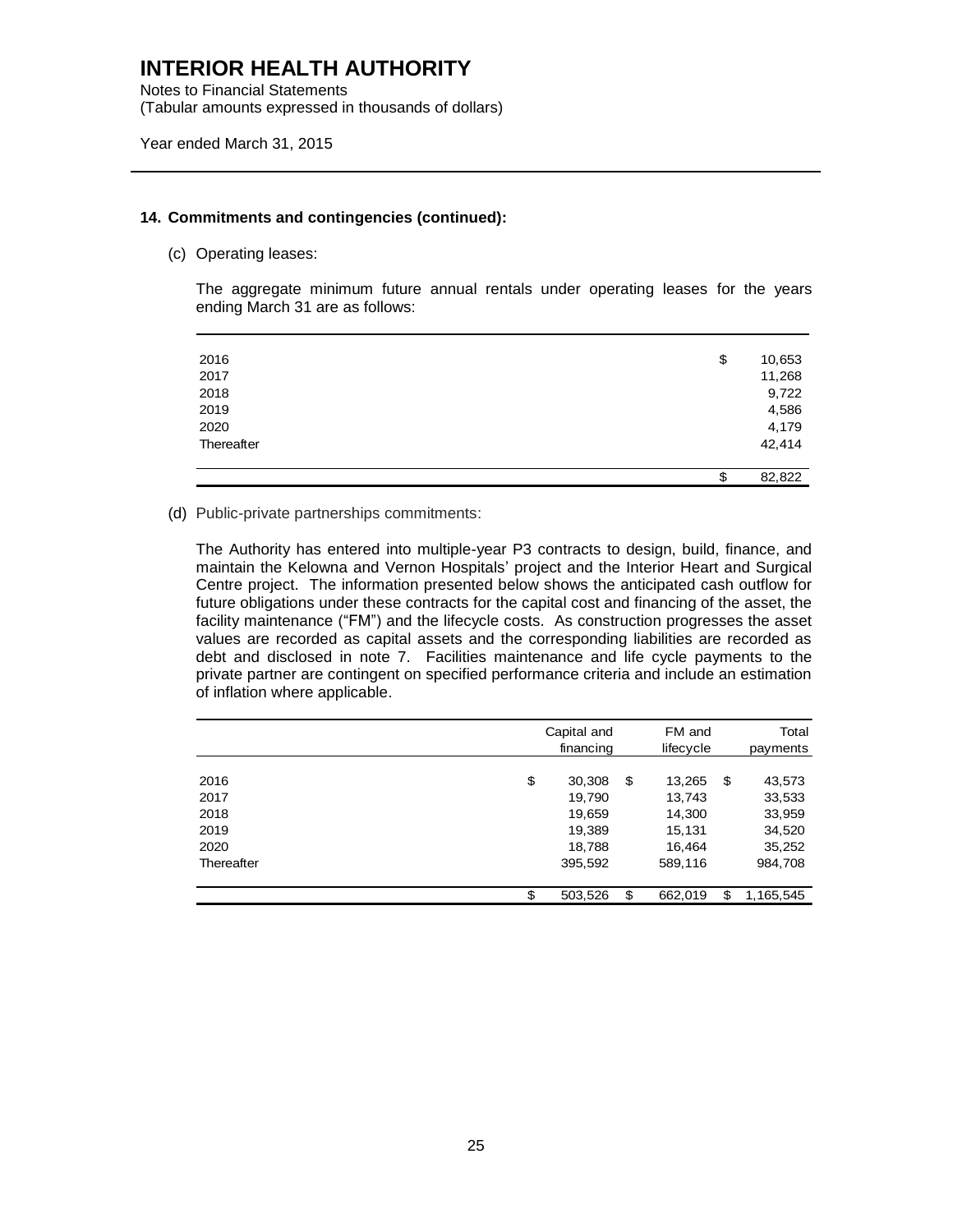Notes to Financial Statements (Tabular amounts expressed in thousands of dollars)

Year ended March 31, 2015

#### **14. Commitments and contingencies (continued):**

(d) Public private partnership commitments (continued):

Required principal repayments on P3 debt for the years ending March 31 included in capital and financing commitments above are as follows:

| 2016       | \$<br>4,182   |
|------------|---------------|
| 2017       | 4,543         |
| 2018       | 4,743         |
| 2019       | 4,820         |
| 2020       | 4,573         |
| Thereafter | 198,188       |
|            |               |
|            | \$<br>221,049 |

(e) Litigation and claims:

Risk management and insurance services for all health authorities in BC are provided by the Risk Management and Government Security Branch of the Ministry of Finance.

The nature of the Authority's activities is such that there is litigation pending or in progress at any time. With respect to unsettled claims at March 31, 2015, management is of the opinion that the Authority has valid defenses and appropriate insurance coverage in place, or if there is unfunded risk, such claims are not expected to have material effect on the Authority's financial position. Outstanding contingencies are reviewed on an ongoing basis and are provided for based on management's best estimate of the ultimate settlement.

(f) Asset retirement obligations:

The Authority has certain asset retirement obligations relating to several of its facilities that may contain asbestos which may require special handling procedures. At this time, the Authority has not recognized these asset retirement obligations as there are no current approved plans and the timing of the future demolition or renovation of the facilities is unknown and therefore the value of the future obligations cannot be reasonably estimated. These asset retirement obligations will be recognized as a liability in the period when their value can be reasonably estimated.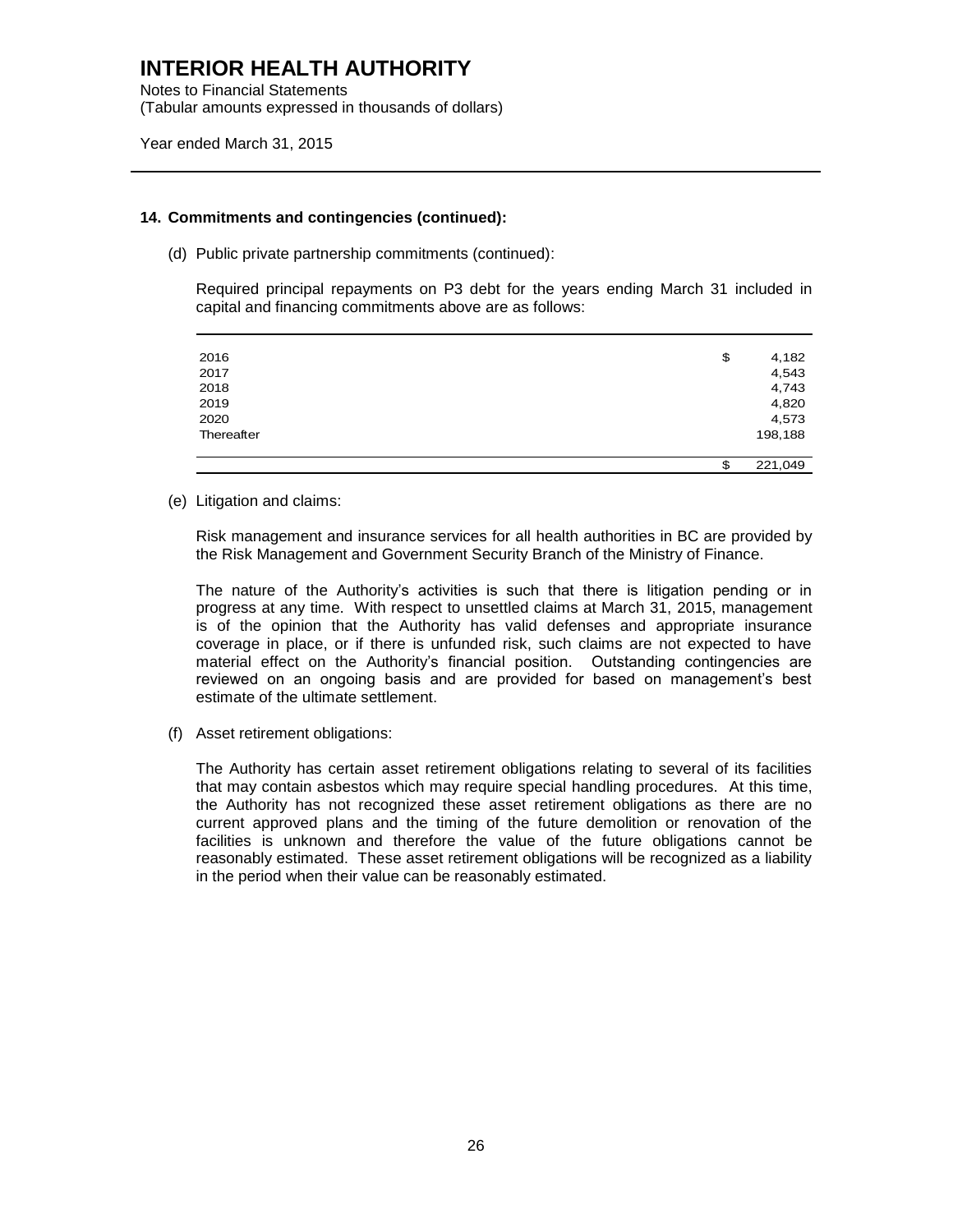Notes to Financial Statements (Tabular amounts expressed in thousands of dollars)

Year ended March 31, 2015

### **15. Statement of operations:**

(a) Patients, clients and residents revenue:

|     |                                                 | 2015                   | 2014                   |
|-----|-------------------------------------------------|------------------------|------------------------|
|     | Residents of BC self pay<br>Non-residents of BC | \$<br>49,735<br>23,363 | \$<br>47,895<br>22,281 |
|     | Non-residents of Canada                         | 11,617                 | 7,826                  |
|     | WorkSafe BC                                     | 9,001                  | 10,269                 |
|     | Federal government                              | 1,097                  | 1,269                  |
|     | Preferred accommodation                         | 643                    | 607                    |
|     | Other                                           | 1,001                  | 1,017                  |
|     |                                                 | \$<br>96,457           | \$<br>91,164           |
| (b) | Other contributions:                            |                        |                        |
|     |                                                 | 2015                   | 2014                   |
|     | Provincial Health Services Authority            | \$<br>34,622           | \$<br>31,051           |
|     | Other BC government reporting entities          | 2,969                  | 3,323                  |
|     | Other                                           | 902                    | 1,071                  |
|     |                                                 | \$<br>38,493           | \$<br>35,445           |
| (c) | Other revenues:                                 |                        |                        |
|     |                                                 | 2015                   | 2014                   |
|     | Compensation recoveries                         | \$<br>7,892            | \$<br>8,463            |
|     | Parking                                         | 4,091                  | 3,962                  |
|     | Other                                           | 12,279                 | 12,099                 |
|     |                                                 | \$<br>24,262           | \$<br>24,524           |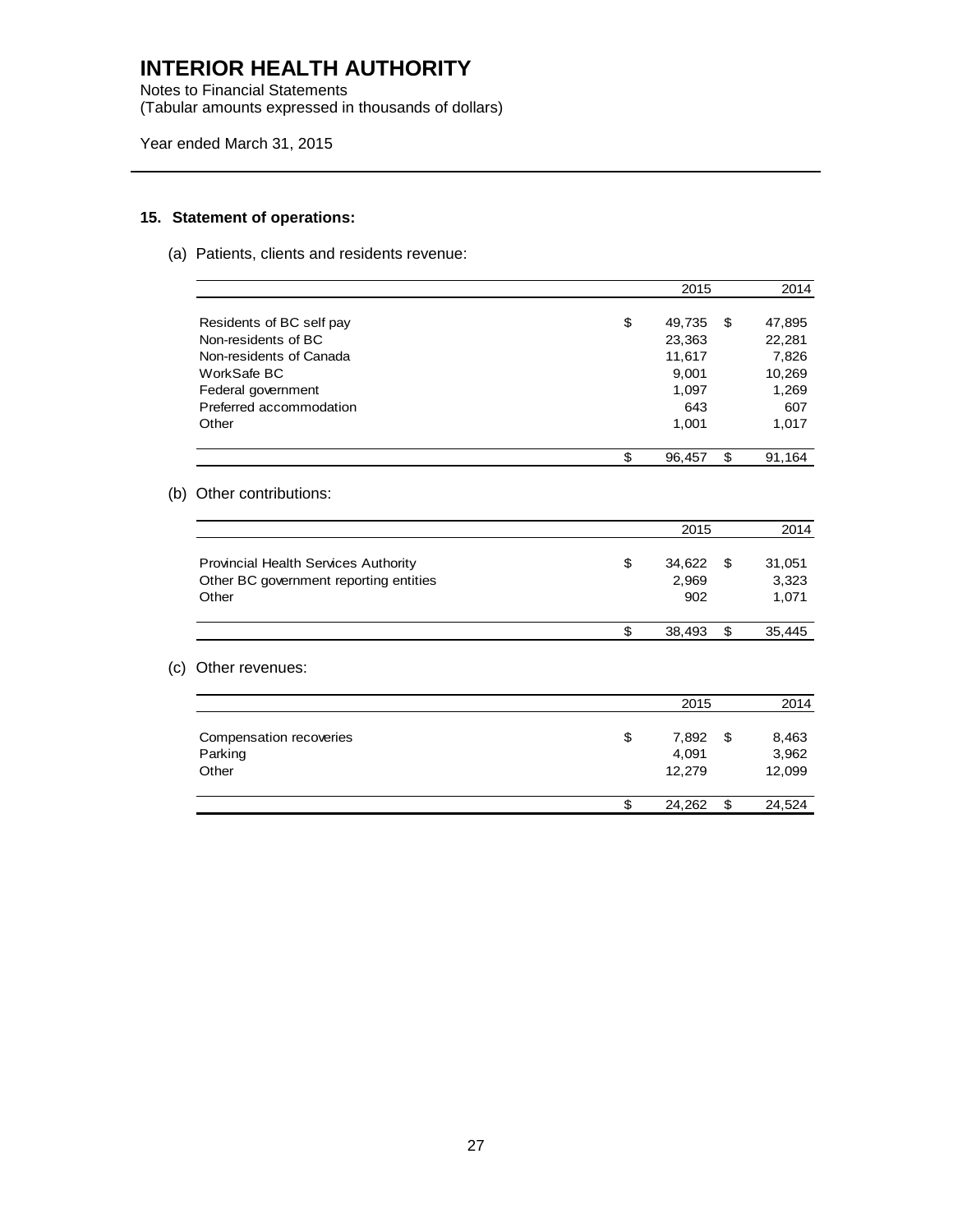Notes to Financial Statements (Tabular amounts expressed in thousands of dollars)

Year ended March 31, 2015

### **15. Statement of operations (continued):**

### (d) The following is a summary of expenses by object:

| 2015<br>2014<br>Compensation:<br>Compensation<br>\$<br>\$<br>1,029,682<br>1,005,751<br><b>Employee Benefits</b><br>214,599<br>223,827<br>(10, 152)<br>(Gain) loss on event-driven employee benefits<br>(30, 869)<br>1,234,129<br>1,198,709<br>Referred-out and contracted services:<br>Health and support services providers<br>286,538<br>282,490<br>Other health authorities and BC government reporting entities<br>13,297<br>11,311<br>299,835<br>293,801<br>Supplies:<br>Medical and surgical<br>83,728<br>79,581<br>Drugs and medical gases<br>54,228<br>50,838<br>Diagnostic<br>20,111<br>20,063<br>Food and dietary<br>15,261<br>15,324<br>Printing, stationery and office<br>5,367<br>5,278<br>Laundry and linen<br>4,586<br>4,696<br>Housekeeping<br>4,606<br>4,076<br>Other<br>10,333<br>10,095<br>198,256<br>189,915<br>Amortization of tangible capital assets<br>84,683<br>87,262<br>Equipment and building services:<br>Equipment<br>27,688<br>24,731<br>Plant operation (utilities)<br>18,888<br>18,288<br>9,241<br>Rent<br>8,072<br>7,219<br>Building and ground service contracts<br>7,675<br>Other<br>6,865<br>5,965<br>68,588<br>66,044<br>Sundry:<br>Patient transport<br>8,504<br>8,824<br>8,572<br>Travel<br>9,033<br>Communication and data processing<br>5,431<br>5,747<br>Professional fees<br>3,495<br>3,560<br>Other<br>20,202<br>16,875<br>43,578<br>46,665<br>Interest on debt<br>12,760<br>11,634<br>1,944,916<br>\$<br>\$<br>1,890,943 |  |  |  |
|------------------------------------------------------------------------------------------------------------------------------------------------------------------------------------------------------------------------------------------------------------------------------------------------------------------------------------------------------------------------------------------------------------------------------------------------------------------------------------------------------------------------------------------------------------------------------------------------------------------------------------------------------------------------------------------------------------------------------------------------------------------------------------------------------------------------------------------------------------------------------------------------------------------------------------------------------------------------------------------------------------------------------------------------------------------------------------------------------------------------------------------------------------------------------------------------------------------------------------------------------------------------------------------------------------------------------------------------------------------------------------------------------------------------------------------------------------------------|--|--|--|
|                                                                                                                                                                                                                                                                                                                                                                                                                                                                                                                                                                                                                                                                                                                                                                                                                                                                                                                                                                                                                                                                                                                                                                                                                                                                                                                                                                                                                                                                        |  |  |  |
|                                                                                                                                                                                                                                                                                                                                                                                                                                                                                                                                                                                                                                                                                                                                                                                                                                                                                                                                                                                                                                                                                                                                                                                                                                                                                                                                                                                                                                                                        |  |  |  |
|                                                                                                                                                                                                                                                                                                                                                                                                                                                                                                                                                                                                                                                                                                                                                                                                                                                                                                                                                                                                                                                                                                                                                                                                                                                                                                                                                                                                                                                                        |  |  |  |
|                                                                                                                                                                                                                                                                                                                                                                                                                                                                                                                                                                                                                                                                                                                                                                                                                                                                                                                                                                                                                                                                                                                                                                                                                                                                                                                                                                                                                                                                        |  |  |  |
|                                                                                                                                                                                                                                                                                                                                                                                                                                                                                                                                                                                                                                                                                                                                                                                                                                                                                                                                                                                                                                                                                                                                                                                                                                                                                                                                                                                                                                                                        |  |  |  |
|                                                                                                                                                                                                                                                                                                                                                                                                                                                                                                                                                                                                                                                                                                                                                                                                                                                                                                                                                                                                                                                                                                                                                                                                                                                                                                                                                                                                                                                                        |  |  |  |
|                                                                                                                                                                                                                                                                                                                                                                                                                                                                                                                                                                                                                                                                                                                                                                                                                                                                                                                                                                                                                                                                                                                                                                                                                                                                                                                                                                                                                                                                        |  |  |  |
|                                                                                                                                                                                                                                                                                                                                                                                                                                                                                                                                                                                                                                                                                                                                                                                                                                                                                                                                                                                                                                                                                                                                                                                                                                                                                                                                                                                                                                                                        |  |  |  |
|                                                                                                                                                                                                                                                                                                                                                                                                                                                                                                                                                                                                                                                                                                                                                                                                                                                                                                                                                                                                                                                                                                                                                                                                                                                                                                                                                                                                                                                                        |  |  |  |
|                                                                                                                                                                                                                                                                                                                                                                                                                                                                                                                                                                                                                                                                                                                                                                                                                                                                                                                                                                                                                                                                                                                                                                                                                                                                                                                                                                                                                                                                        |  |  |  |
|                                                                                                                                                                                                                                                                                                                                                                                                                                                                                                                                                                                                                                                                                                                                                                                                                                                                                                                                                                                                                                                                                                                                                                                                                                                                                                                                                                                                                                                                        |  |  |  |
|                                                                                                                                                                                                                                                                                                                                                                                                                                                                                                                                                                                                                                                                                                                                                                                                                                                                                                                                                                                                                                                                                                                                                                                                                                                                                                                                                                                                                                                                        |  |  |  |
|                                                                                                                                                                                                                                                                                                                                                                                                                                                                                                                                                                                                                                                                                                                                                                                                                                                                                                                                                                                                                                                                                                                                                                                                                                                                                                                                                                                                                                                                        |  |  |  |
|                                                                                                                                                                                                                                                                                                                                                                                                                                                                                                                                                                                                                                                                                                                                                                                                                                                                                                                                                                                                                                                                                                                                                                                                                                                                                                                                                                                                                                                                        |  |  |  |
|                                                                                                                                                                                                                                                                                                                                                                                                                                                                                                                                                                                                                                                                                                                                                                                                                                                                                                                                                                                                                                                                                                                                                                                                                                                                                                                                                                                                                                                                        |  |  |  |
|                                                                                                                                                                                                                                                                                                                                                                                                                                                                                                                                                                                                                                                                                                                                                                                                                                                                                                                                                                                                                                                                                                                                                                                                                                                                                                                                                                                                                                                                        |  |  |  |
|                                                                                                                                                                                                                                                                                                                                                                                                                                                                                                                                                                                                                                                                                                                                                                                                                                                                                                                                                                                                                                                                                                                                                                                                                                                                                                                                                                                                                                                                        |  |  |  |
|                                                                                                                                                                                                                                                                                                                                                                                                                                                                                                                                                                                                                                                                                                                                                                                                                                                                                                                                                                                                                                                                                                                                                                                                                                                                                                                                                                                                                                                                        |  |  |  |
|                                                                                                                                                                                                                                                                                                                                                                                                                                                                                                                                                                                                                                                                                                                                                                                                                                                                                                                                                                                                                                                                                                                                                                                                                                                                                                                                                                                                                                                                        |  |  |  |
|                                                                                                                                                                                                                                                                                                                                                                                                                                                                                                                                                                                                                                                                                                                                                                                                                                                                                                                                                                                                                                                                                                                                                                                                                                                                                                                                                                                                                                                                        |  |  |  |
|                                                                                                                                                                                                                                                                                                                                                                                                                                                                                                                                                                                                                                                                                                                                                                                                                                                                                                                                                                                                                                                                                                                                                                                                                                                                                                                                                                                                                                                                        |  |  |  |
|                                                                                                                                                                                                                                                                                                                                                                                                                                                                                                                                                                                                                                                                                                                                                                                                                                                                                                                                                                                                                                                                                                                                                                                                                                                                                                                                                                                                                                                                        |  |  |  |
|                                                                                                                                                                                                                                                                                                                                                                                                                                                                                                                                                                                                                                                                                                                                                                                                                                                                                                                                                                                                                                                                                                                                                                                                                                                                                                                                                                                                                                                                        |  |  |  |
|                                                                                                                                                                                                                                                                                                                                                                                                                                                                                                                                                                                                                                                                                                                                                                                                                                                                                                                                                                                                                                                                                                                                                                                                                                                                                                                                                                                                                                                                        |  |  |  |
|                                                                                                                                                                                                                                                                                                                                                                                                                                                                                                                                                                                                                                                                                                                                                                                                                                                                                                                                                                                                                                                                                                                                                                                                                                                                                                                                                                                                                                                                        |  |  |  |
|                                                                                                                                                                                                                                                                                                                                                                                                                                                                                                                                                                                                                                                                                                                                                                                                                                                                                                                                                                                                                                                                                                                                                                                                                                                                                                                                                                                                                                                                        |  |  |  |
|                                                                                                                                                                                                                                                                                                                                                                                                                                                                                                                                                                                                                                                                                                                                                                                                                                                                                                                                                                                                                                                                                                                                                                                                                                                                                                                                                                                                                                                                        |  |  |  |
|                                                                                                                                                                                                                                                                                                                                                                                                                                                                                                                                                                                                                                                                                                                                                                                                                                                                                                                                                                                                                                                                                                                                                                                                                                                                                                                                                                                                                                                                        |  |  |  |
|                                                                                                                                                                                                                                                                                                                                                                                                                                                                                                                                                                                                                                                                                                                                                                                                                                                                                                                                                                                                                                                                                                                                                                                                                                                                                                                                                                                                                                                                        |  |  |  |
|                                                                                                                                                                                                                                                                                                                                                                                                                                                                                                                                                                                                                                                                                                                                                                                                                                                                                                                                                                                                                                                                                                                                                                                                                                                                                                                                                                                                                                                                        |  |  |  |
|                                                                                                                                                                                                                                                                                                                                                                                                                                                                                                                                                                                                                                                                                                                                                                                                                                                                                                                                                                                                                                                                                                                                                                                                                                                                                                                                                                                                                                                                        |  |  |  |
|                                                                                                                                                                                                                                                                                                                                                                                                                                                                                                                                                                                                                                                                                                                                                                                                                                                                                                                                                                                                                                                                                                                                                                                                                                                                                                                                                                                                                                                                        |  |  |  |
|                                                                                                                                                                                                                                                                                                                                                                                                                                                                                                                                                                                                                                                                                                                                                                                                                                                                                                                                                                                                                                                                                                                                                                                                                                                                                                                                                                                                                                                                        |  |  |  |
|                                                                                                                                                                                                                                                                                                                                                                                                                                                                                                                                                                                                                                                                                                                                                                                                                                                                                                                                                                                                                                                                                                                                                                                                                                                                                                                                                                                                                                                                        |  |  |  |
|                                                                                                                                                                                                                                                                                                                                                                                                                                                                                                                                                                                                                                                                                                                                                                                                                                                                                                                                                                                                                                                                                                                                                                                                                                                                                                                                                                                                                                                                        |  |  |  |
|                                                                                                                                                                                                                                                                                                                                                                                                                                                                                                                                                                                                                                                                                                                                                                                                                                                                                                                                                                                                                                                                                                                                                                                                                                                                                                                                                                                                                                                                        |  |  |  |
|                                                                                                                                                                                                                                                                                                                                                                                                                                                                                                                                                                                                                                                                                                                                                                                                                                                                                                                                                                                                                                                                                                                                                                                                                                                                                                                                                                                                                                                                        |  |  |  |
|                                                                                                                                                                                                                                                                                                                                                                                                                                                                                                                                                                                                                                                                                                                                                                                                                                                                                                                                                                                                                                                                                                                                                                                                                                                                                                                                                                                                                                                                        |  |  |  |
|                                                                                                                                                                                                                                                                                                                                                                                                                                                                                                                                                                                                                                                                                                                                                                                                                                                                                                                                                                                                                                                                                                                                                                                                                                                                                                                                                                                                                                                                        |  |  |  |
|                                                                                                                                                                                                                                                                                                                                                                                                                                                                                                                                                                                                                                                                                                                                                                                                                                                                                                                                                                                                                                                                                                                                                                                                                                                                                                                                                                                                                                                                        |  |  |  |
|                                                                                                                                                                                                                                                                                                                                                                                                                                                                                                                                                                                                                                                                                                                                                                                                                                                                                                                                                                                                                                                                                                                                                                                                                                                                                                                                                                                                                                                                        |  |  |  |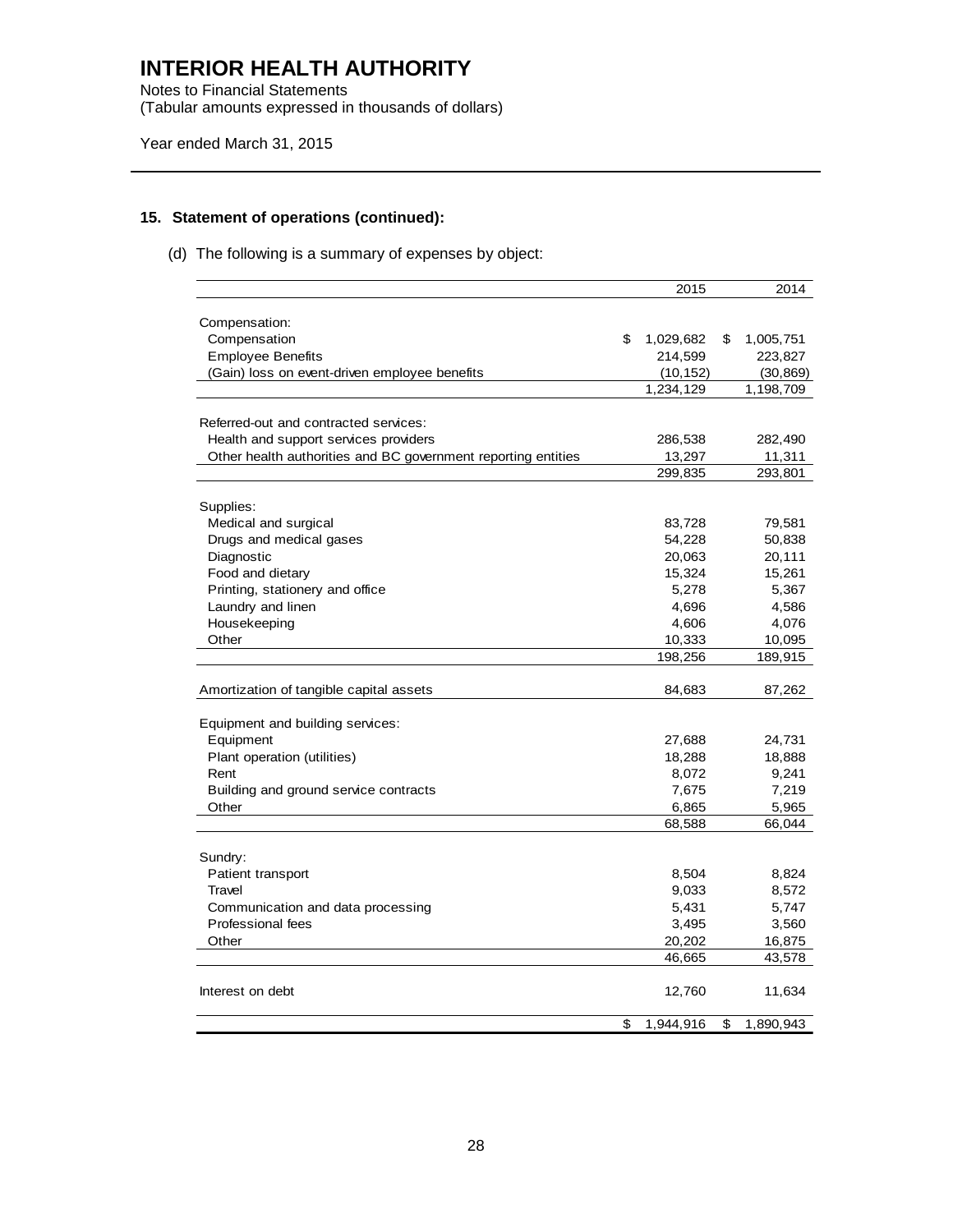Notes to Financial Statements (Tabular amounts expressed in thousands of dollars)

Year ended March 31, 2015

#### **16. Supplementary cash flow information:**

(a) Net change in non-cash operating items:

|                                          | 2015                 | 2014   |
|------------------------------------------|----------------------|--------|
| Accounts receivable                      | \$<br>$(21, 184)$ \$ | 9,977  |
| Accounts payable and accrued liabilities | 16,643               | 2,975  |
| Deferred operating contributions         | (377)                | 123    |
| Replacement reserves                     | 66                   | 64     |
| Inventories held for use                 | 313                  | 297    |
| Prepaid expenses                         | 277                  | 233    |
|                                          | \$<br>(4,262)        | 13,669 |

#### (b) Acquisition of tangible capital assets:

Assets purchased or acquired through debt or other non-cash transactions are excluded from purchase of tangible capital assets on the statement of cash flows.

|                                                                                     |     | 2015                |      | 2014                |
|-------------------------------------------------------------------------------------|-----|---------------------|------|---------------------|
| Acquisition of tangible capital assets (note 11)<br>Construction financed with debt | \$. | 151.088<br>(18.947) | - \$ | 121.259<br>(37,590) |
|                                                                                     |     | 132.141             |      | 83,669              |

#### **17. Related parties and other agency operations:**

(a) BC Government reporting entities:

The Authority is related through common control to all Province of BC ministries, agencies, Crown corporations, school districts, health authorities, hospital societies, universities and colleges that are included in the provincial government reporting entity. Transactions with these entities, unless disclosed otherwise, are considered to be in the normal course of operations and are recorded at the exchange amount, which is the amount of consideration established and agreed to by the related parties.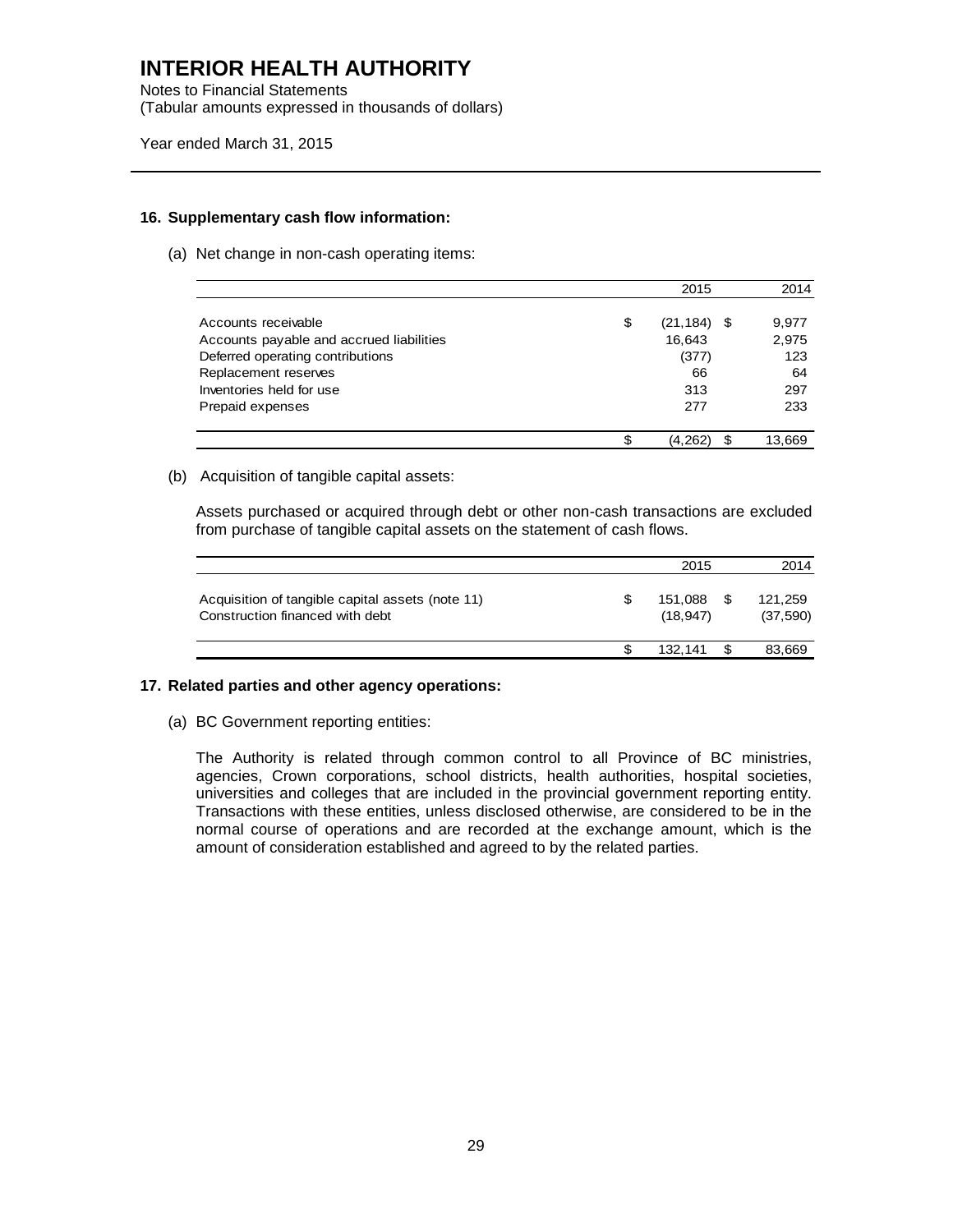Notes to Financial Statements (Tabular amounts expressed in thousands of dollars)

Year ended March 31, 2015

### **17. Related parties and other agency operations (continued):**

(a) BC Government reporting entities (continued):

The financial statements include transactions and balances with these parties in the following amounts:

|                                                | 2015            | 2014            |
|------------------------------------------------|-----------------|-----------------|
|                                                |                 |                 |
| Revenue:                                       |                 |                 |
| Ministry of Health contributions               | \$<br>1,528,478 | \$<br>1,518,578 |
| Medical Services Plan                          | 143,358         | 137,732         |
| Amortization of deferred capital contributions | 42,853          | 43,966          |
| Recoveries from other health authorities and   |                 |                 |
| BC government reporting entities               | 38,989          | 36,259          |
| Other contributions                            | 37,591          | 34,374          |
| Patient, clients and residents                 | 24,365          | 23,298          |
|                                                |                 |                 |
|                                                | \$<br>1,815,634 | \$<br>1,794,207 |
|                                                |                 |                 |
| Expenses:                                      |                 |                 |
| Referred-out and contracted services           | \$<br>13,297    | \$<br>11,311    |
| Sundry                                         | 12.621          | 13,744          |
| Equipment and building services                | 8,195           | 7,847           |
| Supplies                                       | 4,896           | 4,808           |
|                                                |                 |                 |
|                                                | \$<br>39,009    | \$<br>37,710    |
| Accounts receivable:                           |                 |                 |
| <b>Medical Services Plan</b>                   | \$<br>22,360    | \$<br>13,623    |
|                                                |                 |                 |
| Other health authorities and BC government     |                 |                 |
| reporting entities                             | 15,920          | 12,552          |
| Ministry of Health                             | 4,005           | 5,025           |
|                                                | \$<br>42,285    | \$<br>31,200    |
|                                                |                 |                 |
| Accounts payable and accrued liabilities       | \$<br>10,940    | \$<br>6,977     |
| Deferred operating contributions               | 6,549           | 6,697           |
| Deferred capital contributions                 | 538,659         | 492,653         |
|                                                |                 |                 |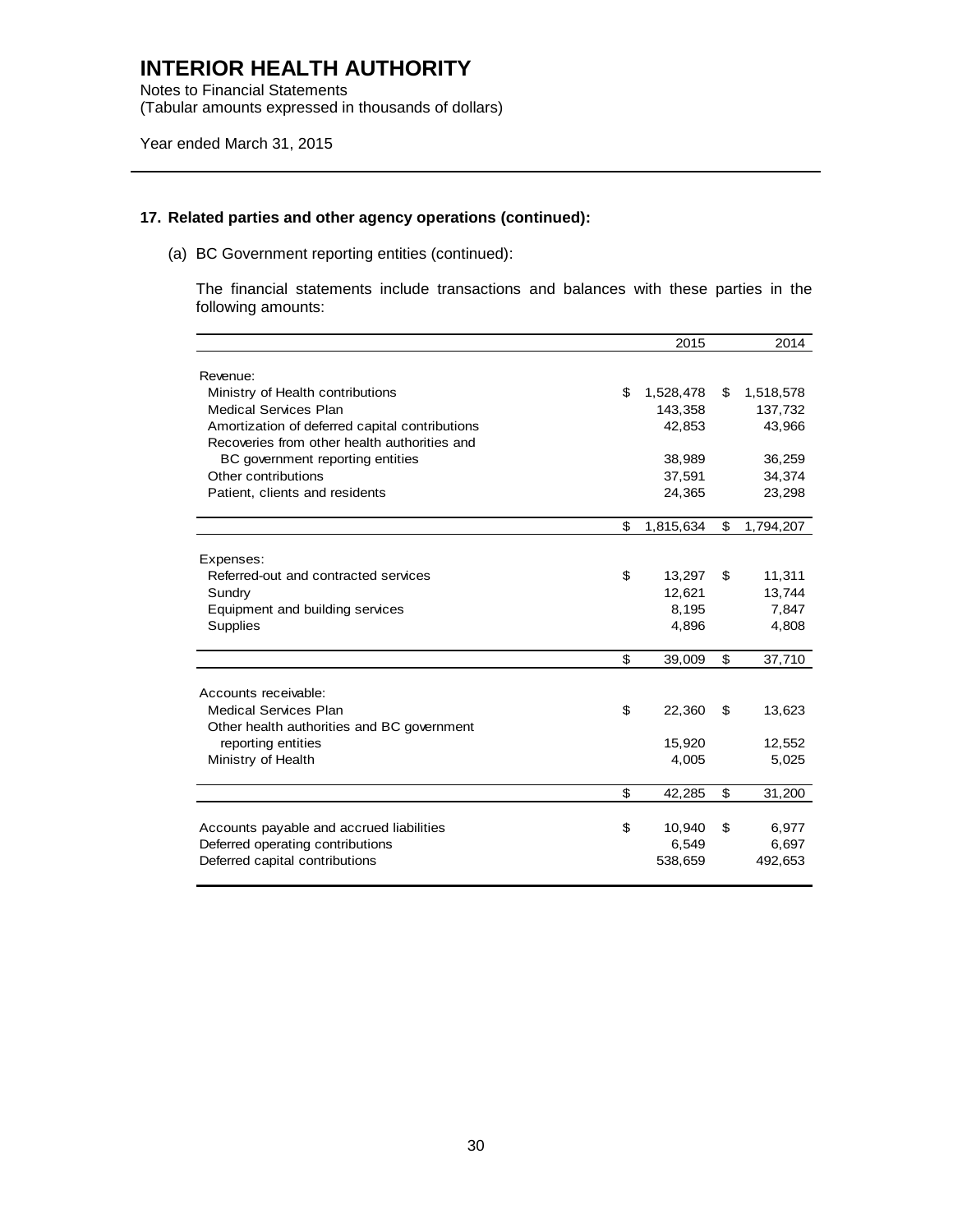Notes to Financial Statements (Tabular amounts expressed in thousands of dollars)

Year ended March 31, 2015

#### **17. Related party and other agency operations (continued):**

(b) Foundations and auxiliaries:

Within the Authority area, there are 68 separate health care foundations and auxiliaries, which were established to raise funds for their respective hospitals and/or community health services organizations. The foundations and auxiliaries are separate legal entities incorporated under the *Society Act of British Columbia* with separate governance structures. The foundations and some of the auxiliaries are registered charities under the provisions of the *Income Tax Act* of Canada. The financial and non-financial assets and liabilities and results from operations of the foundations and auxiliaries are not included in the financial statements of the Authority. During the year, the foundations and auxiliaries granted \$10.8 million (2014 - \$9.9 million) to various facilities within the Authority.

#### **18. Risk management:**

The Authority is exposed to credit risk, liquidity risk and foreign exchange risk from its financial instruments. Qualitative and quantitative analysis of the significant risks from the Authority's financial instruments is provided below by type of risk.

(a) Credit risk

Credit risk primarily arises from the Authority's cash and cash equivalents and accounts receivable. The risk exposure is limited to their varying amounts at the date of the statement of financial position.

The Authority manages credit risk by holding balances of cash and cash equivalents with reputable top rated financial institutions. The portfolio investments are in low risk instruments with varying maturities held with top rated financial institutions. The Authority periodically reviews its investments and is satisfied with the credit rating of the financial institutions and the investment grade of its portfolio investments.

Accounts receivable primarily consist of amounts receivable from the Ministry, other health authorities and BC government reporting entities, patients, clients and agencies, foundations and auxiliaries, grantors etc. To reduce the risk, the Authority periodically reviews the collectability of its accounts receivable and establishes an allowance based on its best estimate of potentially uncollectible amounts. As at March 31, 2015, the amount of allowance for doubtful accounts was \$6.6 million (2014 - \$5.4 million).

The Authority is not exposed to significant credit risk with respect to the amounts receivable from the Ministry, other health authorities and BC government reporting entities.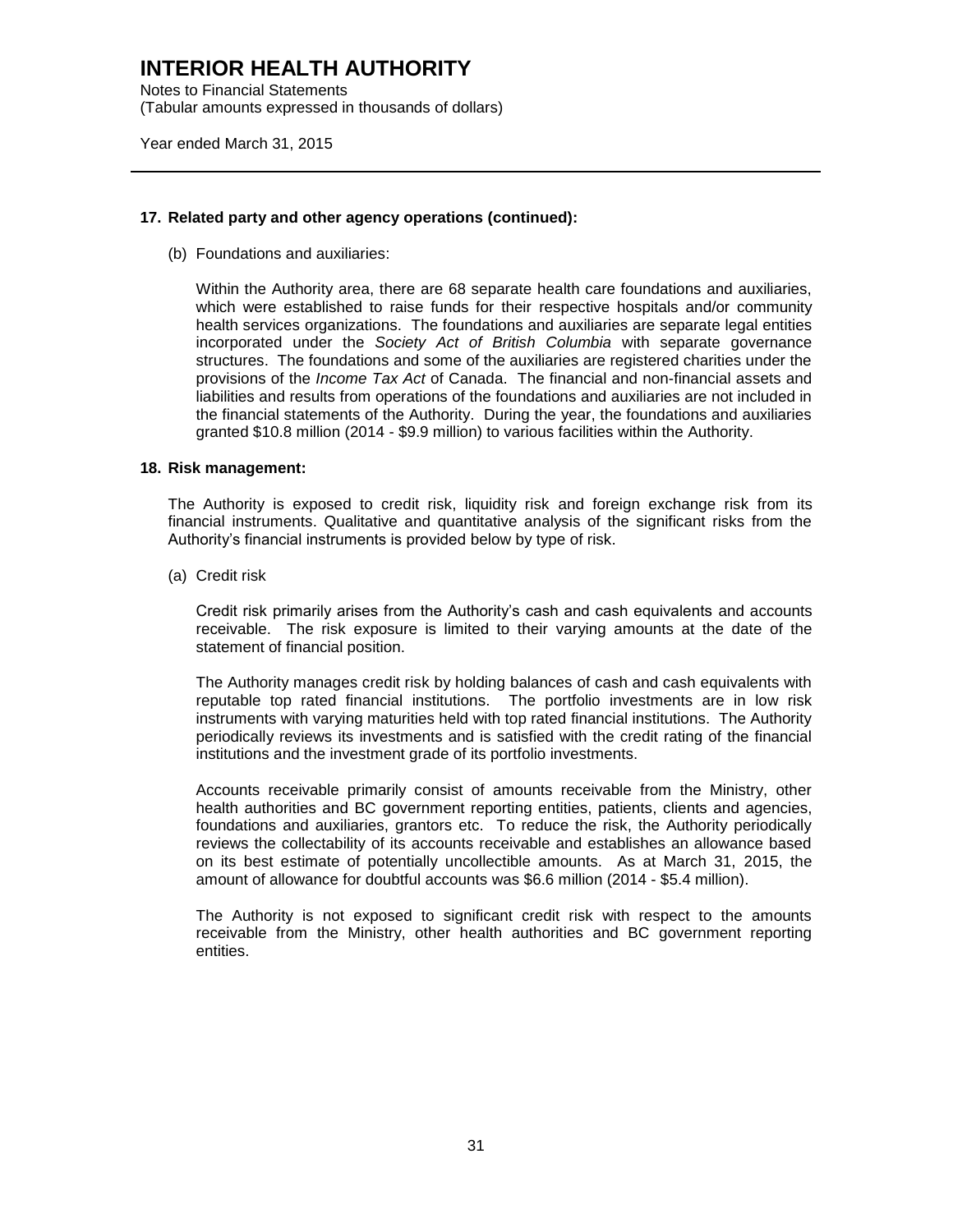Notes to Financial Statements (Tabular amounts expressed in thousands of dollars)

Year ended March 31, 2015

#### **18. Risk management (continued):**

(b) Liquidity risk

Liquidity risk is the risk that the Authority will not be able to meet its financial obligations as they become due. It is the Authority's intention to meet its financial obligations through the collection of current accounts receivable, cash on hand and future funding from the Ministry.

The Authority's principal source of funding is from the Ministry. The Authority is not subject to debt covenants or any other capital requirements with respect to operating funding. Funding received for designated purposes must be used for the purpose outlined in the funding letter or grant documentation. The Authority has complied with the external restrictions on the funding provided.

The tables below show when various financial assets and liabilities mature:

| 2015                                        |     | Up        | 1 to                           | Over                           | Total         |
|---------------------------------------------|-----|-----------|--------------------------------|--------------------------------|---------------|
| <b>Financial assets</b>                     |     | to 1 year | 5 years                        | 5 years                        |               |
|                                             |     |           |                                |                                |               |
| Cash and cash equivalents                   | \$  | 165,115   | \$                             | \$                             | \$<br>165,115 |
| Portfolio investments                       |     |           |                                |                                |               |
| Accounts receivable                         |     | 70,499    |                                |                                | 70,499        |
|                                             |     |           |                                |                                |               |
| <b>Total financial assets</b>               | \$  | 235,614   | \$<br>$\overline{\phantom{a}}$ | \$<br>$\overline{\phantom{0}}$ | \$<br>235,614 |
|                                             |     |           |                                |                                |               |
| 2015                                        |     | Up        | $1$ to                         | Over                           | Total         |
| <b>Financial liabilities</b>                |     | to 1 year | 5 years                        | 5 years                        |               |
|                                             |     |           |                                |                                |               |
| Accounts payable and accrued liabilities \$ |     | 189,169   | \$<br>270                      | \$                             | \$<br>189,439 |
| Debt                                        |     | 4,296     | 19,257                         | 200,346                        | 223,899       |
|                                             |     |           |                                |                                |               |
| <b>Total financial liabilities</b>          | \$  | 193,465   | \$<br>19,527                   | \$<br>200,346                  | \$<br>413,338 |
|                                             |     |           |                                |                                |               |
| 2014                                        |     | Up        | $1$ to                         | Over                           | Total         |
| <b>Financial assets</b>                     |     | to 1 year | 5 years                        | 5 years                        |               |
|                                             |     |           |                                |                                |               |
| Cash and cash equivalents                   | \$  | 143,784   | \$                             | \$                             | \$<br>143,784 |
| Portfolio investments                       |     |           |                                |                                |               |
| Accounts receivable                         |     | 48,652    | 663                            |                                | 49,315        |
|                                             |     |           |                                |                                |               |
| <b>Total financial assets</b>               | \$  | 192,436   | \$<br>663                      | \$<br>$\overline{a}$           | \$<br>193,099 |
|                                             |     |           |                                |                                |               |
| 2014                                        |     | Up        | $1$ to                         | Over                           | Total         |
| <b>Financial liabilities</b>                |     | to 1 year | 5 years                        | 5 years                        |               |
|                                             |     |           |                                |                                |               |
| Accounts payable and accrued liabilities    | -\$ | 171,747   | \$<br>665                      | \$                             | \$<br>172,412 |
| Debt                                        |     | 3,815     | 18,470                         | 186,408                        | 208,693       |
|                                             |     |           |                                |                                |               |
| <b>Total financial liabilities</b>          | \$  | 175,562   | \$<br>19,135                   | \$<br>186,408                  | \$<br>381,105 |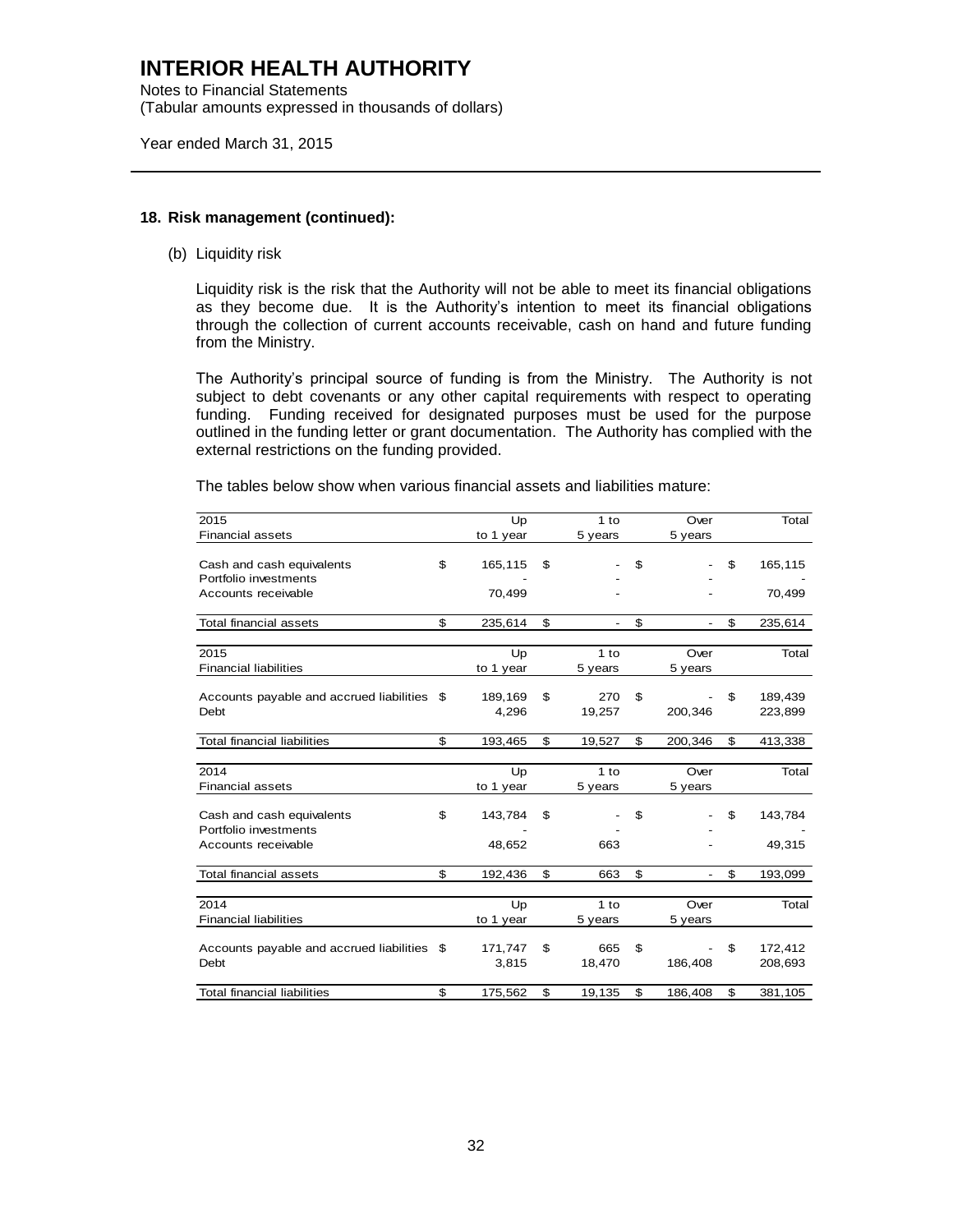Notes to Financial Statements (Tabular amounts expressed in thousands of dollars)

Year ended March 31, 2015

#### **18. Risk management (continued):**

(b) Liquidity risk (continued)

Debt pertaining to P3 projects is funded through the ongoing annual operating grants received from the Ministry.

(c) Foreign exchange risk

The Authority's operating results and financial position are reported in Canadian dollars. As the Authority operates in an international environment, some of the Authority's financial instruments and transactions are denominated in currencies other than Canadian dollar. The results of the Authority's operations are subject to currency transaction and translation risks.

The Authority makes payments denominated in USA dollars, Great Britain pounds and other currencies. Currencies most contributing to the foreign exchange risk are US dollar and British pound.

Comparative foreign exchange rates as at March 31 are as follows:

|                               | 2015       | 2014  |
|-------------------------------|------------|-------|
| US dollar per Canadian dollar | $0.790$ \$ | 0.905 |

The Authority has not entered into any agreements or purchased any foreign currency hedging arrangements to hedge possible currency risks, as management believes that the foreign exchange risk derived from currency conversions is not significant. The foreign currency financial instruments are short-term in nature and do not give rise to significant foreign currency risk.